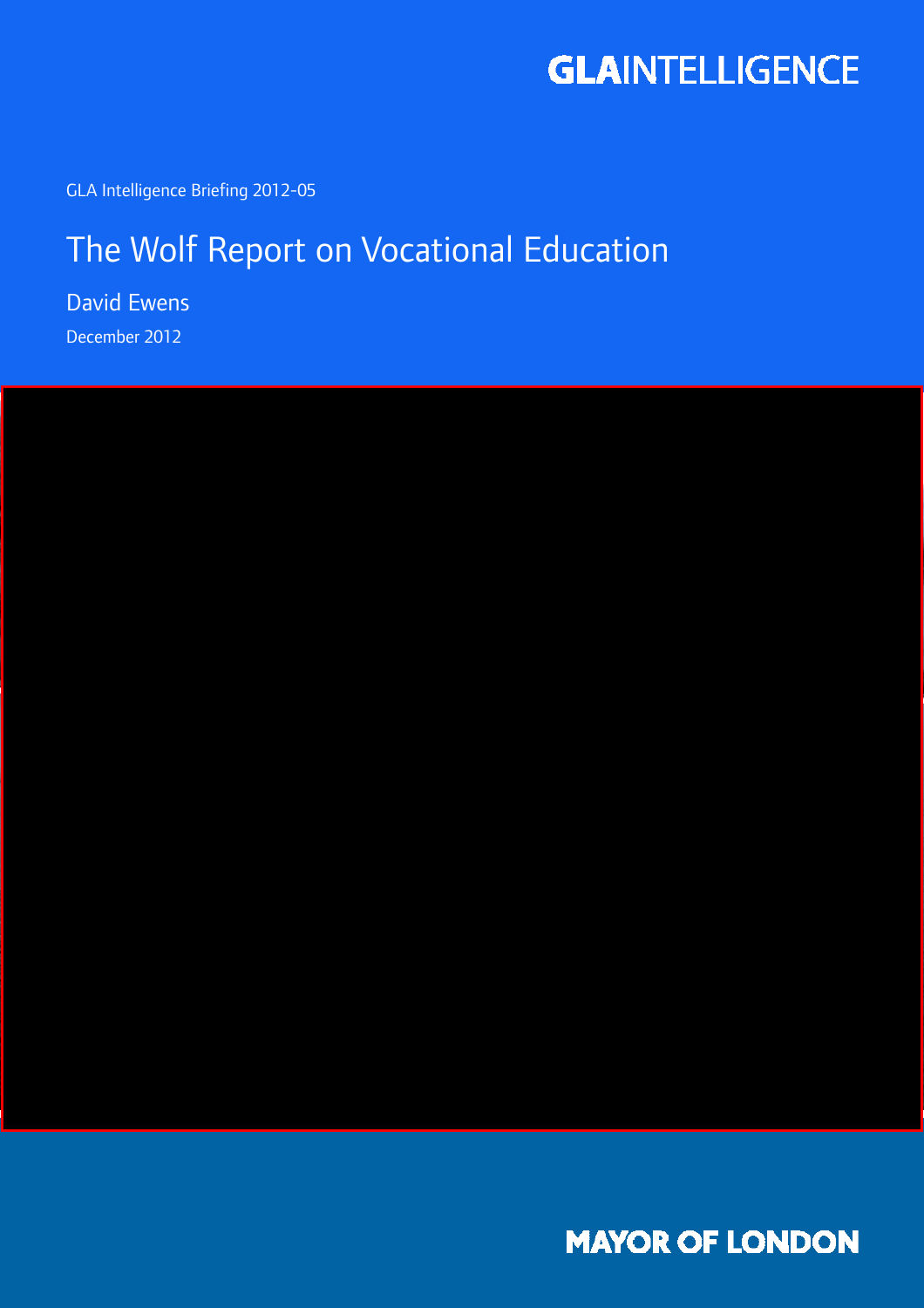### **copyright**

#### **Greater London Authority December 2012**

#### **Published by**

Greater London Authority City Hall The Queens Walk London SE1 2AA

**www.london.gov.uk** 

Tel 020 7983 4922

Minicom 020 7983 4000

ISBN 1479-7879

For more information about this publication, please contact:

GLA Intelligence

Tel 020 7983 4922

Email intelligence@london.gov.uk

Data and analysis from GLA Intelligence form a basis for the policy and investment decisions facing the Mayor of London and the GLA group. The GLA Intelligence Unit uses a wide range of information and data sourced from third party suppliers within its analysis and reports. GLA Intelligence cannot be held responsible for the accuracy or timeliness of this information and data.

The GLA will not be liable for any losses suffered or liabilities incurred by a party as a result of that party relying in any way on the information contained in this report.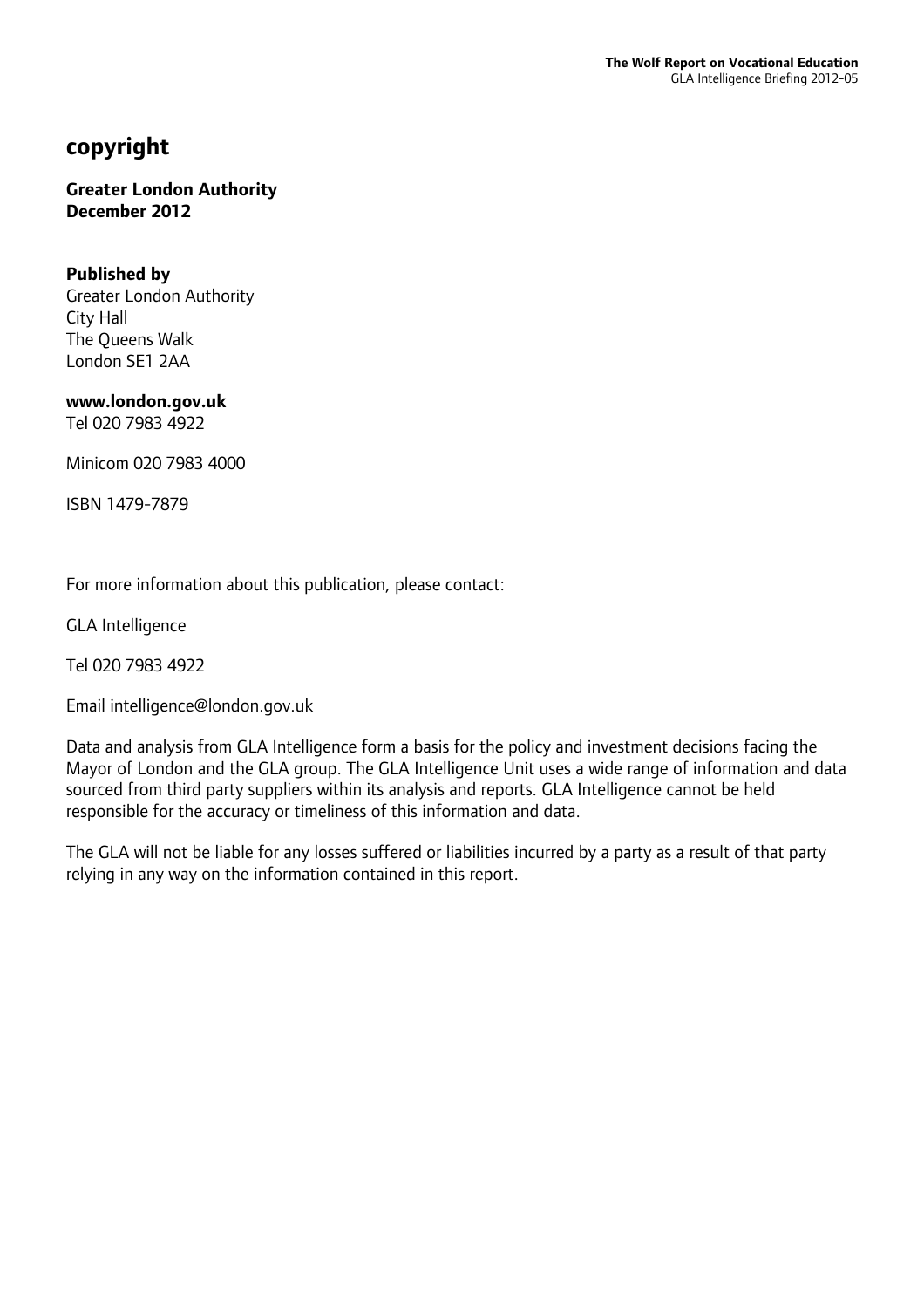## **Contents**

| A general education. English and mathematics grades and young people's economic prospects. 9      |
|---------------------------------------------------------------------------------------------------|
| The perverse effects of policy. Low level vocational education - 'A great idea for other people's |
| The perverse effects of policy. The provision of courses that benefit the institution by being    |
| The perverse effects of policy. Funding regimes and the qualification framework for further       |
|                                                                                                   |
|                                                                                                   |
|                                                                                                   |
|                                                                                                   |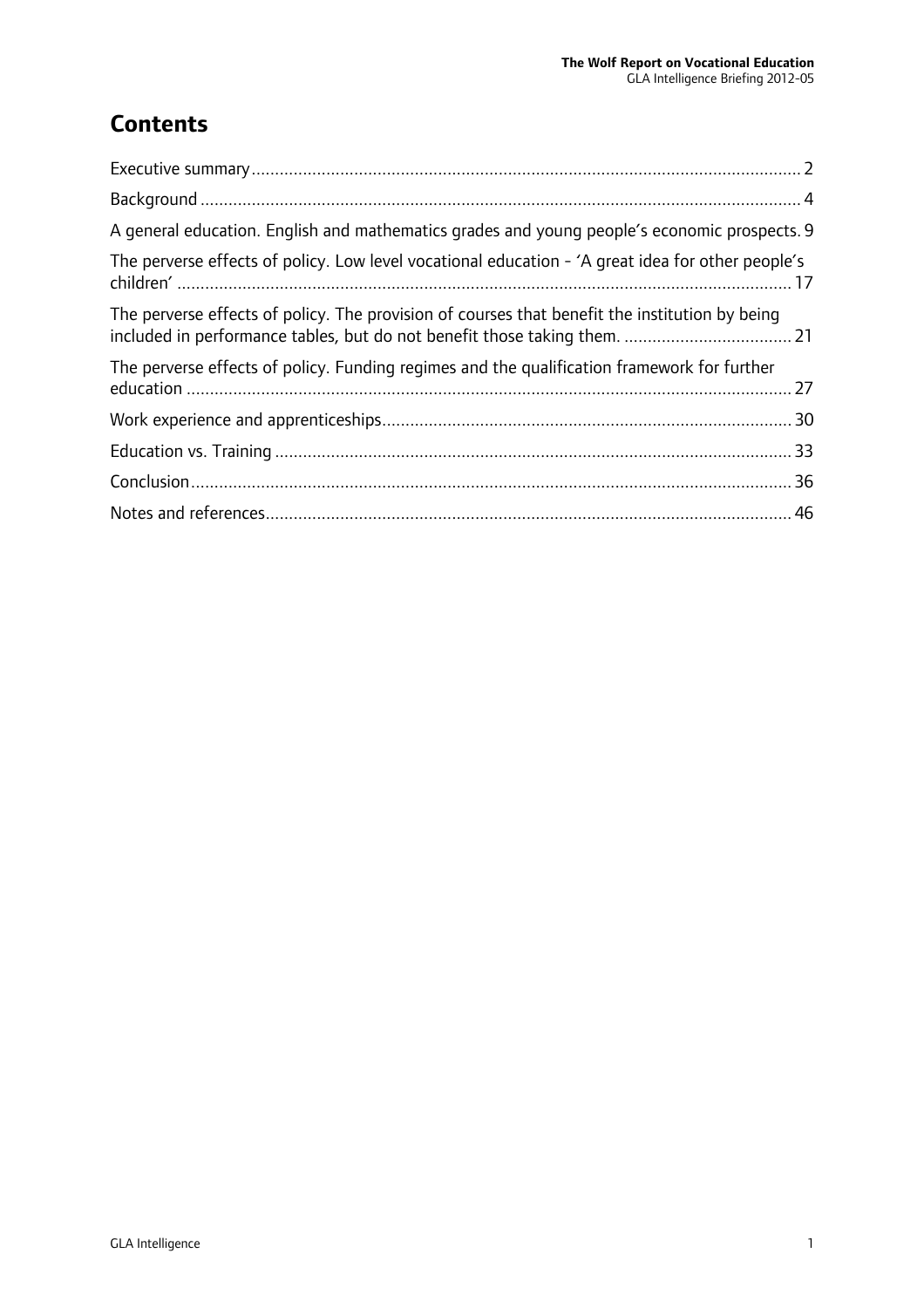### **Executive summary**

- The author of the Wolf Report is clearly of the view that young people's educational achievements and future prospects reflects the educational opportunities, the 'curriculum offer', available to them. To modify an old adage, achievement equals ability plus effort *plus opportunity.*
- While the Wolf Report specifically concerns the future of vocational education for the 14 to 19 age group, that point applies to the 'curriculum offer' available to all pupils and warrants further investigation.
- Read alongside her earlier work, Professor Wolf's Report challenges long-held assumptions about educational organisation, training, skills and the economy. The Wolf Report is relevant not just to those dealing with the curriculum for 14 to 19 year olds, and needs to be understood by those working in each of the fields of further education, 'adult skills' and regeneration.
- The Wolf Report is critical of the effects of policy on, and the funding and regulatory framework for, vocational education, but is also at pains to stress examples of existing high quality vocational education for the 16+ age group.
- It is written against the background of a rapidly changing economy, large scale unemployment and the virtual disappearance of jobs for young people aged 16 and 17, the large majority of whom now remain in education.
- In that context Professor Wolf is in favour of a broad general education for young people which prepares them for a changing world, and has major reservations about narrow instrumental occupational training for young people who are not yet in work (as opposed to occupational training for adults who are already in employment).
- The Wolf Report places a particular emphasis on the importance of good grades in the General Certificate of Education (GCSE) English and mathematics, and this *Briefing* concludes that it would be helpful if research on the impact of good grades in *both*  subjects, with and without good grades in other subjects, were published.
- The Report is particularly critical of low level vocational courses, especially National Vocational Qualifications (NVQs), where these neither act as entry qualifications for more advanced education nor open doors to the world of employment.
- The Wolf Report explicitly links the increase in those courses for pupils of compulsory school age with the perverse effects of national performance tables, which now include courses deemed equivalent to GCSEs when in reality their content and the teacherstudent contact time involved mean that they are no such thing.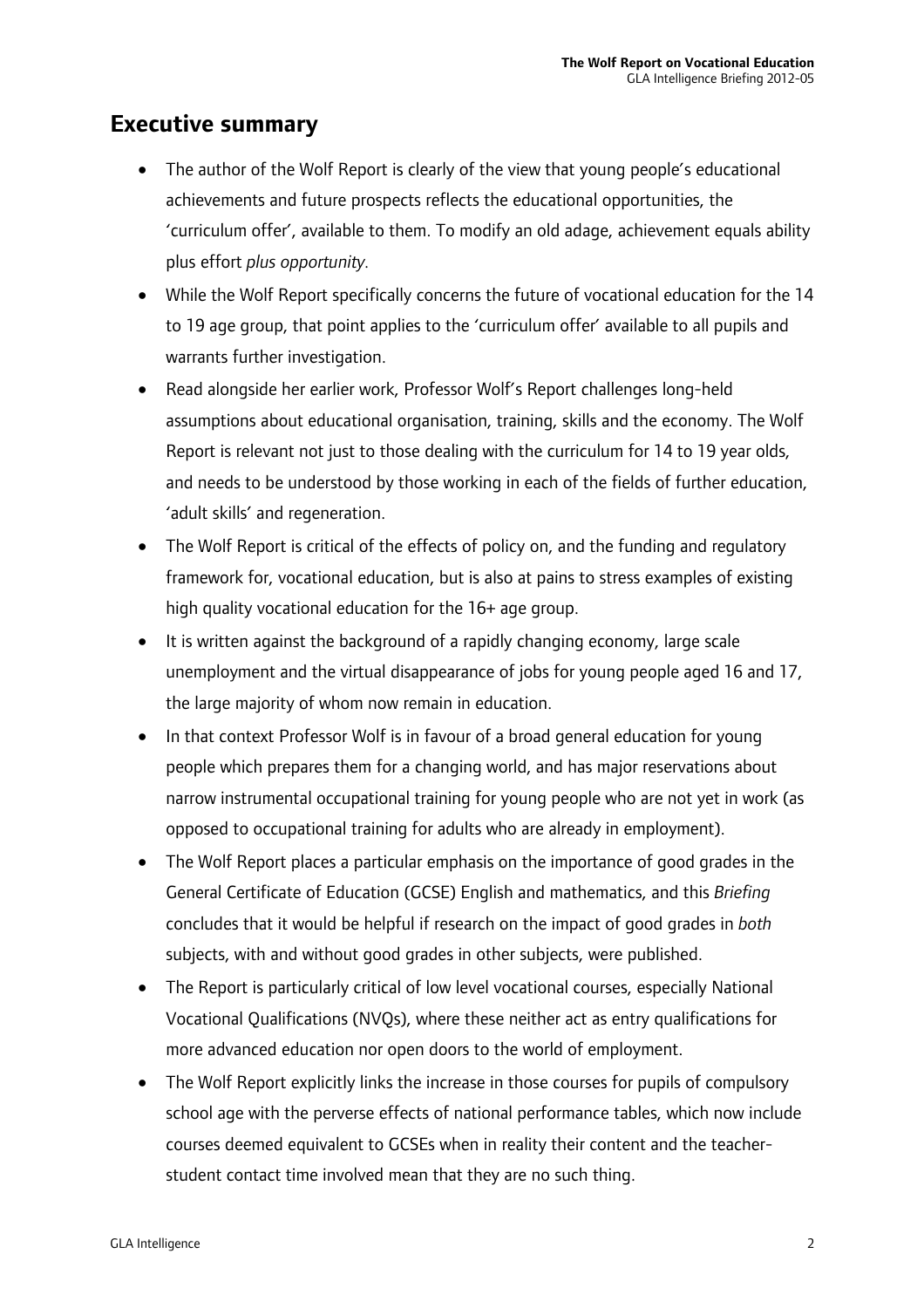- The Report recommends that the full range of attainment in schools is included in national performance tables, and that the Department for Education carry out a review of provision for those in the lowest quintile (20 per cent) of raw score attainment.
- The author of the Report is opposed to children of compulsory school age being prematurely tracked into low level vocational courses, and recommends that such courses should not take up more than 20 per cent of a school's time
- The Report also recommends that qualifications recorded in performance tables should be subject to a quality check.
- Despite the supposition that low level vocational courses boost pupil efficacy, with benefits for other aspects of their education, the Report makes it clear that pupils taking low level vocational courses do not show gains in motivation and achievement at GCSE.
- The Wolf Report is strongly in favour of a growth in apprenticeships, where part of the cost to the employer is met by central government, where quality assurance is carried out by central government, and where the apprentice has access to continuing general education.
- The Report specifically recommends an overhaul of the regulatory framework for further education to reduce the number of agencies involved, to shift oversight arrangements from detailed approval of individual courses to approval of qualification awarding bodies, and to review the way in which National Occupational competencies are used in the design of courses.
- The Report is clearly not a manifesto for narrow vocational education for all, and Professor Wolf's earlier writing stresses the value of education in itself. It is also clearly not in favour of centralised education planning, and supports the devolution of decision-making to the local level.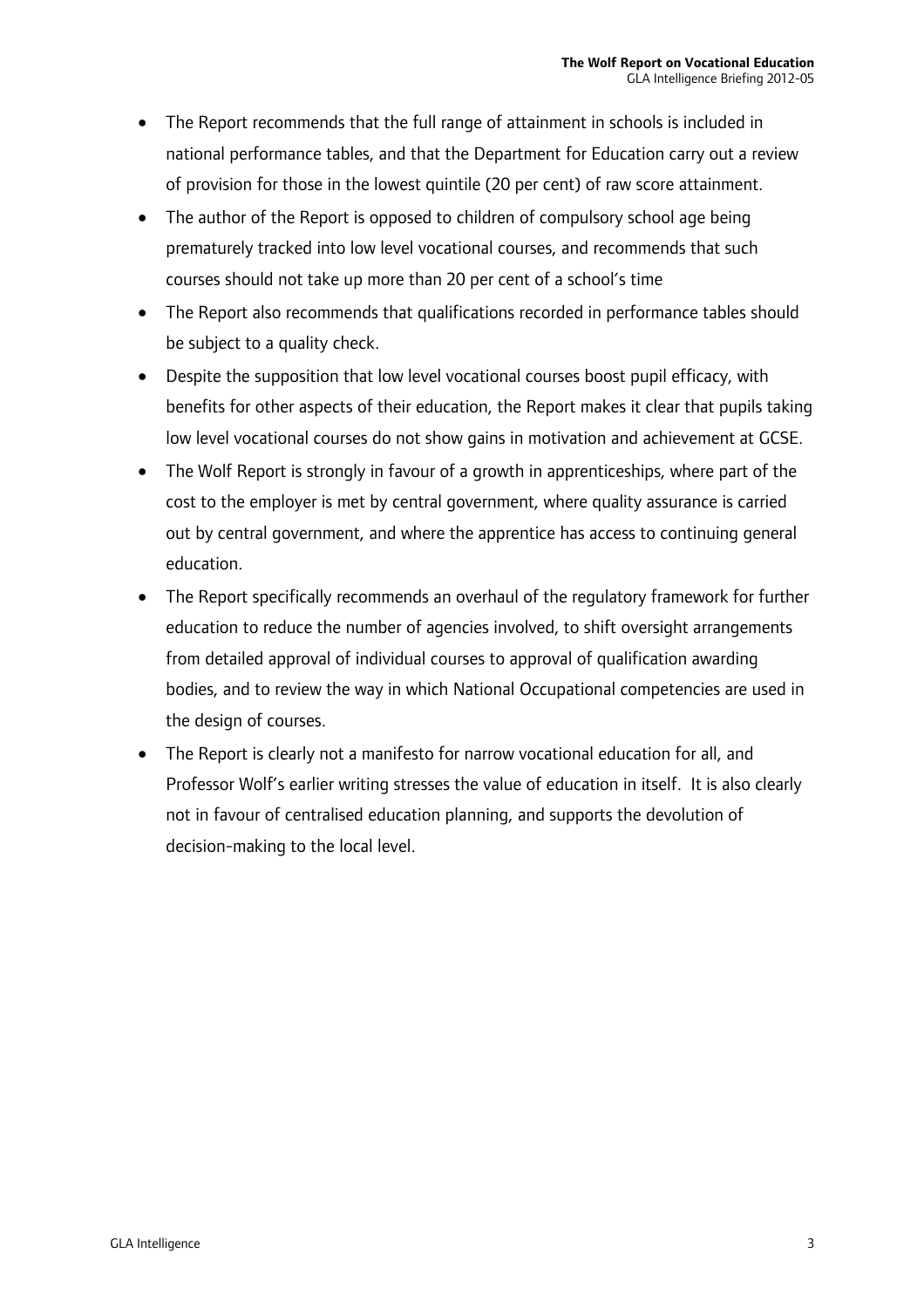### **Background**

The Wolf Report concerns the provision of vocational education to young people aged 14 to  $19<sup>1</sup>$  It is written against the background of existing research on the relationship between education and the economy, some of which is referred to on the *Briefing*. Professor Wolf does not subscribe to the view that increasing educational provision 'causes' economic growth. Nor does she subscribe to the view that the supposed emergence of a 'knowledge society' or 'knowledge economy' now requires higher levels of education for *all* young people than in the past, or to the view that the expansion of higher education will automatically confer economic benefits on the rest of society.<sup>2</sup> Some, including policy makers and some employers, will find her views challenging.

In terms of the 'knowledge society' the Wolf report states that

*In recent years our economy – as in most other developed countries – has moved in the direction of an egg-timer or hourglass, with growth at the top and bottom and shrinkage in the middle, rather than an inverted pyramid with more and more 'top' jobs.* 

#### *(The Wolf Report page 35)*

The quote refers to change over time, and Table 1 provides information on occupational change in London and in England as a whole between 2004-05 and 2010-11. It is based on the most recent Annual Population Survey, and indicates that approximately one in 10 people are employed in elementary occupations, which includes labourers, waiters, bar staff and messengers. The figures for those in elementary occupations are only slightly different for London and England as a whole, and have remained stable over the period shown. That is not the case for those in professional occupations or who are senior officials or managers.

The proportion of those in professional occupations, who are senior officials or who are managers is greater in London than in England as a whole, and there has been a greater increase in that group in London than in England. Table 1 does not measure 'knowledge intensive jobs' directly, and testing the 'hourglass' view using more appropriate evidence for London might be useful for wider work on education and society. However, based on the evidence in Table 1, it is *likely*, if not certain, that a larger proportion of occupations in London will require higher level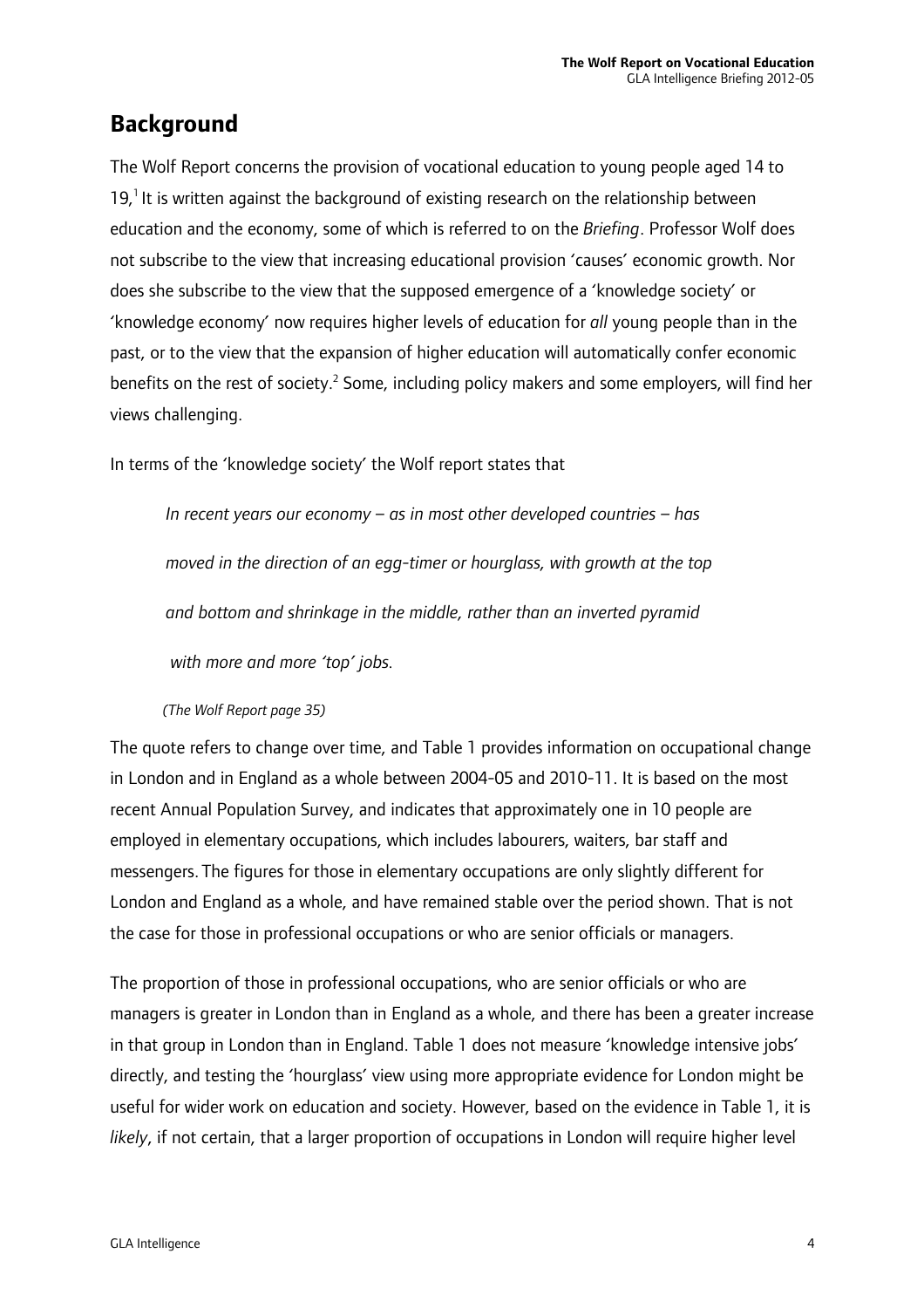educational qualifications than is the case in England as a whole, which presents challenges for those with no or only low level qualifications.

|                                                                                                         | 2004         | 2005         | 2006         | 2007         |              | 2009         | 2010         |
|---------------------------------------------------------------------------------------------------------|--------------|--------------|--------------|--------------|--------------|--------------|--------------|
|                                                                                                         | to           | to           | to           |              | to 2008 to   | to           | to           |
|                                                                                                         | 2005         | 2006         | 2007         | 2008         | 2009         | 2010         | 2011         |
| London - percentage employed in<br>groups 1 and 2<br>England - percentage employed<br>in groups 1 and 2 | 43.8         | 44.4         | 45.2         | 44.0         | 46.0         | 47.8         | 50.2         |
|                                                                                                         | 27.0         | 27.4         | 27.8         | 27.9         | 28.5         | 29.3         | 29.5         |
| London - percentage employed in<br>groups 6 to 9<br>England - percentage employed<br>groups 6 to 9      | 34.5<br>35.5 | 34.4<br>34.4 | 34.4<br>35.8 | 34.6<br>37.4 | 34.3<br>37.5 | 34.1<br>38.1 | 34.3<br>38.8 |
| London - elementary occupation<br>England - elementary                                                  | 8.4          | 8.1          | 8.9          | 9.1          | 8.8          | 8.4          | 9.0          |
| occupations                                                                                             | 11.0         | 10.8         | 11.0         | 11.1         | 10.8         | 10.6         | 10.9         |
| Note: Group 1 and 2 includes professional occupations, senior officials, directors and managers         |              |              |              |              |              |              |              |

#### **Table 1 Percentage of those working in London and in England working in different types of occupation, 2004-05 to 2010-113**

Source:Annual population Survey. Crown copyright Note: Groups 6 to 9 include caring, leisure and other service occupations, sales and customer service occupations, process, plant and machine operatives, and elementary occupations

The situation of young people with only low level qualifications is a major concern in the Wolf Report, and the collapse of the youth job market partly explains that concern.<sup>4</sup>

*For young people with poor qualifications, the collapse of youth employment is* 

*a double problem. The qualifications they are offered are often not valued in* 

*the labour market. And while in the past, it was relatively easy to offset a lack* 

*of 'valuable' qualifications through labour market experience, this is no longer* 

*true. Improving opportunities for this substantial group of young people must* 

*be seen as a national priority.*

*(The Wolf Report page 39)*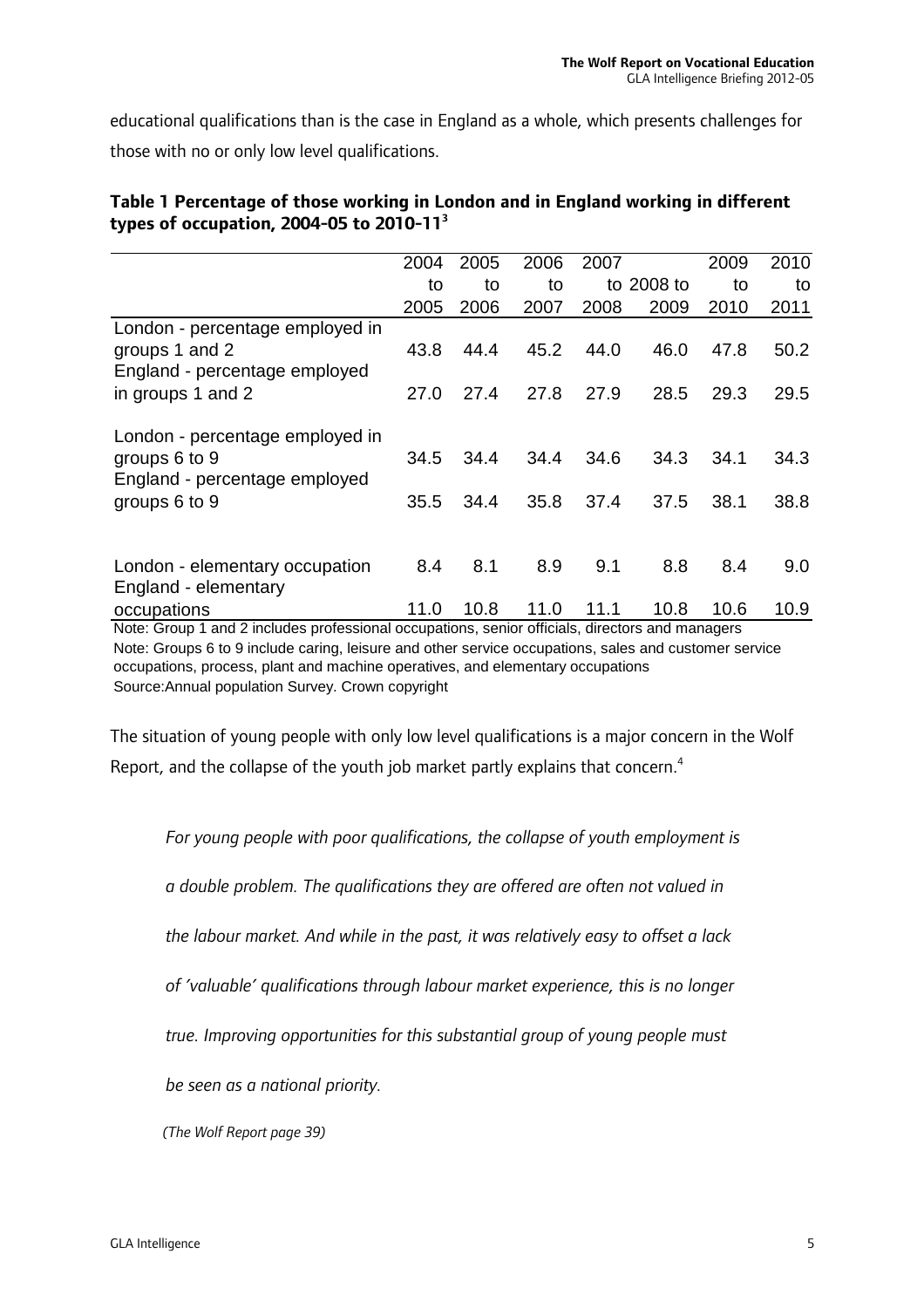The words 'The qualifications they are offered are often not valued in the labour market' express a key point in the Wolf Report, and it is against a background of a diminishing youth labour market, and existing research on the limited value of some vocational courses, that Professor Wolf was asked to conduct a review of and to report on vocational education for young people in England. In the words of the Department for Education (DfE)

*The Secretary of State for Education commissioned Professor Alison Wolf of King's College London to carry out an independent review of vocational education. She was asked to consider how vocational education for 14- to 19-year-olds can be improved in order to promote successful progression into the labour market and into higher level education and training routes. She was also asked to provide practical recommendations to help inform* 

*future policy direction …...5*

The main aim of this *Briefing* is to assess the Wolf Report in the light of the available evidence, whether presented in that Report or elsewhere. However, before moving to that, it is important to establish from the outset *what the Wolf Report is not*. It is not

- $\bullet$  a re-run of the 20<sup>th</sup> century "academic vs. vocational curricula" dichotomy, or
- a further exploration of the tensions in the 'new' vocational education of the 1980's between fostering creativity and team work on the one hand and 'the manager's right to manage' on the other.
- Nor is it a document in which (virtuous) policy-makers and analysts set out to correct poor classroom practice amongst teachers and lecturers (or vice versa).

Much of what the Report sets out to do would be missed by the reader if it is interpreted in terms of *any* single simple dichotomy, or as a source of information that might be useful in bolstering such assumptions. It needs to be approached with an open mind.

The Wolf Report is written in plain English and, with more than 230 references to existing research and, with a bibliography of 120 books and articles, it has an extensive evidence base. It is also written in the context of a wide range of earlier published work by Professor Wolf. On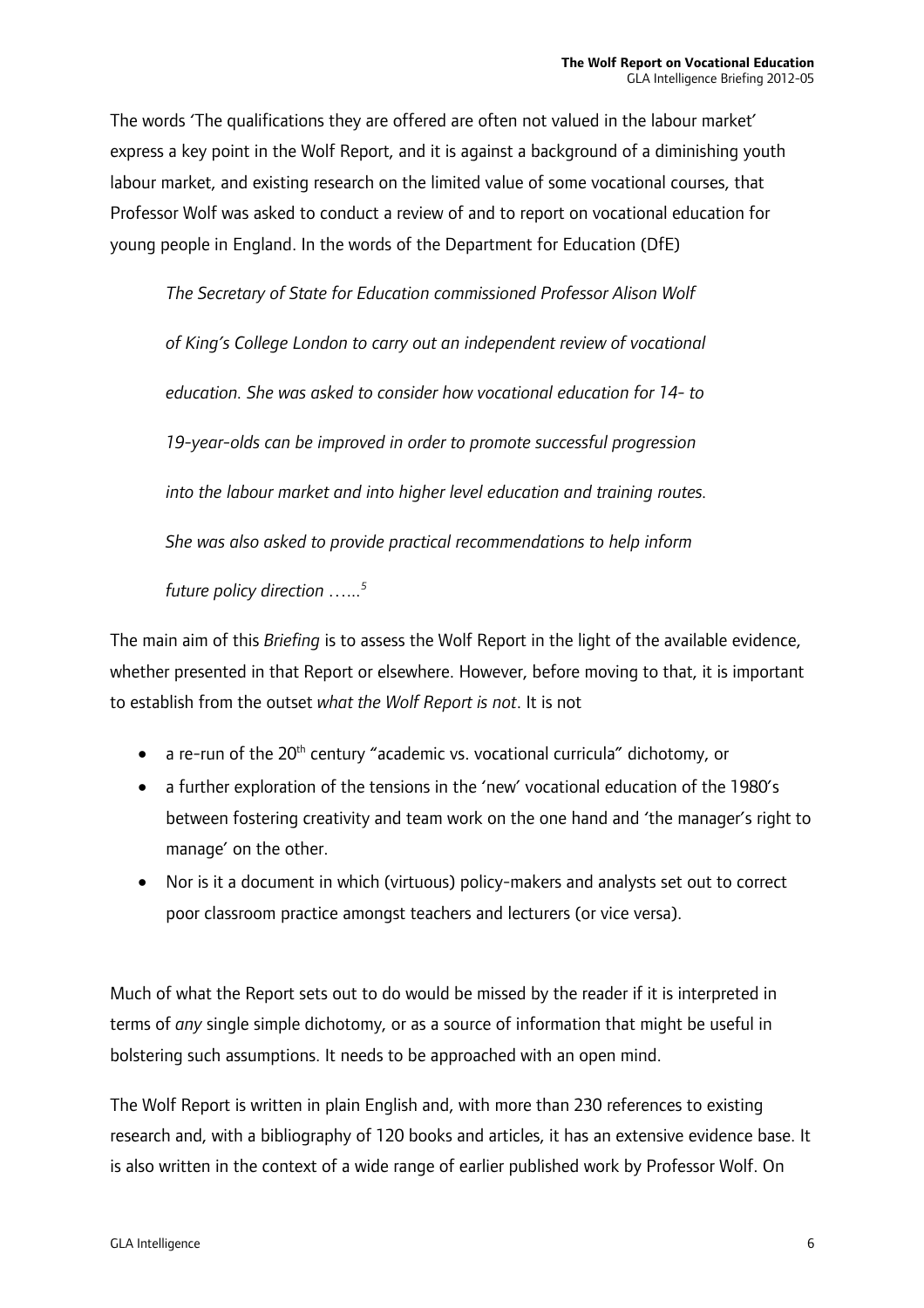any reasonable measure, the Report draws on a great deal of work and expertise. It is at pains to stress that there are many examples of successful vocational education in England, mainly for 16 plus age group (Wolf Report pages 7, 46, 47, and 67-79).

A central view in the Report reflects conclusions from long-standing research that a rapidly changing economy requires the young to have a broad education leading to general, *transferable*, skills and a flexible approach to employment, rather than a narrow training in limited occupational skills which quickly become obsolete.<sup>6</sup> Similarly, long-standing research of which Professor Wolf is aware, and which is referred to again in Section 2 of the *Briefing*, also highlights how *very poor*, as opposed to intermediate, basic skills in literacy and numeracy can be a barrier to employment.<sup>7</sup>

In addition to drawing on existing, and in some instances long-standing research, the Wolf Report raises four key points, which lead to a series of recommendations. Each is discussed in more detail later in the *Briefing*.

The first of these is included in the terms of reference set for the Report, and is that education for young people should lead somewhere, either by meeting the entry requirements for more advanced education or by way of entry to the labour market. This principle of progression may appear to be self-evidently (axiomatically) true. There are a number of other statements in the Report that will be axiomatic to some, but not necessarily all readers. In particular, it may be self-evident to those who have worked closely with the relevant data that good grades in *both* English *and* mathematics at the end of compulsory education, more so than in other subjects, are key to the individual's future prospects. It would help others if that evidence were published.

The second point is that successive well-intentioned government policies have had unintended 'perverse' effects. These include

- (i) boosting the provision of low level easy-to-pass vocational courses that improve the institution's position in performance tables or attract funding, but do not otherwise benefit the young - who actually need a general programme of education including subjects such as English and mathematics up to the end of compulsory schooling (and beyond if necessary) since these do count for the young person's future.
- (ii) fostering a plethora of high cost regulatory organisations and procedures and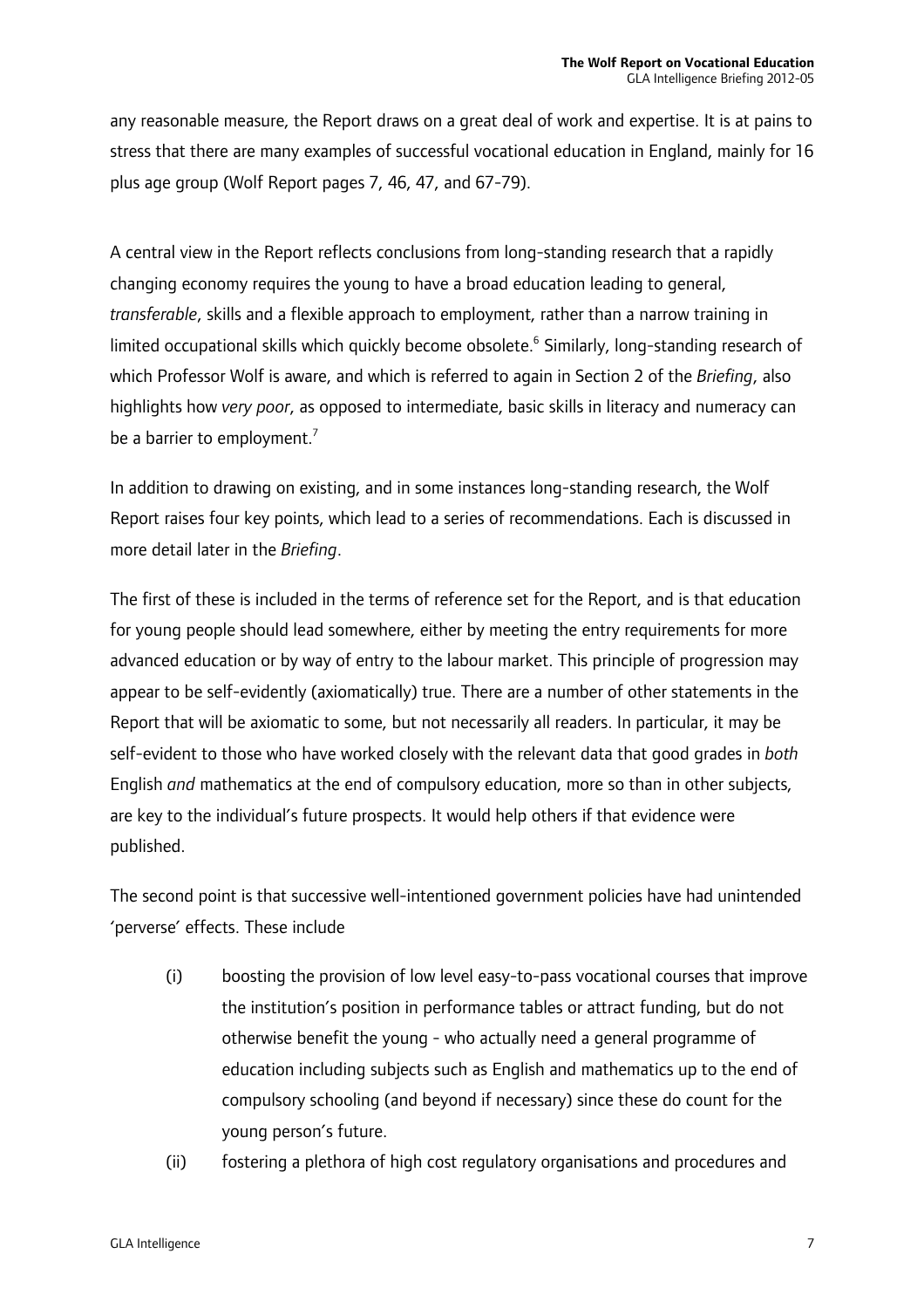(iii) encouraging a competency-based approach to education and training which can be appropriate for those already in employment but not for those who have yet to find their first job

The third point can be put as a question. Why is it that employers who have, at least supposedly, led the development of vocational courses and training place so little value on some lower level courses that there is no economic benefit for those who take them?

This in turn leads to a fourth point. Why is it that the number of apprenticeships available to young people has declined dramatically and that, at least until recently, those which remain tend to be the preserve of older individuals?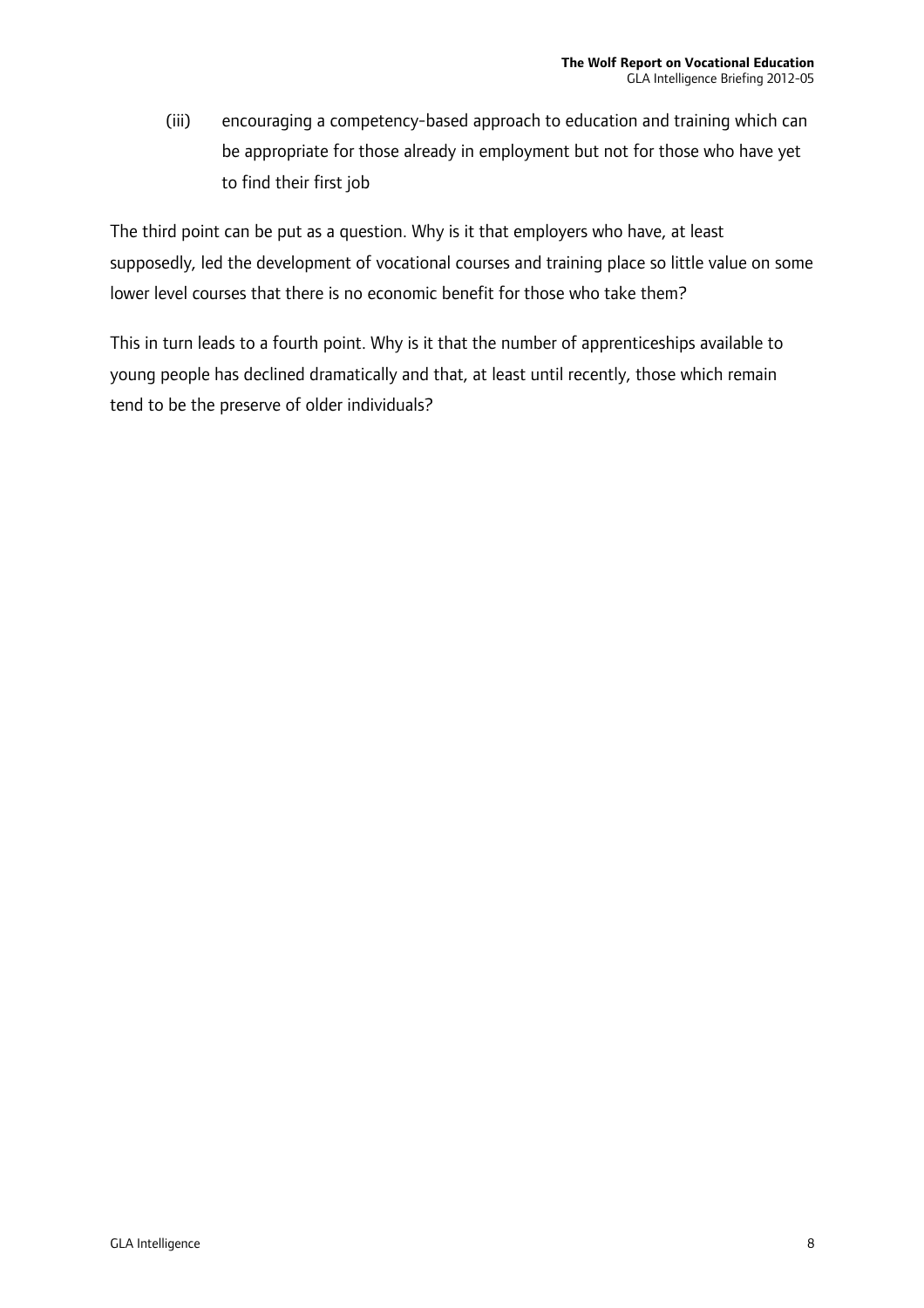### **A general education. English and mathematics grades and young people's economic prospects**

The introduction to, and contents of, *The Maths We Need Now: Demands deficits and remedies*,

edited by Clare Tickly and Alison Wolf and published in 2000, shed light on views in the Wolf Report. The introduction distinguishes between a limited form of 'numeracy', which is evidently a close relative of arithmetic, and 'mathematics' which would also include geometry and algebra (and presumably trigonometry, calculus and so on). In the editors' view the former (numeracy) has been emphasised in mathematics courses for the majority of pupils of compulsory school age at the expense of the latter. Referring to the Cockroft Report the editors wrote

*The Cockroft message was that the range of school mathematics for the vast* 

 *majority can and, indeed, should be highly limited …its most consistent and longer-lasting impact was through its advocacy of a limited diet of numeracy for most students and most adults……..This book demonstrates how profoundly misconceived this was for a modern economy, but it is not merely a monument to the perils of predicting even the next 20 years ……. It also assumes a world in which the design of a workplace is the responsibility of a small elite, with everyone else being allocated a pre-defined and limited task for which they can be trained.* 

This is not only inegalitarian, but a recipe for economic stagnation. $^8$ 

The introduction to *The Maths We Need Now* recognizes the importance of numeracy/arithmetic, $9$  but the implication is that stressing these at the expense of a wider mathematics education misses giving pupils and students the capacity to think more widely and to develop the ability to respond to a changing world. That theme also runs through the Wolf Report's assessment of narrowly instrumental vocational education.

The second chapter in *The Maths We Need Now* is by John Bynner and Samantha Parsons and entitled *The Impact of Poor Numeracy on Employment and Career Progression.*10 It deals with an issue that at first sight may not appear to be referred to in the Wolf Report, but is nonetheless relevant to it. Rather than looking at curricular provision, the authors use longitudinal data to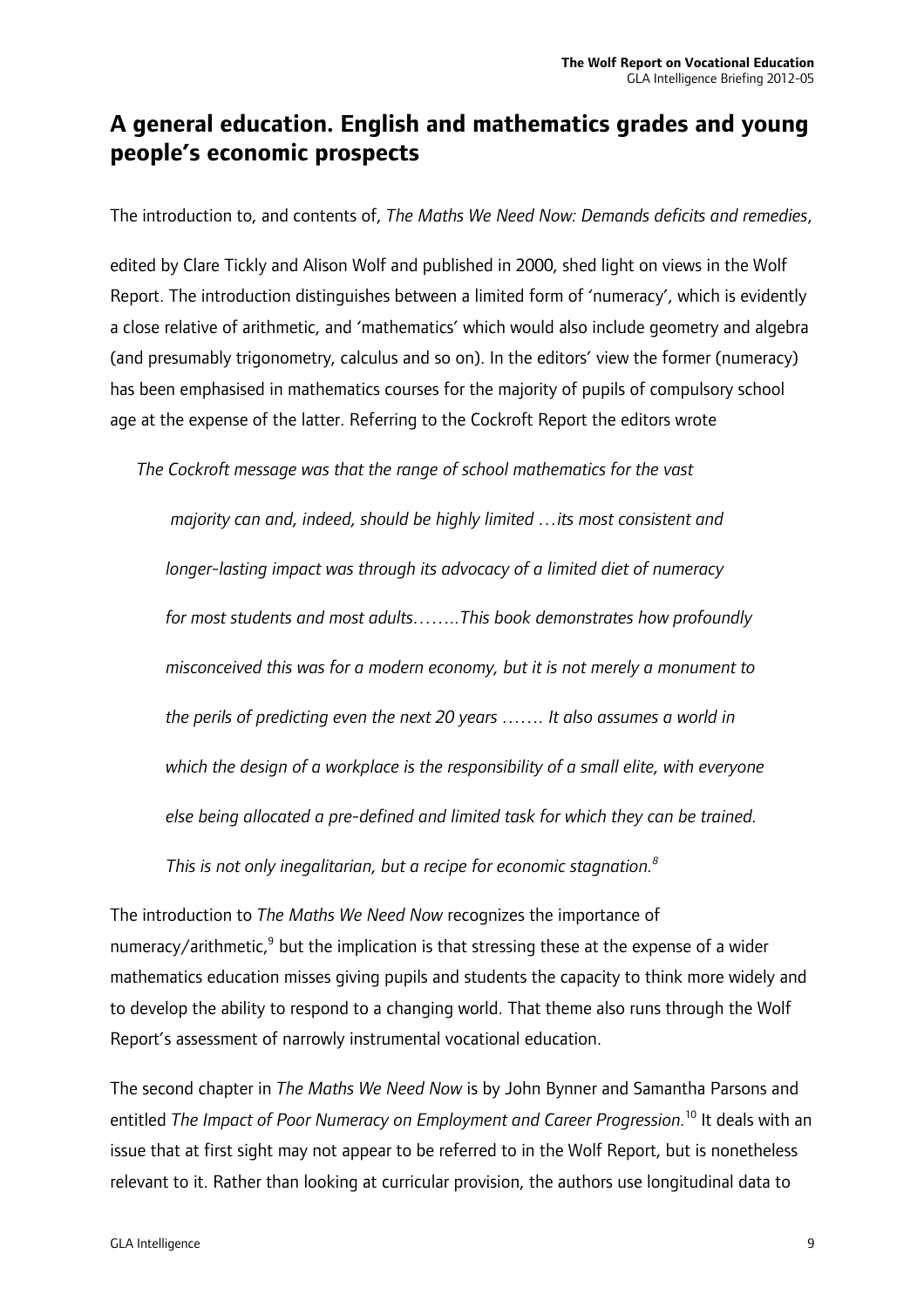trace the origins of poor levels of numeracy. These include a disadvantaged home background, poor parental education and low levels of parental interest in the child's numeracy and literacy. These were associated with poor levels of numeracy and literacy early in the child's life, and were associated statistically with poorer employment prospects later in adult life. The authors wrote that

*…a remarkably large proportion of the variability in adult basic skill scores –* 

*approaching 45 per cent – could be attributed to prior conditions and experiences,* 

*the fact that over 55 per cent remained 'unexplained' suggests that at the* 

 *individual level there is still much to play for.* 

 *(The Maths We Need Now page 33)* 

Bynner and Parsons conclude that poor numeracy skills are more damaging than poor literacy skills to the individual's employment prospects, $11$  and that is mentioned not so much because it parallels the Wolf Report's emphasis on young people achieving good grades in both English and mathematics - it does not. It deals with the very different issue of the impact of particularly poor skills in English and mathematics. The relevance is that, for many young people, the origins of poor literacy and numeracy predate educational provision for young people age 14 to 19, which is the age group mentioned in the terms of reference for the review carried out by Professor Wolf.

Interestingly, the fourth recommendation of the Wolf Report refers to the lowest performing twenty per cent of pupils.

*DfE should review current policies for the lowest-attaining quintile of pupils* 

*at Key Stage 4, with a view to greatly increasing the proportion who are able* 

*to progress directly onto Level 2 programmes at age 16. Performance management indicators and systems should not give schools incentives to divert low-attaining* 

*pupils onto courses and qualifications which are not recognised by employers or accepted by colleges for progression purposes.* 

*(The Wolf Report page 13)* 

*<sup>(</sup>Note: the majority of key stage 4 pupils will be in the penultimate or final year of compulsory schooling. Pupils aged 15 at the start of the school year are in the last year of compulsory schooling.)*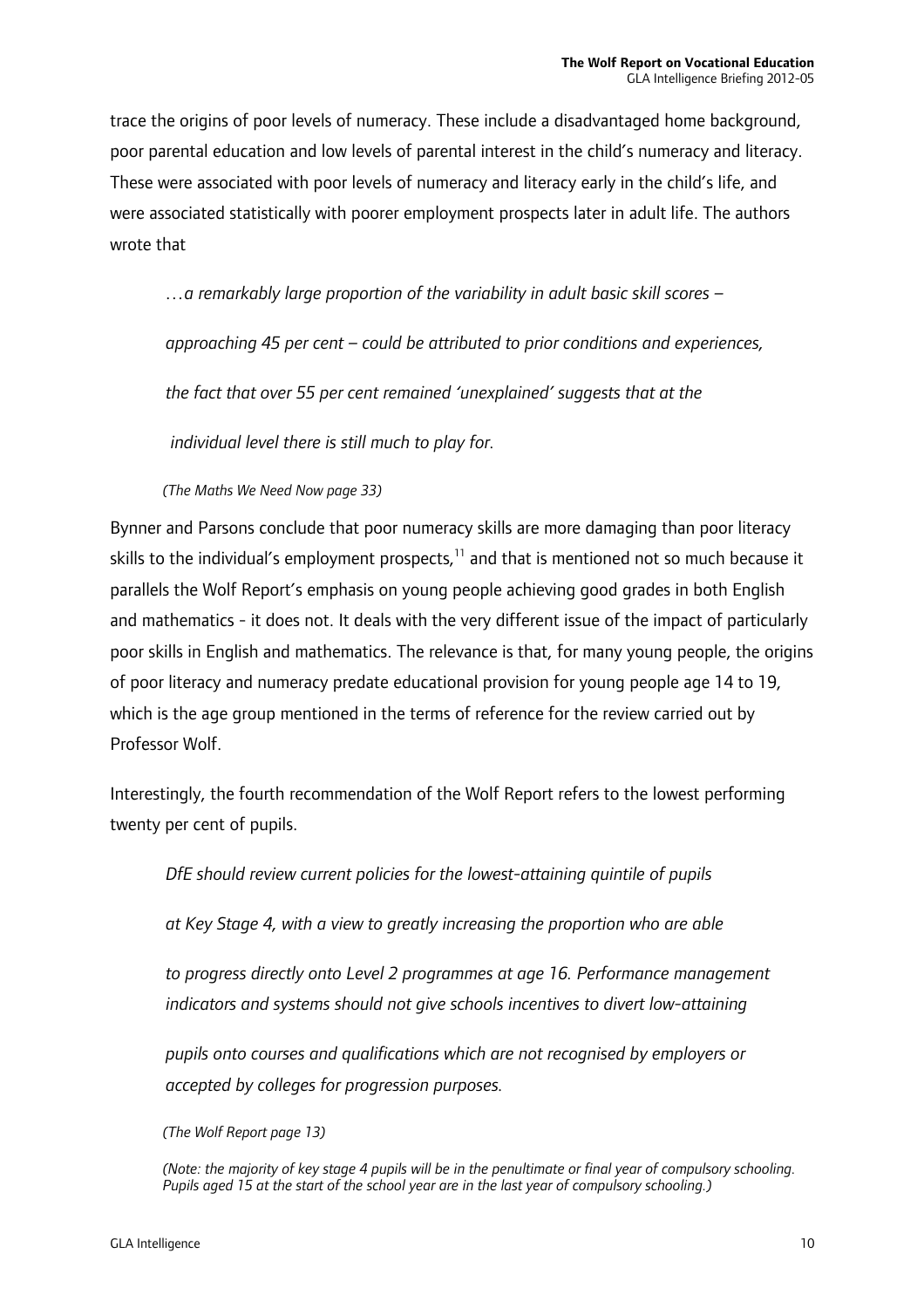The Wolf Report does not refer to *The Maths We Need Now* but, as its co-editor and one-time immediate colleague of John Bynner at the Institute of Education, University of London, Professor Wolf would have been aware that problems with literacy and numeracy predate the last two years of compulsory by many years and, at least in part, have their roots in early childhood, and this point is touched on again in the conclusion to this *Briefing.* Essentially, any expectations that changes in pedagogy in the last two years of compulsory education can reverse the cumulative effects of issues that have their origins in part in the pre-school years are doomed to disappointment. A review of provision at key stage 4 could reasonably take account of existing research on the identification and improvement of poor literacy and numeracy in earlier childhood.

However, and as noted, the Wolf Report is concerned with the importance of good grades in both English *and* mathematics together at the end of, or immediately after the end of compulsory schooling. Young people in England currently begin the last year of compulsory education aged 15, and the Wolf Report refers to qualifications as providing employers with 'signals' about the people they might employ (Wolf Report pages 32, 33 52, 86, 90) as in the following

*It seems to be the case that employers see those young people (16 or 17)* 

*who are looking for employment as likely to be low achieving, or below average in terms of personal qualities … This does not mean that these* 

*young people are, necessarily, without the skills needed to do the jobs* 

*they are applying for – but they are perceived as likely to be.* 

*(Wolf Report, page 30)* 

Additionally, in *An Adult Approach to Further Education* Wolf makes the point that only a limited number of qualifications are used by employers as 'signals' in this way.

*When one examines actual hiring practice one finds that, at sub-degree level, They* (prospective employers) *look at and give credit to only a very few long-standing qualifications, mostly GCSEs and A-levels. 12*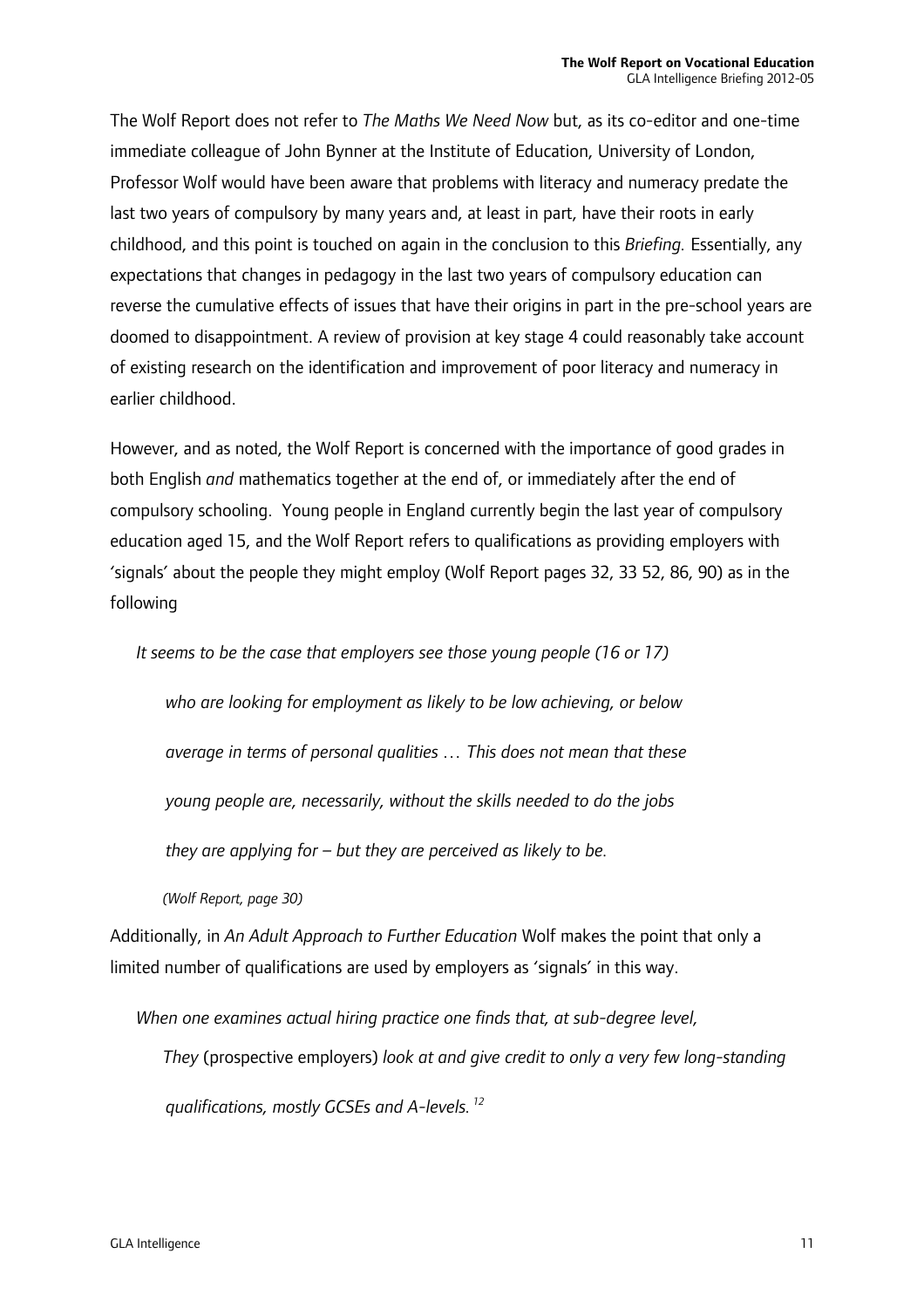Nonetheless, there are difficulties in interpreting the existing evidence on employer's attitudes towards prospective employees' qualifications. One paper co-written by Andrew Jenkins and Alison Wolf Why *do Employers Use Selection Tests?*13 begs the question 'at what point in the recruitment process do employers use selection tests?' Tests are likely to apply after candidates have applied for a job, and the application may well include information on qualifications obtained. A further paper co-written by Andrew Jenkins and Alison Wolf in the same year as *Why do employers Use Selection Tests?* focuses on the use of psychometric tests in the employment recruitment process. It contains the following

*….. four respondents did comment directly on the current standard of qualifications; always in relation to academic awards and degrees. (None of our respondents mentioned vocational ones.) All of them did so negatively. One (in local government) noted that, in his experience, there was 'an amazing lack of correlation' between GCSE and ability test results, and he therefore now relied on the latter; and another that he and others felt an 'increased mistrust' of exam results…….. One recruitment specialist notes that 'If I'm sifting, and have two candidates with the same experience, but one has GCSEs at C+ and the other doesn't, I would go for the one with GCSEs'*<sup>14</sup>

This is hardly direct evidence of large-scale employer confidence in GCSEs or of strong antipathy towards vocational qualifications and, again, qualifications *may* have been taken into account by others in the organisation at an earlier stage of the recruitment process. A further paper co-written by Andrew Jenkins and Alison Wolf published in 2005 includes the statement that

*Hard evidence on how qualifications are interpreted at the time of hiring is* 

*very difficult to obtain.15*

That statement specifically refers to whether employers see qualifications as signalling wider personal capability or as demonstrating specific abilities, but a degree of uncertainty remains as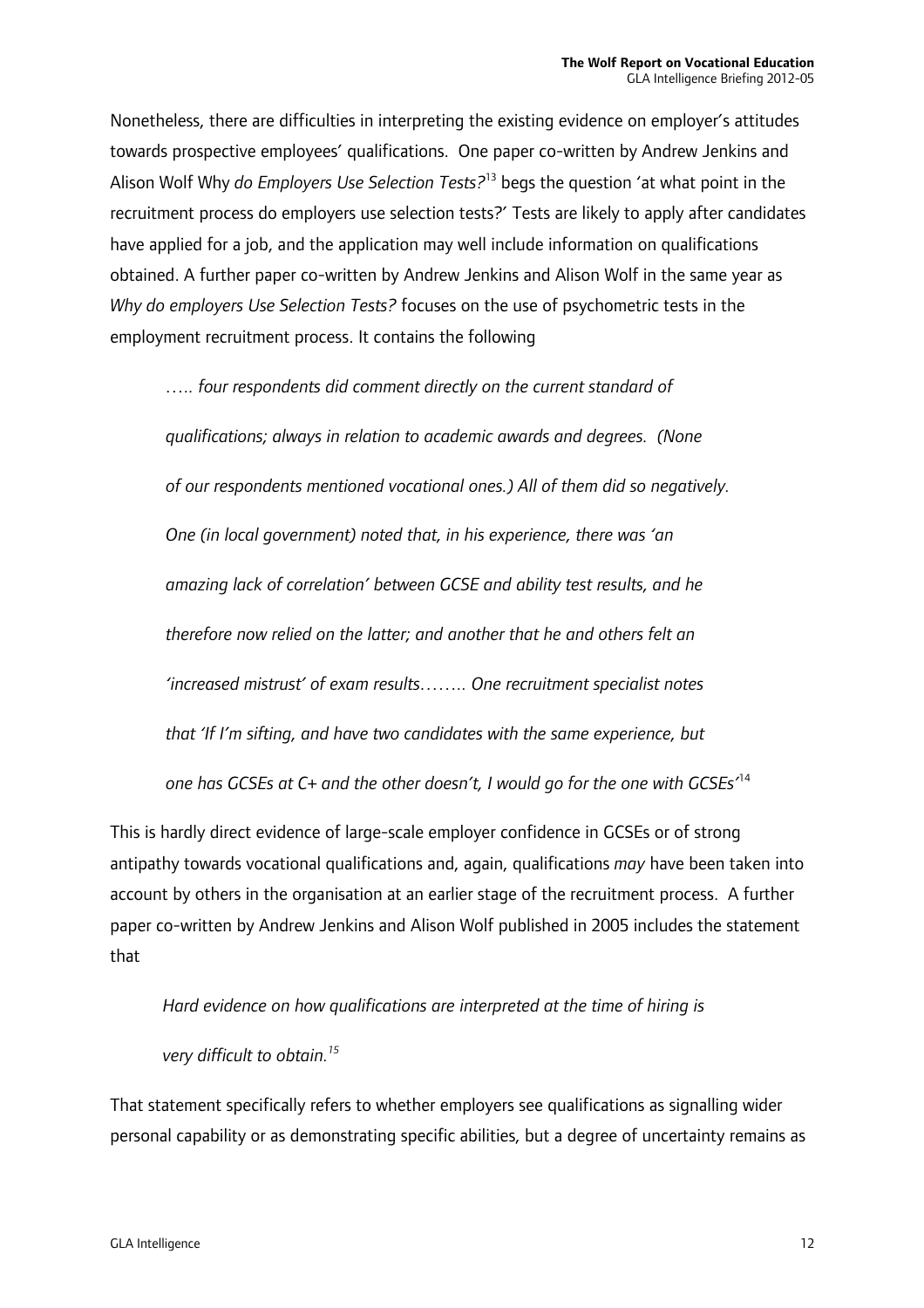to exactly what employers are actually taking into account as far as educational qualifications are concerned when considering young people for a job.

The evidence in other research available at the time of writing is at best mixed. A literature review published by the then Department for Education and Skills in 2004 referred to Scottish research as follows

*In his analysis of the Scottish School leavers' Survey, Biggart (2002) explored the initial labour market experiences of low attaining (no GCSE level passes at grades A\* to C) school leavers. Although his focus was on the role of academic rather than vocational qualifications in relation to recruitment, he found that a lack of qualifications often did not pose a barrier to employment, particularly for young males, and suggested that low-attaining males have benefited from sheltered entry points within particular (male dominated) segments of the labour market. However, there was a greater tendency for low-attaining young women to be 'side-lined' by service sector employers who preferred to recruit either better qualified (academically) applicants or older women.*<sup>16</sup>

On the other hand these difficulties with the employer survey data may not matter if other evidence shows that those with particular qualifications are in practice more likely to be employed or have higher incomes than those who do not have those qualifications. This is a field that has been explored in some detail for more than a decade by economists as 'the returns to education'.17 An early synthesis of that work reported that those with five or more higher GCSE grades (A\* to C) were at an advantage compared with those without those grades, and that GCSE grades below C brought no comparative advantage at all.<sup>18</sup>

However, the Wolf Report stresses the importance not just of higher grade GCSE passes, but higher grade passes in *both* English *and* mathematics (Wolf Report pages 10, 15, 32, 172). The assumption that these subjects are particularly important is not new,<sup>19</sup> and it is likely that they will confer an advantage where individuals wish to take more advanced courses (or take up jobs)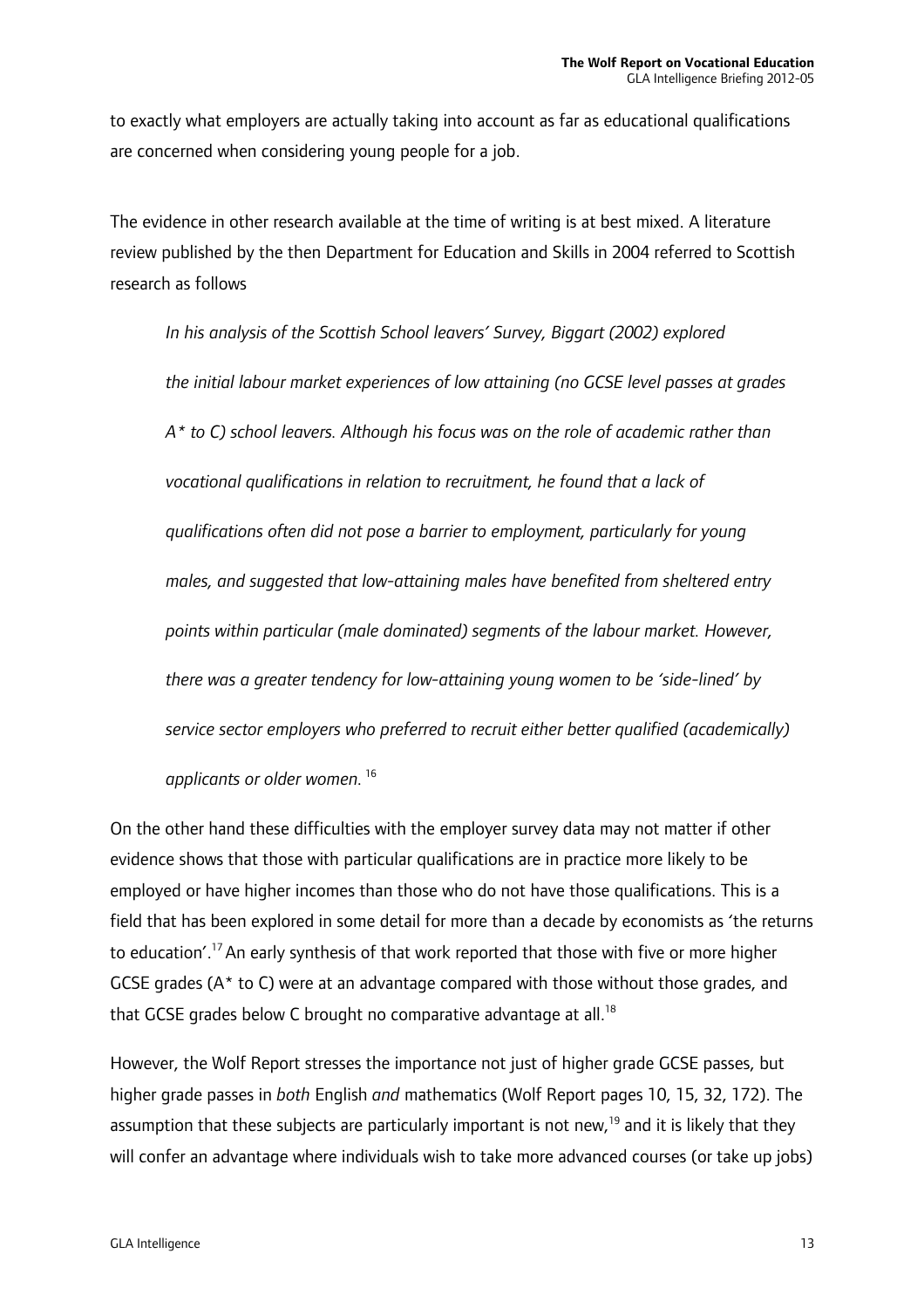where higher levels of prior attainment in both English and mathematics are needed. However, no published research was located during the writing of this *Briefing* which tests the hypothesis that GCSE grades at A\*-C in *both* English and mathematics confer advantages that other subjects do not. If unpublished research on the comparative *combined* impact of English and mathematics attainment compared with the impact of other subjects exists (which it may well do) it clearly would be helpful if it were published.

For some, it will be virtually self-evident that higher levels of attainment in both subjects will confer those advantages across the board. But it will not be self-evident to everyone, including at least some who followed a numerate programme of education. It is also likely that those who followed a largely arts-based or humanities-based path through education will have a limited background in mathematics, as research published in 2002 suggests, and they may well need persuading that mathematics is essential for the present generation of young people. The 2002 research was on the returns to Advanced General Certificate of Education (GCE A level) mathematics includes the following

 *….. the majority of students in the United Kingdom choose not to study any mathematics at all after the age of 16. Indeed many do not study any numerate subjects post-16.20*

This does not mean that those young people were 'wrong' – simply that it may well not have been self-evident to them, or to those who provide  $6<sup>th</sup>$  form education, that mathematics was central to young people's futures.

The 2002 research just quoted does find that there is an additional economic return to A level mathematics for a given level of initial pupil ability which does not apply to 'science, foreign language or English A level'.<sup>21</sup> This raises the possibility, though no more than that, that GCSE mathematics may have a similar impact. More recent research from 2006 analyses the relationship between higher grade passes in GCSE mathematics, staying on in education or being not in employment, education or training (NEET). A higher grade pass in mathematics *is* associated with staying on in education. Additionally, so few people with that level of mathematics attainment were not otherwise active that the probability of their being NEET could not be calculated.<sup>22</sup>

However, unlike the 2002 research just referred to, the 2006 study does not compare the impact of attainment in GCSE mathematics with attainment in other individual GCSE subjects.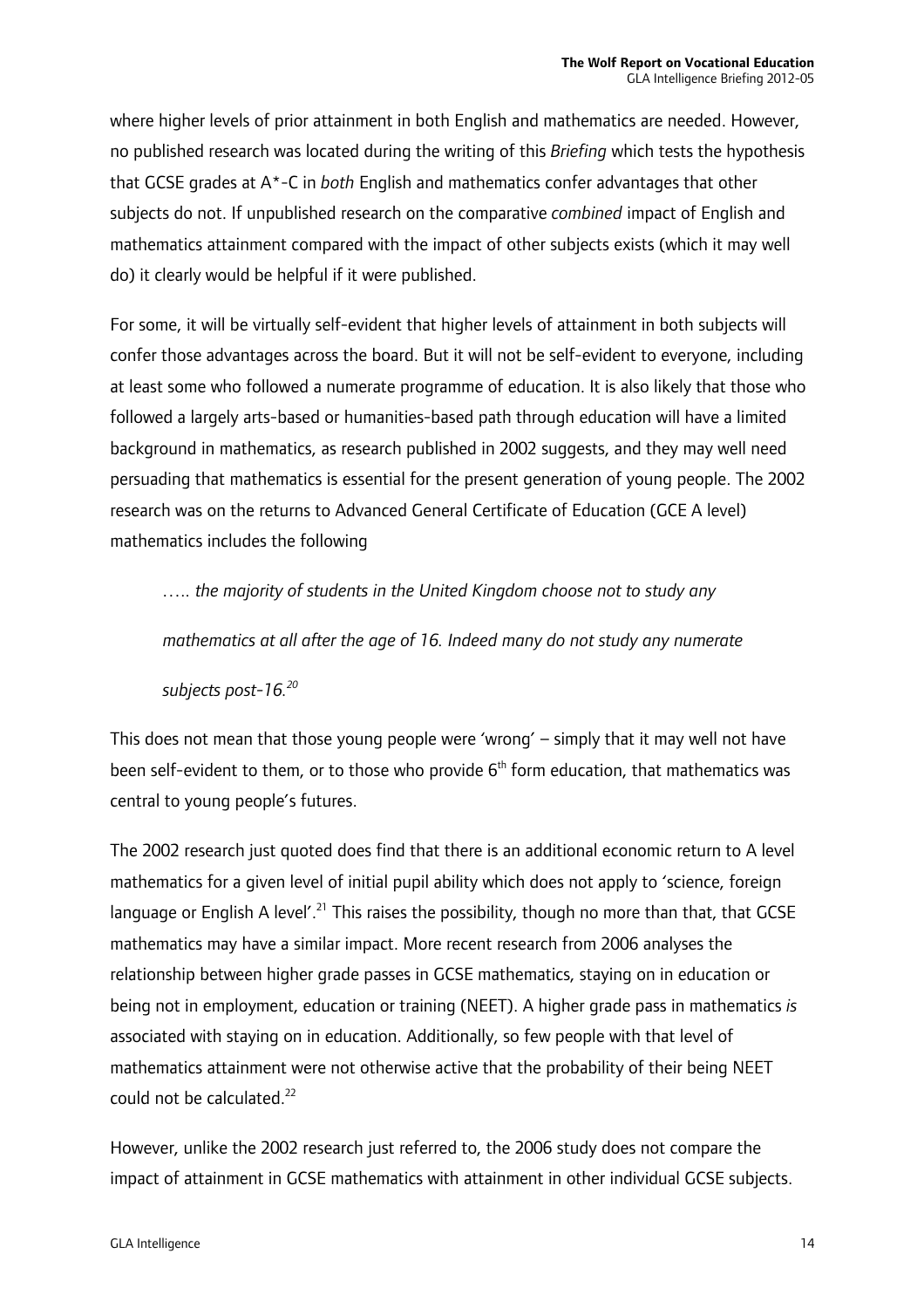That being so, while higher grade passes in mathematics can be seen as conferring an advantage, it is still a moot point whether that advantage is greater than the advantage conferred by higher grade passes in other subjects. This does not mean that the Wolf Report's emphasis on the combined value of GCSE English and mathematics is 'wrong' – it is quite likely that it is right - but simply that published research which tests that view has not been identified during the writing of this *Briefing*.

Research on the impact of low level vocational qualifications taken at the end of compulsory schooling is less equivocal. There are generally no returns, or there are negative returns to those qualifications.23 Low level vocational qualifications are those thought to be equivalent to lower grade GCSEs, and a negative return means that any economic benefit that follows from taking such courses is less than the benefit achieved by not taking such courses.

Later research includes returns to more advanced courses and notes that

*There are high returns to academic qualifications across the board,* 

*substantial returns to higher level vocational qualifications and smaller but nonetheless significant returns to some but by no means all intermediate and lower level vocational qualifications. We also confirm the non-existent average returns to NVQ2. We find high wage (and….. employment) returns across a range of contexts for a number of level 2 and level 3 vocational qualifications, such as BTEC, City and Guilds and RSA.*<sup>24</sup>

For those not familiar with the acronyms involved, what the quote means is

- that National Vocational Qualifications (NVQ2) deemed to be equivalent to GCSEs at grades A\* to C, do not confer any economic advantage on those who hold them
- but that some other vocational courses at that level and at a more advanced level do including awards from
- the Business Technician Education (BTEC), City and Guild and Royal Society of Arts (RSA).

On balance research on the returns to vocational education supports the Wolf Report. Some more advanced qualifications gained after the end of compulsory schooling have a positive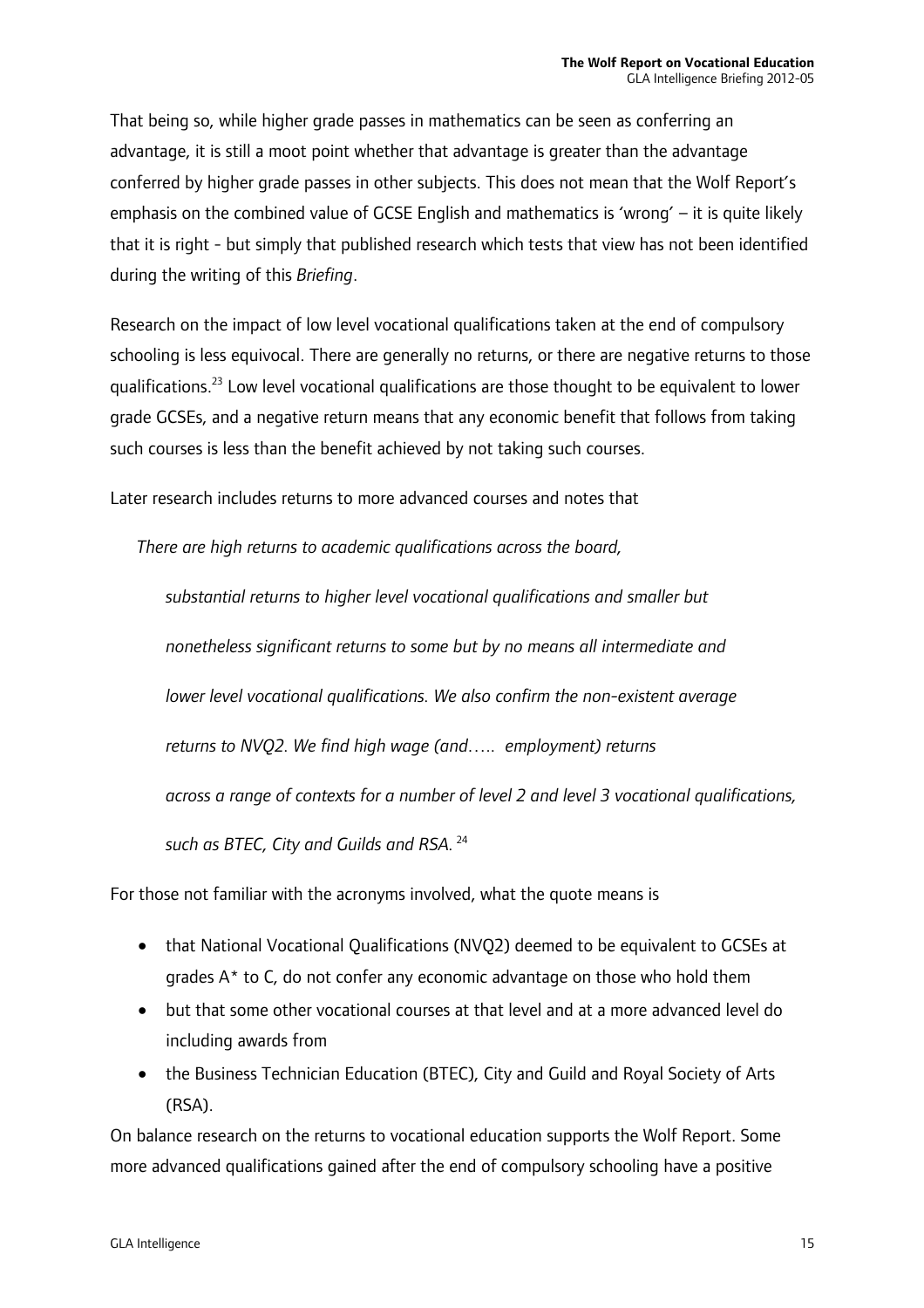return, but lower level NVQ qualifications, perhaps taken during the compulsory school years have a low or negative return.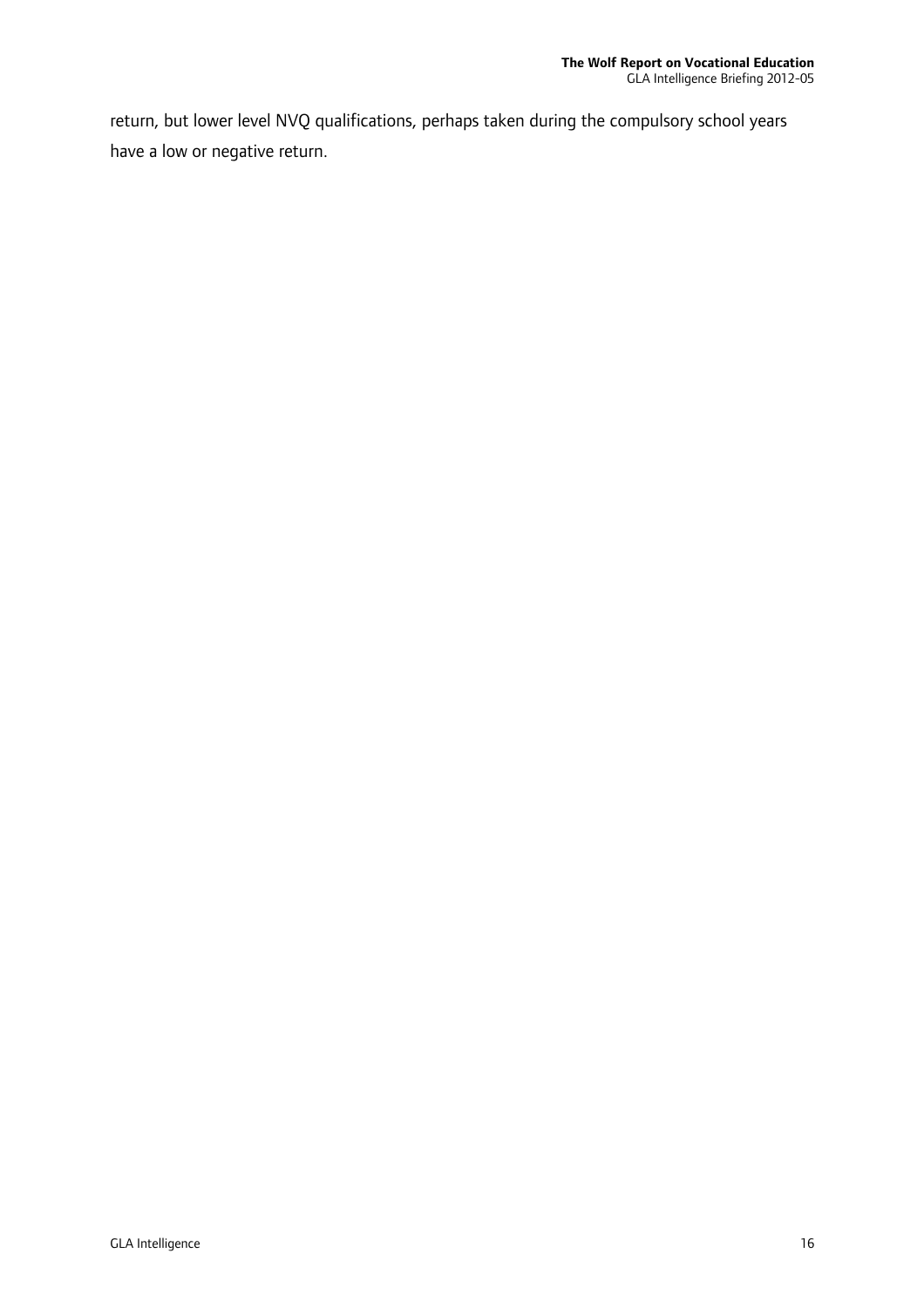### **The perverse effects of policy. Low level vocational education - 'A great idea for other people's children'**

Chapter 3 in Alison Wolf's 2002 book *Does Education Matter?* is titled '*A great idea for other people's children*'. What this points to is that, while vocational education in England has a long history (some of it rooted in institutions which are now major universities) and while the Wolf Report can point to present day examples of successful vocational educational in further education, there is an another view. That view sees low level vocational courses as somehow automatically the best, even the default 'offer' for 'less academic' pupils.

*There of course remains a risk that some schools will, as has happened in* 

*the past, effectively write off some of their least academically successful* 

*students, and park them in vocational courses irrespective of whether these* 

*'count'.* 

*(Wolf Report p.114)* 

*Claims are often made that vocational options motivate young people more* 

*and therefore lead to them achieving higher grades in their other subjects; and* 

*that such options also stop them from dropping out and 'becoming NEET'.* 

*Indeed, a good number of submissions to the Review treated it as self-evident* 

*that this was the case. This might suggest that a larger share of time should* 

*routinely be allocated to vocational options for some students.* 

*(Wolf Report p.108)* 

The 'some students' referred to in the second quote are those who are in danger of dropping out and becoming NEET. These would be the less able students, who are not succeeding on more academic courses and who 'self-evidently' needed something different in order to flourish. The Wolf Report tests that 'self-evident' conclusion against the evidence, and finds it wanting.

*The cohort for which the most detailed information is available (LSYPE) was in year 11 in 2005/6. This was before the huge rise in VQ entries, so very few took*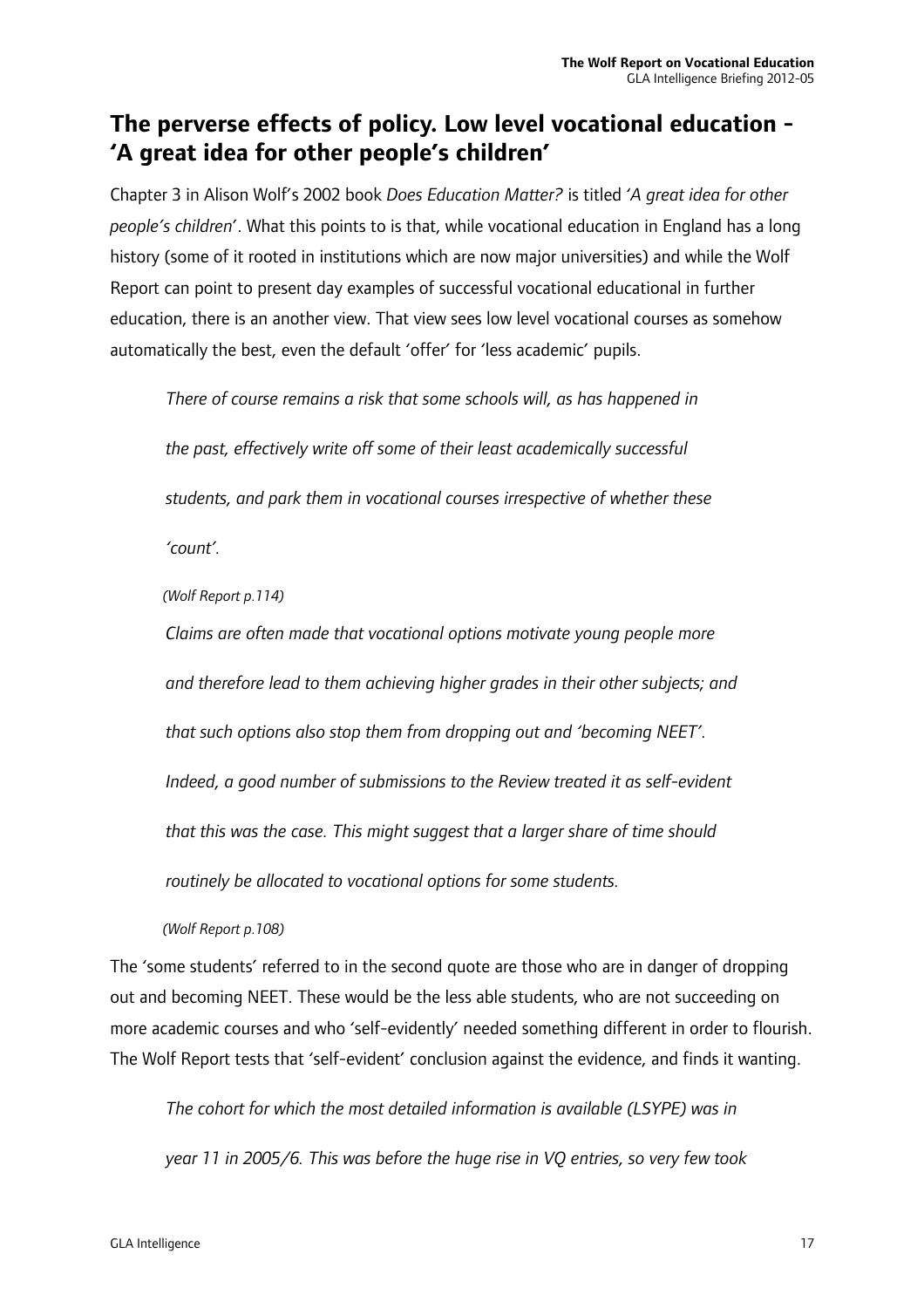*anything other than GCSEs. Conversely, a good number report taking 'vocational' qualifications, meaning, for the most part, GCSEs with vocational titles (eg business studies) or vocational GCSEs. An analysis by CAYT for the Review looked at whether taking such qualifications made a difference to the later trajectories of disengaged students (identified by poor attitudes to school, aspiring to leave education, playing truant). They found no statistically significant effects.* 

*(Wolf Report p.110)* 

It has not been possible while writing this *Briefing* to determine whether pupils with lower levels of attainment in key stage 2 at the end of primary schooling are more likely than other pupils to be taking low level vocational courses five years later at the end of compulsory schooling. However, 2008 summary data were already available on the attainment of pupils in different types of school entitled to free school meals. Free school meals (FSM) are used as an indicator of poverty, and pupils eligible for FSM tend to have lower levels of attainment than other pupils.

Table 2 below provides information for pupils in the final year of compulsory schooling in 2008, when Academies were mainly inner city schools in areas with high levels of deprivation. That is, they might be expected *at that time* and on average, to have proportionally more pupils than other schools entitled to FSM. In 2008 pupils on roll in Academies were more than twice as likely as pupils in other mainstream state schools to be eligible to free school meals. The question is whether this translated into a different pattern of attainment in summer 2008 public examinations.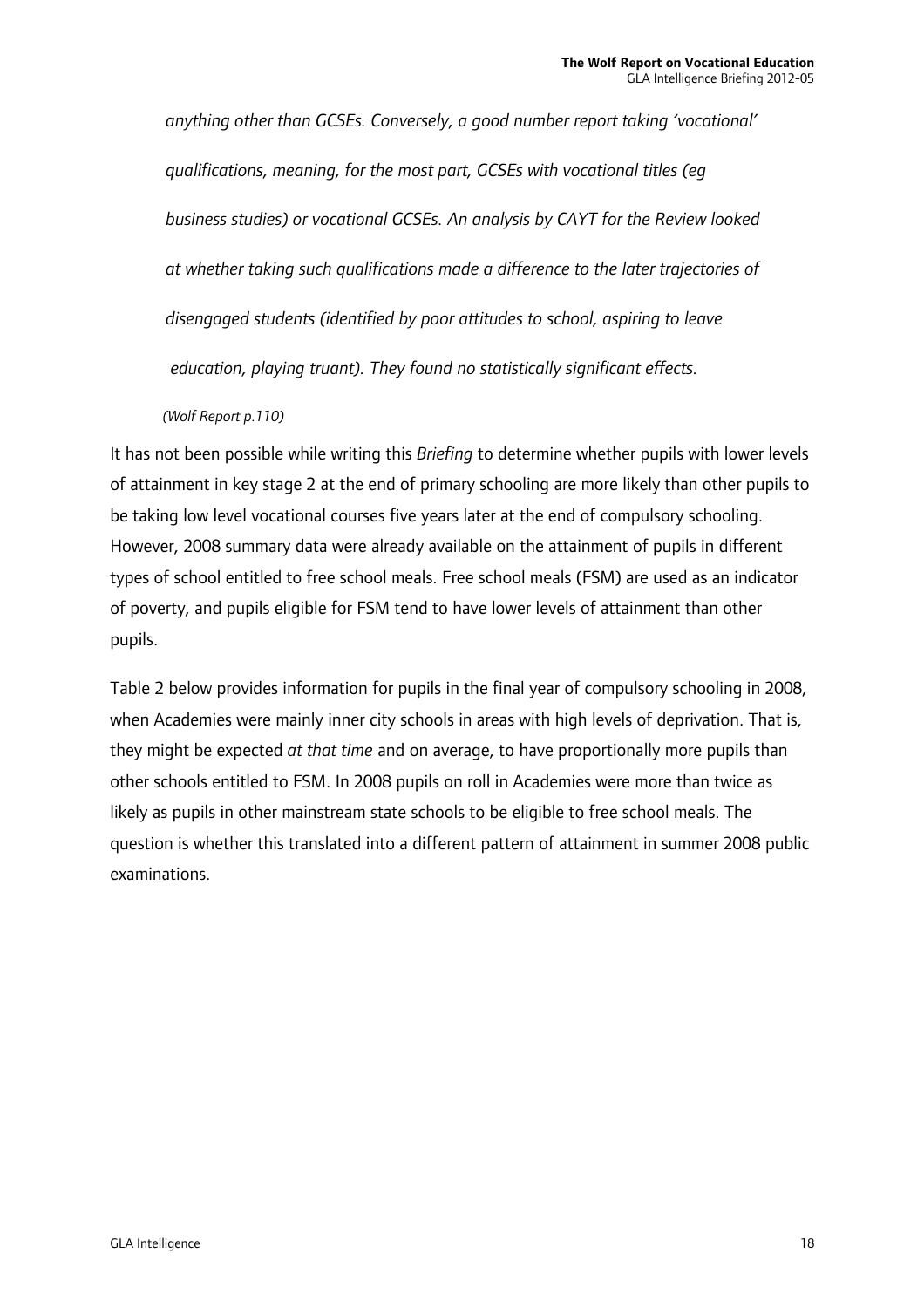|                                              | Total roll aged 15 at | Number       | Percentage  |
|----------------------------------------------|-----------------------|--------------|-------------|
|                                              | the start of the      | eligible for | eligible to |
|                                              | school year           | <b>FSM</b>   | <b>FSM</b>  |
| All maintained mainstream schools other than |                       |              |             |
| Academies or City Technology Colleges        | 576,539               | 68,668       | 11.9        |
| Academies and City Technology Colleges       | 12,917                | 3,249        | 25.2        |
|                                              |                       |              |             |

**Table 2. Pupils aged 15 at the start of the 2007-08 school year. Number and percentage eligible to free school meals, January 2008, England, Academies and other maintained mainstream schools.** 

Source: 2008 English Pupil Dataset

Table 3 shows the number and proportion of pupils who achieved "level 2 qualifications", which included low level vocational courses, but did not achieve five or more higher grade GCSE passes, taking account of free school meal entitlement and whether the mainstream school attended was an Academy or not. The terms used here warrant explanation. Level 2 courses are deemed to be equivalent to 5 GCSE A\*-C awards. These would include vocational courses and GCSE courses, while the figures in figure 2 for the number and percentage gaining 5 or more higher grade GCSE passes refer exclusively to results achieved in GCSE examinations.

In Academies 33.5 per cent of pupils who achieved level 2 did not achieve five or more higher grade GCSE passes, compared with 13.4 per cent in other mainstream schools.

In Academies 42.0 per cent of pupils entitled to free school meals achieved level 2 but did not achieve 5 or more higher grade GCSE passes compared with 28.4 per cent in other mainstream schools. The same disparity also existed amongst pupils who were *not* entitled to free school meals. In Academies 31.4 per cent of pupils *not* recorded as being entitled to free school meals achieved level 2 qualifications but did *not* achieve five or more higher grade GCSE passes compared with 12.2 per cent in other mainstream schools.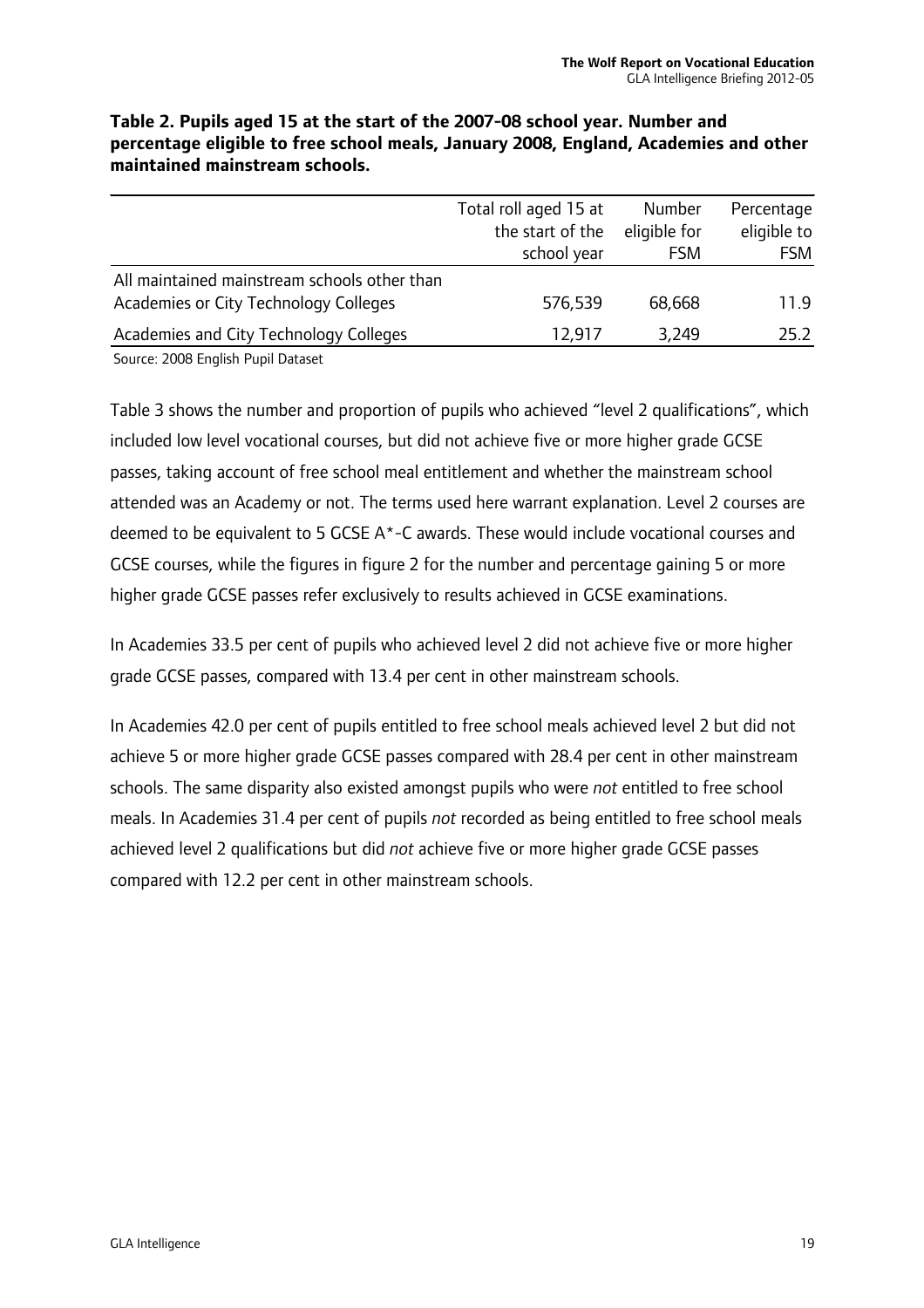|                                           | Did not achieve 5 A*-C grades |                    | Achieved 5+ A*-C grades |                    |                    | Total                  |                    |                    |         |
|-------------------------------------------|-------------------------------|--------------------|-------------------------|--------------------|--------------------|------------------------|--------------------|--------------------|---------|
|                                           |                               |                    |                         |                    |                    |                        |                    |                    |         |
|                                           | No record Recorded            |                    |                         | No record Recorded |                    |                        | No record Recorded |                    |         |
|                                           |                               | of FSM as eligible |                         |                    | of FSM as eligible |                        |                    | of FSM as eligible |         |
|                                           | eligibility, to FSM in        |                    | eligibility, to FSM in  |                    |                    | eligibility, to FSM in |                    |                    |         |
|                                           | 2008                          | 2008               | Total                   | 2008               | 2008               | Total                  | 2008               | 2008               | Total   |
| Non-Academy mainstream maintained schools |                               |                    |                         |                    |                    |                        |                    |                    |         |
| Number                                    |                               |                    |                         |                    |                    |                        |                    |                    |         |
| Did not Achieve                           |                               |                    |                         |                    |                    |                        |                    |                    |         |
| level 2                                   | 162,426                       | 39,832             | 202,258                 |                    |                    |                        | 162,426            | 39,832             | 202,258 |
| Achieved level 2                          | 42,066                        | 8,185              | 50,251                  | 303,379            | 20,651             | 324,030                | 345,445            | 28,836             | 374,281 |
| Total                                     | 204,492                       | 48,017             | 252,509                 | 303,379            | 20,651             | 324,030                | 507,871            | 68,668             | 576,539 |
| <b>Academies and CTCs</b>                 |                               |                    |                         |                    |                    |                        |                    |                    |         |
| Did not Achieve                           |                               |                    |                         |                    |                    |                        |                    |                    |         |
| level 2                                   | 3,238                         | 1,682              | 4,920                   |                    |                    |                        | 3,238              | 1,682              | 4,920   |
| Achieved level 2                          | 2,017                         | 658                | 2,675                   | 4,413              | 909                | 5,322                  | 6,430              | 1,567              | 7,997   |
| Total                                     | 5,255                         | 2,340              | 7,595                   | 4,413              | 909                | 5,322                  | 9,668              | 3,249              | 12,917  |
| Non-Academy mainstream maintained schools |                               |                    |                         |                    |                    |                        |                    |                    |         |
| Percentages                               |                               |                    |                         |                    |                    |                        |                    |                    |         |
| Did not Achieve                           |                               |                    |                         |                    |                    |                        |                    |                    |         |
| level 2                                   | 100.0                         | 100.0              | 100.0                   |                    |                    |                        | 100.0              | 100.0              | 100.0   |
| Achieved level 2                          | 12.2                          | 28.4               | 13.4                    | 87.8               | 71.6               | 86.6                   | 100.0              | 100.0              | 100.0   |
| Total                                     | 40.3                          | 69.9               | 43.8                    | 59.7               | 30.1               | 56.2                   | 100.0              | 100.0              | 100.0   |
| Academies and CTCs                        |                               |                    |                         |                    |                    |                        |                    |                    |         |
| Did not Achieve                           |                               |                    |                         |                    |                    |                        |                    |                    |         |
| level 2                                   | 100.0                         | 100.0              | 100.0                   |                    |                    |                        | 100.0              | 100.0              | 100.0   |
| Achieved level 2                          | 31.4                          | 42.0               | 33.5                    | 68.6               | 58.0               | 66.5                   | 100.0              | 100.0              | 100.0   |
| Total                                     | 54.4                          | 72.0               | 58.8                    | 45.6               | 28.0               | 41.2                   | 100.0              | 100.0              | 100.0   |

#### **Table 3. Pupils aged 15 at the start of the 2007-08 school year. Achievement in public examinations by free school meal entitlement and school type. England, 2008.**

Source: 2008 English Pupil Dataset

Note: the tables excludes seven pupils with conflicting GCSE and level 2 records

It could be argued that the academies were, quite properly, offering a broad curriculum tailored to their distinctive intakes though the figures can be interpreted in other ways. However, the evidence in Table 3 supports, albeit indirectly, the Wolf Report's view that less able children are more likely than other pupils to be allocated to vocational courses which, on the basis of evidence referred to in earlier sections, may not lead to progression to more advanced education or into employment.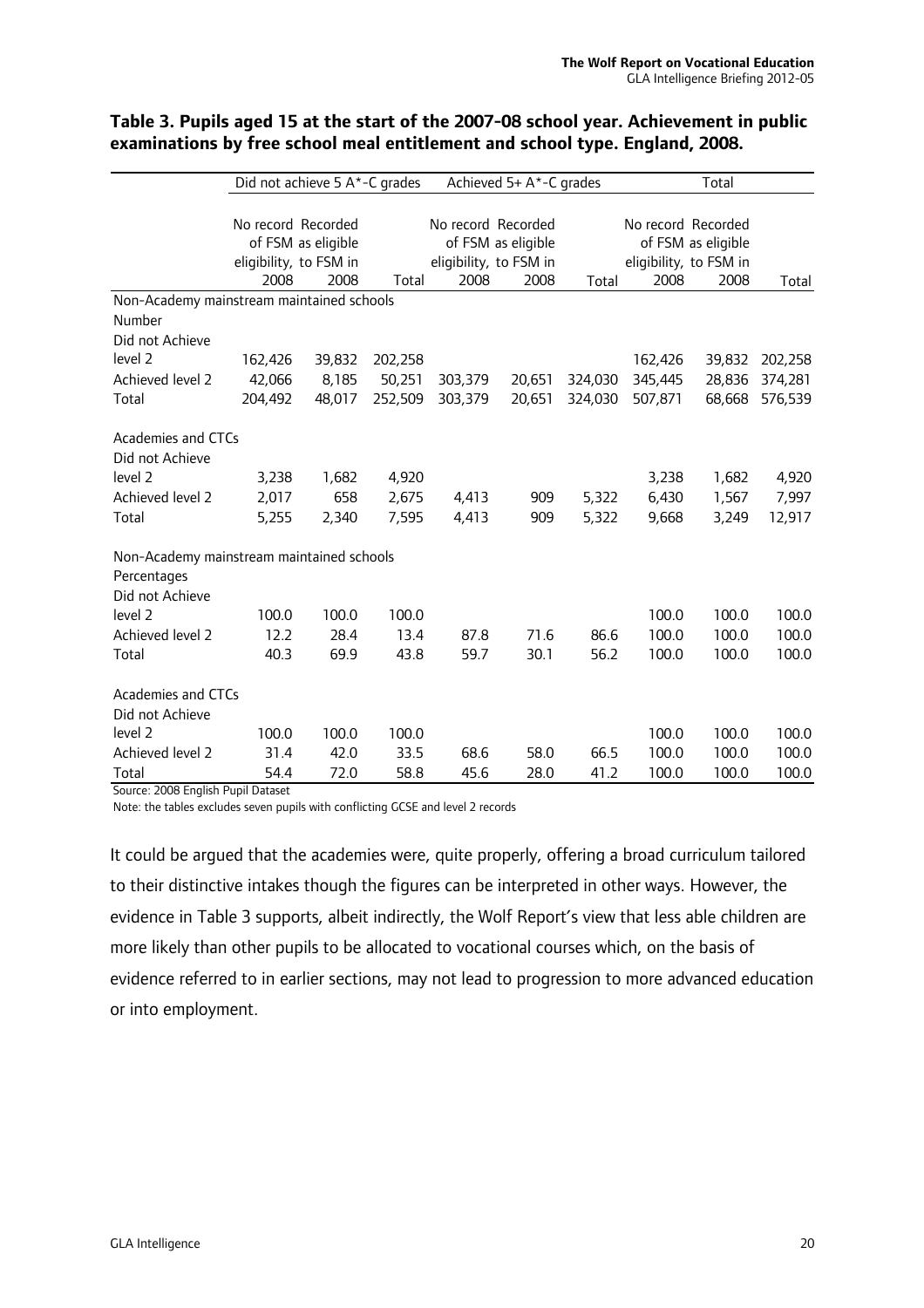### **The perverse effects of policy. The provision of courses that benefit the institution by being included in performance tables, but do not benefit those taking them.**

The Wolf Report refers to a 'huge rise' in vocational qualifications after 2005-06 (Wolf Report page 110) and that rise is summarised in Figure 1.

#### **Figure 1. Increase in the number of level 1 and level 2 qualifications other than The General Certificate of Secondary Education (GCSE) or General National Vocational Qualification (GNVQ) gained at the end of key stage 4, starting in the 2003-04 school year, England**



 *Source: Adapted from The Wolf Report, Table 4, page 47* 

Figure 1 focuses on qualifications other than GCSE or GNVQ, which were taken by pupils who would, in the main, have been in the final year of compulsory education. These increased in number from the 2004-05 school year onwards. By 2010 there were nearly 4,900,000 passes in individual GCSE subjects in England at grades A to G, and in the same year there were nearly 876,000 passes in level 1 and level 2 subjects other than GCSE, including Basic Skills and Key Skills.<sup>25</sup>

The Wolf Report describes this growth as a 'perverse' consequence of changes to the information included in school performance tables. That change meant that, rather than reporting passes in GCSE subjects alone, qualifications deemed equivalent to GCSE were included in what became one of the main national performance indicators - the percentage of pupils gaining 5+ GCSE A\*-C grades *or equivalents*.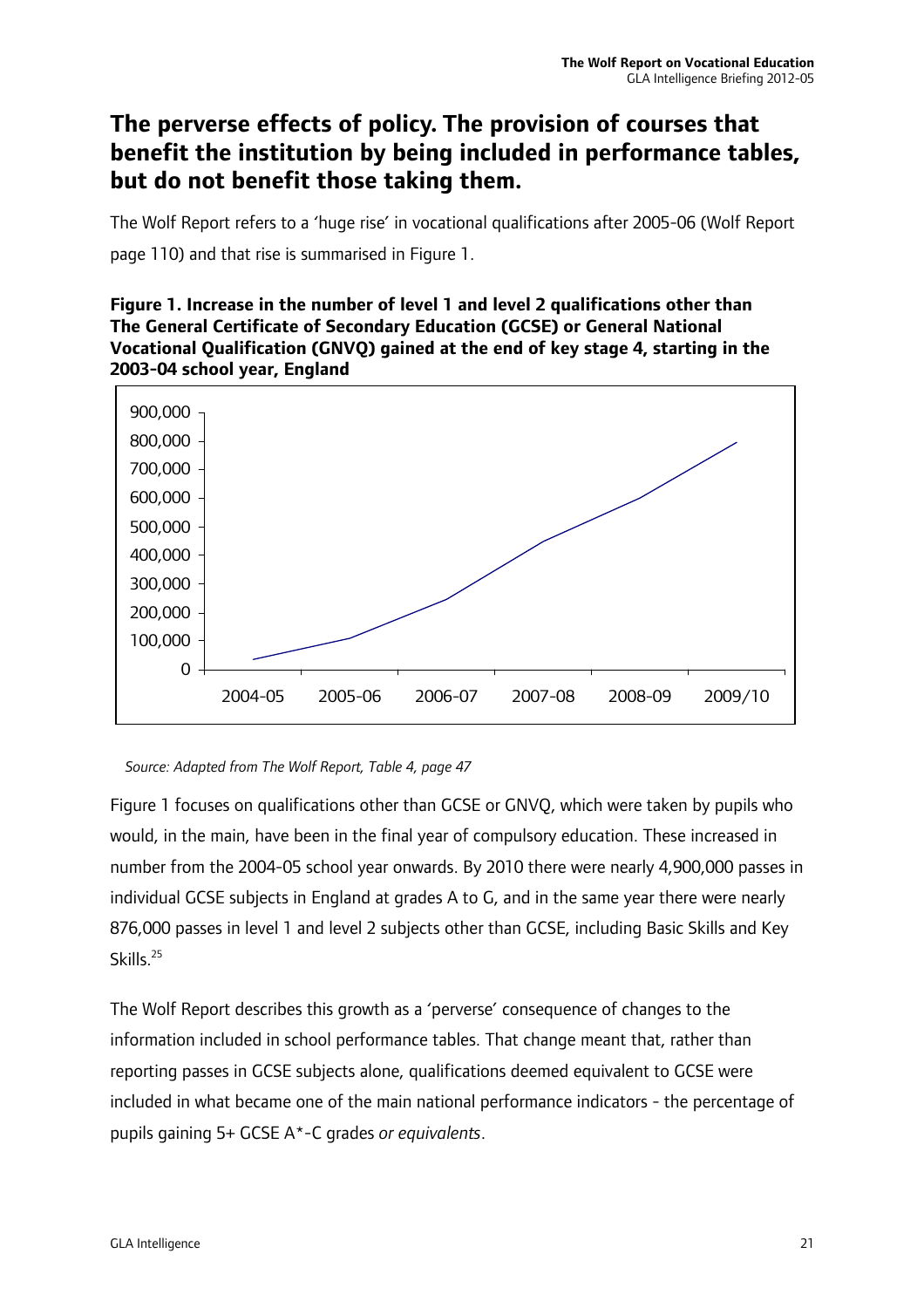This is seen as a perverse effect for two reasons. The first is that some of the courses included were supposedly equivalent to level 2 GCSE passes, but were actually nothing of the sort.

*Young people are being entered for 'vocational' awards at the end of KS4 for reasons which have nothing to do with their own long-term interests, within education or the labour market. They can and do find that they are unable, as a result, to progress to the courses they want and have been led to expect they will enter.* 

#### *(Wolf Report page 80)*

The Wolf Report is not alone in its criticism of supposedly GCSE equivalent courses that are not in reality equivalent to GCSE at all. In a memorandum provided to the House of Lords Select Committee on Economic Affairs in 2007 Lorna Unwin and Alison Fuller criticised the idea of 'equivalencies' in vocational programmes, noting that the length of time it takes to complete vocational programmes which are supposedly at the same level actually ranges widely, from 43 weeks in catering to 88 weeks in Electrotechnical. The memorandum states that

 *the notion of level equivalences in our national qualifications' framework* 

*is an illusion, with qualifications awarded at the same level having different* 

*amounts of exchange value and currency across both education and labour* 

markets …… Such differences would not be accepted in academic programmes.<sup>26</sup>

In *An Adult Approach to Further Education* Professor Wolf puts the point more vividly

 *'….. only in the looking-glass world of modern English education policy would anyone really claim that a 'full Level 2' in Customer Care, awarded at the workplace on the basis of fifteen hours' contact time, was 'equivalent' to, say, A to C passes in* (all of) *English, Maths, chemistry, French and History at GCSE.27*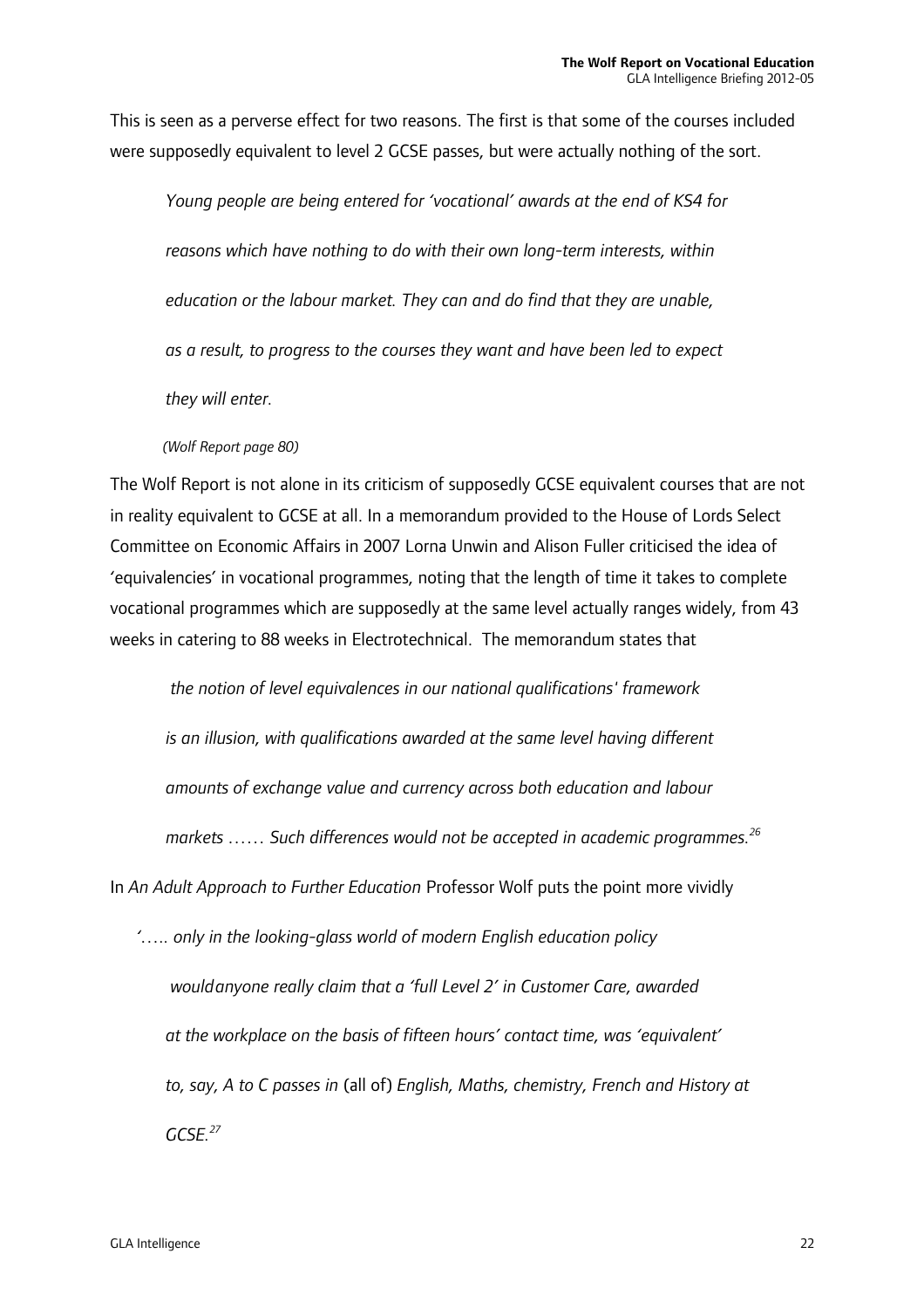The words 'all of' have been added here to stress that a full level 2 course is supposedly equivalent to *5* GCSEs at grades A\* to C rather than to a higher grade pass in any one of the subjects listed. Page 32 of the Wolf Report includes a comment from Lorna Unwin made during the review which preceded the Report.

#### "*There is only one real Level 2. Maths and English A\*-C.*"

Bearing the information on the poor economic returns to low level vocational education qualifications, past government policy is seen in the Wolf Report as having incentivised schools to enter pupils for easily passed, low grade courses of no value to those taking them but which boosted the school's standing in league tables.

The second perverse effect identified in the Wolf Report is that national arrangements for performance tables encouraged schools, which had previously offered vocational education at 16 plus, to introduce vocational education into the compulsory school years, narrowing education for that age group in a way that does not prepare them for the world they will face immediately after leaving full-time schooling. Appendix VI to the Report (pages 160 to 163) contains evidence provided by the Department for Education. This shows that after leaving school young people typically switch (or 'churn') between jobs in different sectors, into and out of post-compulsory education with, in some cases, periods of unemployment. The Report concludes that in that situation a good general education will be of more value to the young person than narrowly defined occupational training. This also reflects the point made in section 2 of this *Briefing*, which referred to conclusions 'from long-standing research that a rapidly changing economy requires the young to have a broad education leading to *transferable*, general, skills and a flexible approach to employment, rather narrow training in limited occupational skills which quickly become obsolete'.

The Wolf Report advocates a general education for all pupils of compulsory school age, including English and mathematics, with vocational courses taking no more than 20 per cent of the timetable (Wolf Report pages 107-110). Any vocational qualifications that are counted in performance measures would need to be of a high standard set nationally, and there should still be space in the school week for teachers to offer other courses based on local need and preference.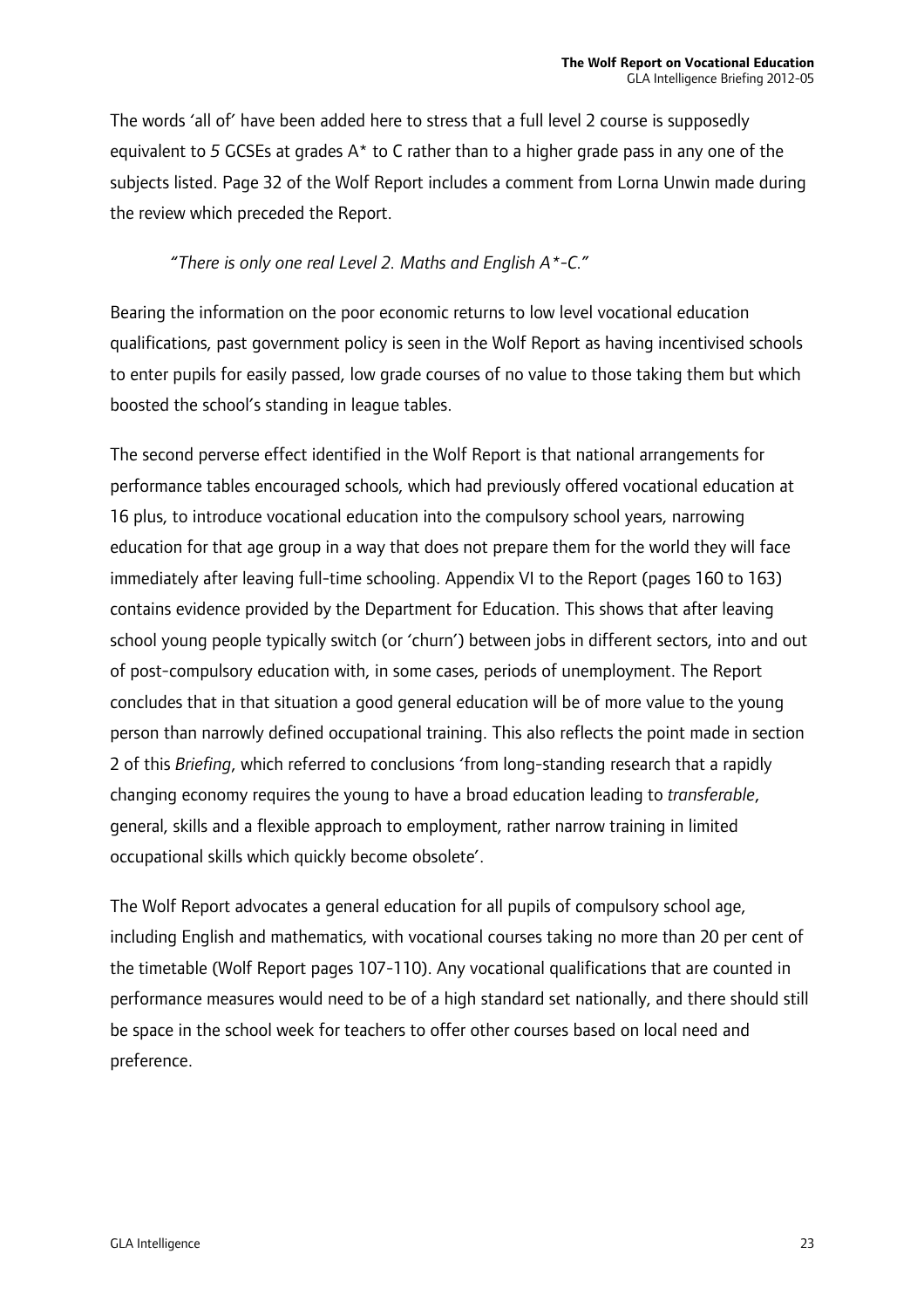The Wolf Report recommends that vocational education in the school years should be restricted to no more than 20 per cent of a school's time and that only vocational qualifications which meet high national standards should be included in national performance tables.

The Wolf Report also recommends that

*At the same time, any point-*(score) *based measures should be should* 

*also be structured so that schools do not have a strong incentive to pile up* 

*huge numbers of qualifications per student, and are therefore free to offer* 

*all students practical and vocational courses as part of their programme.* 

 *(the Wolf Report Recommendation page 113).* 

It is not clear whether this refers to the piling up of low level vocational programmes, or GCSEs or both. Clearly the Wolf Report does not support the piling up of vocational qualifications which do not allow for progression, but the available evidence provides some support that some pupils do take large numbers of GCSE courses. The single largest group of London pupils attending maintained (state) schools in the last year of compulsory education in summer 2002 scored between 40.5 and 50 points in GCSE examinations. This was equivalent to between 5 and 6 A\* grades for each pupils or between eight and 10 C grades. Nearly a third of pupils achieved scores higher than that, with the highest attaining group achieving the equivalent of 10  $A^*$ grades.<sup>28</sup> Some pupils have full timetables, but whether this is a matter of schools and pupils 'piling up huge numbers of qualifications' that are of no real value, or whether there is a more legitimate explanation warrants further investigation.

Additionally, given the risk, referred to above, that schools may be tempted to 'park' less academically successful pupils in vocational courses 'irrespective of whether these count', the Wolf Report also recommends

 *A detailed examination of educational programmes for the most low achieving was beyond the remit of this Review. They are not necessarily or even predominantly vocational in any real sense of the word and concrete recommendations here would also pre-empt the Department's ongoing*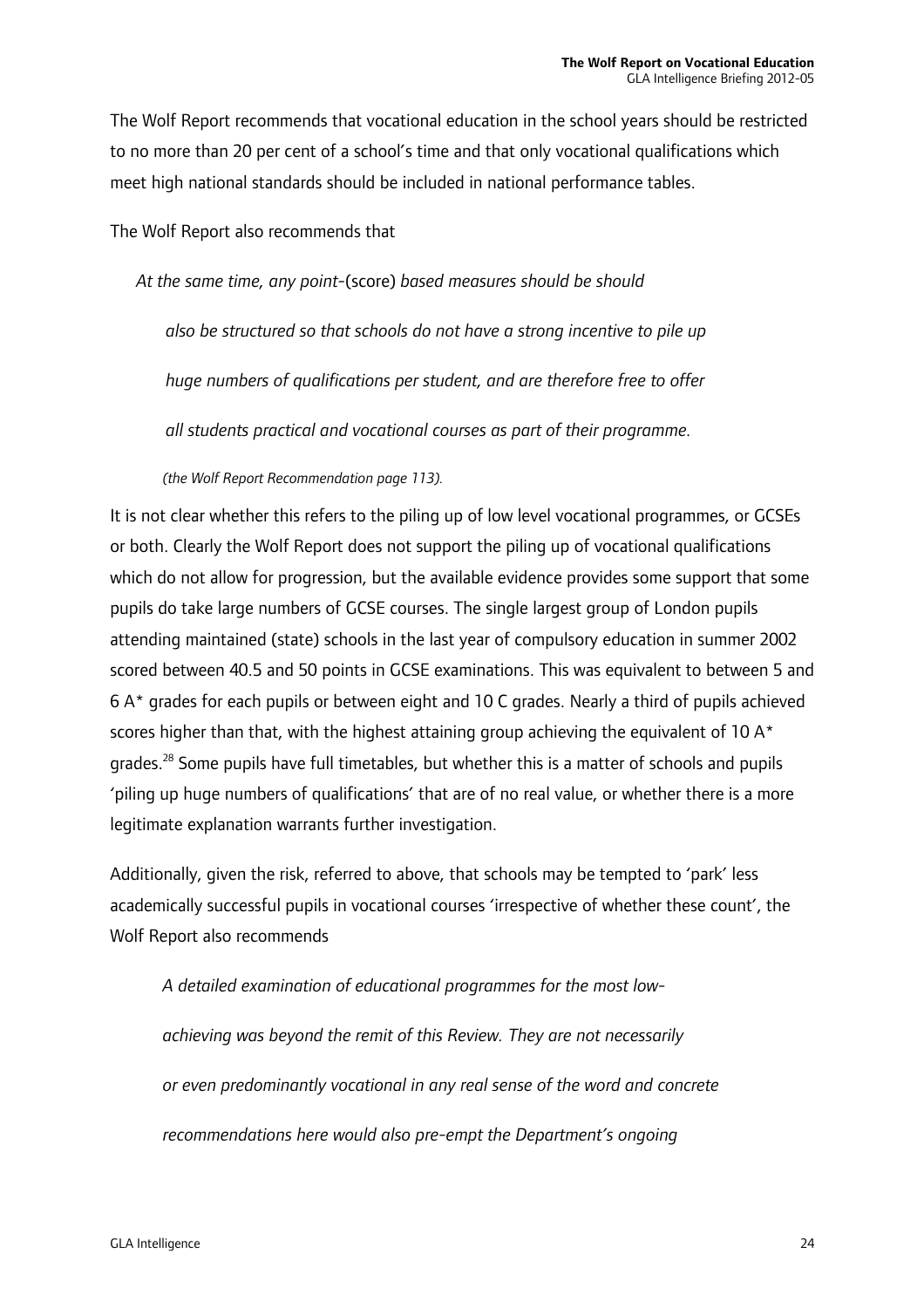*review of SEN provision. ….. DfE should review current policies for the lowest attaining quintile at Key Stage 4.* 

 *(The Wolf Report, pages 113 and 114)* 

Again, the evidence supports this. There are different groups of pupils with low levels of raw score attainment where issues are not primarily about the provision of general or vocational education. As the quote above acknowledges, these include pupils with special educational needs though it is unlikely to be confined to pupils with a record of SEN (see Section 2 above).

Additionally, some children in alternative provision, including some Children in Care, will not be on roll in either mainstream or special schools and will have experienced delays and gaps in their education. They also tend to have low levels of raw score attainment. There is nothing in the Wolf Report which presupposes that the recommended review should only apply exclusively to provision made by *schools* for those pupils who are actually on roll. However, the Wolf Report is a review of what has been taking place in schools and colleges and *readers* may assume that the recommended review would focus on provision there. There is no reason why that restriction should apply.

Further, the Wolf Report recommends that

*DfE should introduce a performance indicator which focuses on the whole* 

 *distribution of performance within a school, including those at the top and* 

*bottom ends of the distribution.* 

 *(The Wolf Report, page 137)* 

The evidence on GCSE point scores referred to on the previous page confirms that there is a range of attainment within schools, which is not captured by a simple division of pupils into those who do, and those who do not, achieve five or more higher grade GCSE passes.

- Some 50 per cent of London pupils gained 40.5 to 50.0 GCSE points or above in summer 2002 examinations, and
- most pupils in the 40.5 to 50.0 point score group would have been comfortable within the 'achieved 5+ GCSE A\*-C grades' group.
- Achieving 5+ A\*-C grades is *not* a measure of high raw score attainment.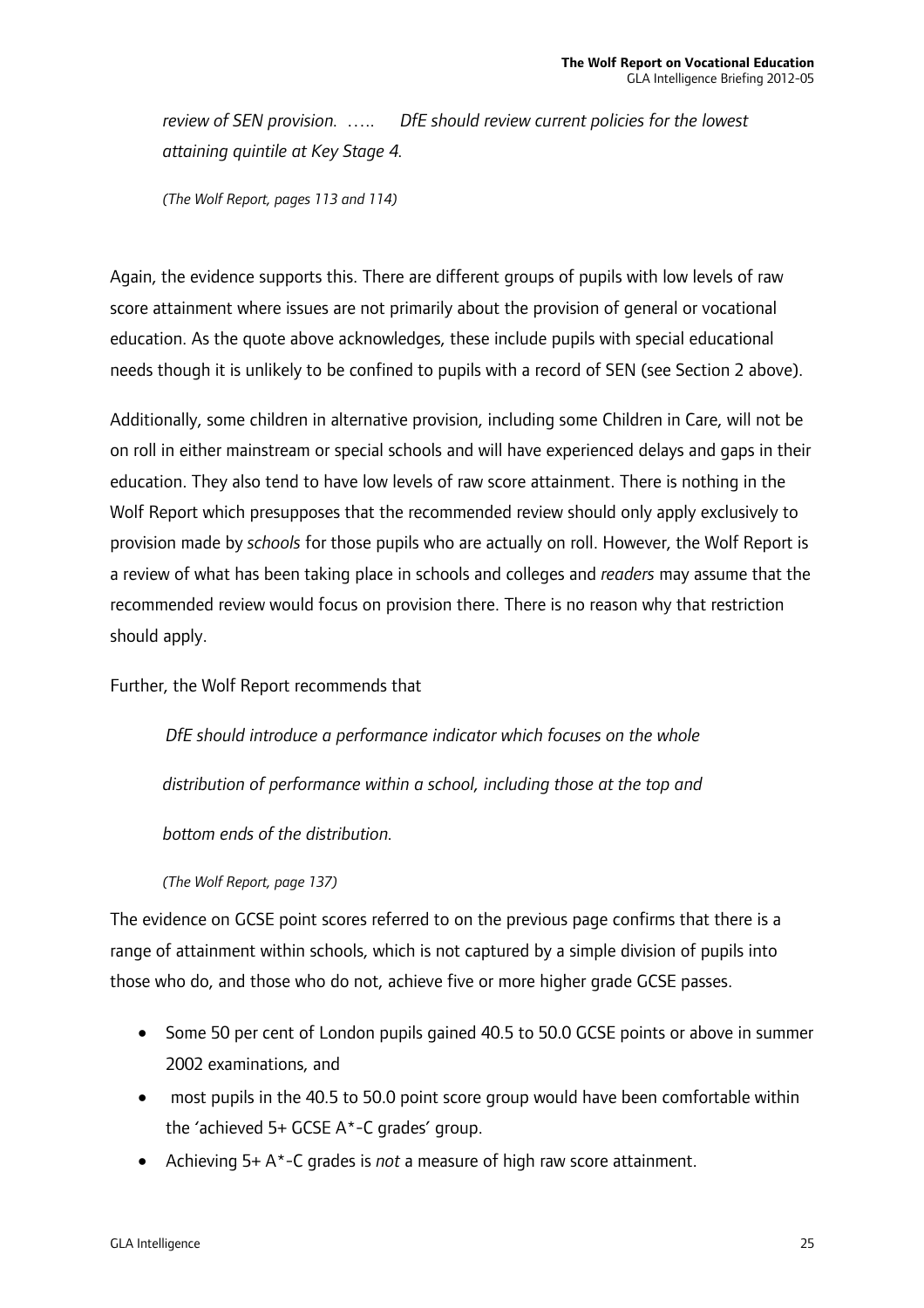- To restate one point made on the previous page '*the highest attaining group achiev*(ed) *the equivalent of 10 A\* grades*'.
- Additionally, would classifying a pupil with  $4 \, \text{A}^*$  grades and one D grade as low attaining compared with a pupil achieving 5 GCSE C grades be realistic?
- If the answer to that is 'yes', would we also classify pupils with no GCSE grades above grade D in the same low raw score attainment group?

Robert Cassen and Geeta Kingdon's *Tackling low educational attainment* used more than one measure of low attainment, including those with no passes, those with no passes above grade D and those in the lower point score groups,  $^{29}$  and this provides one model that might be developed further. Educationalists may well welcome the recognition in the Wolf Report that pupils have that a range of attainment not previously captured in performance tables.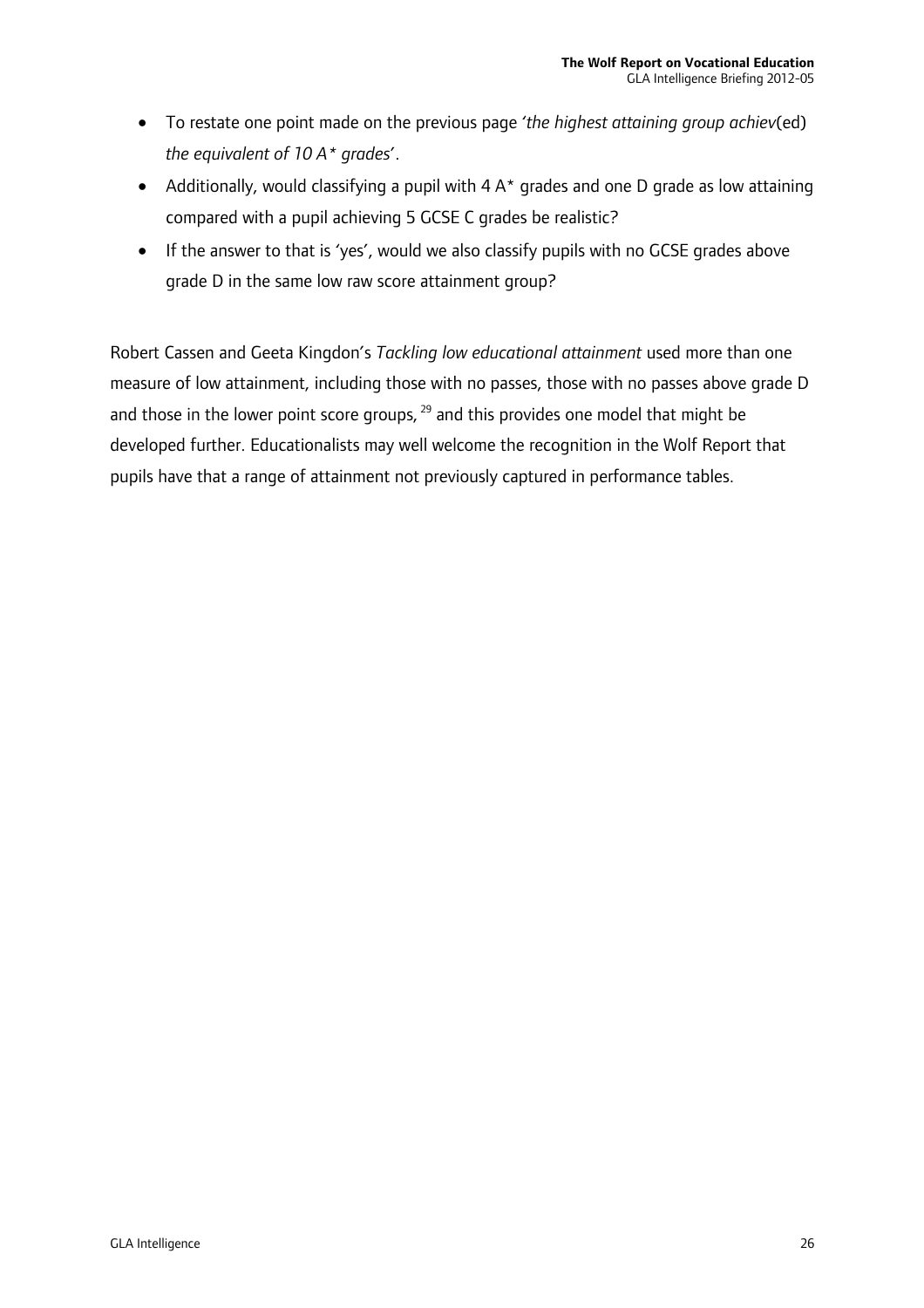### **The perverse effects of policy. Funding regimes and the qualification framework for further education**

The framework for setting the content and funding of further education colleges is complex, and cannot adequately be reviewed in its entirety here. However, two areas stand out as being more complex than arrangements applied to schools and to publicly-funded higher education institutions (HEIs).

The first is the number, and rate of change amongst, the agencies responsible for the funding and regulation of further education. Figure 5 on page 66 of the Wolf Report lists 21 agencies which, between 2006 and 20011 had a regulatory function in relation to further education, 10 of which were created within that period and five of which no longer exist. That complexity and instability could only have come at a price, and a measure of costs in one area (advice and inspection) is included in *An Adult Approach to Further Education* with comparable figures for higher education. The regulatory costs for the FE and skills sector exceeded £40 million in 2006/7, more than 10 times the cost of equivalent activity in higher education, and at a time of declining adult enrolment in further education.<sup>30</sup> Unsurprisingly, the Wolf Report comments that

*Major changes are needed that will simplify the system, clarify decision-making* 

*and increase transparency, and which will replace a huge and ineffective* 

*regulatory system with a much smaller and more effective one concentrated on a* 

#### *number of key activities*

#### *(The Wolf Report page 104)*

However, the issue is not simply the number and instability of agencies involved in regulation, it is also their focus that needs to change. The Wolf Report recommends that the inspection of individual qualifications is replaced inspection of awarding agencies, and funding individual students should replace funding individual qualifications. Recommendations 22 to 24 in the Wolf Report (pages 132 to 135) deal in part with those issues. What is not clear is what the new regulatory framework would in practice cost, and whether it would reduce in practice the volume of bureaucracy faced by further education colleges. It would be helpful if the cost of any revised framework were to be made public.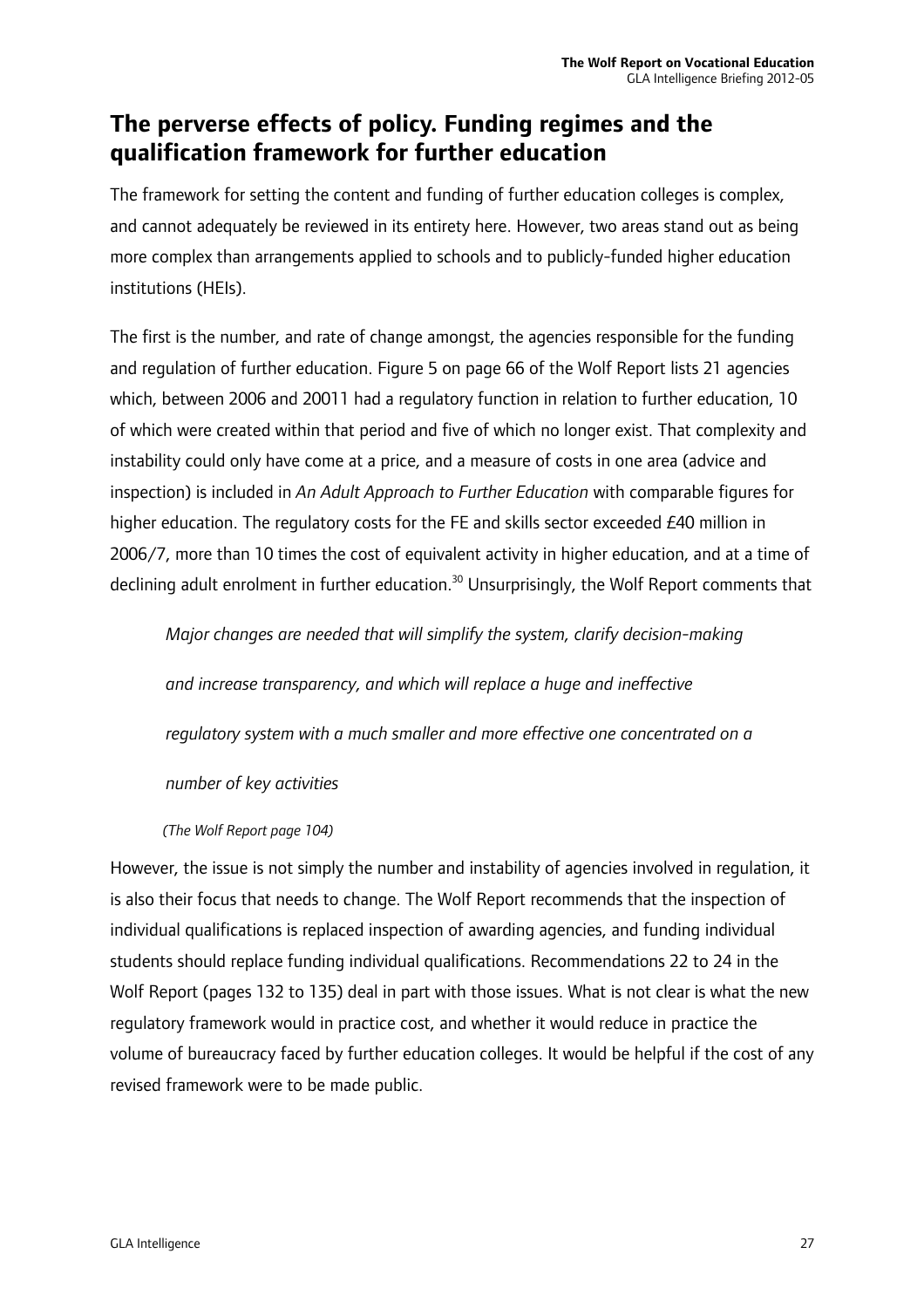The Wolf Report is likewise critical of 'National Occupational Standards'31 being applied as a template for *individual* vocational qualifications, at least as far as young people are concerned. National Occupational Standards set out what competencies are required to do existing job. Apart from the amount of detailed work that a focus on individual qualifications generates, the Wolf Report has two key criticisms of this approach. The first is that it focuses on what those who are already employed need to know, which is not an appropriate diet for those who have yet to settle into employment. The reasoning will by now be familiar.

*This may be an appropriate design principle for qualifications aimed at adults in specific employment; it is entirely inappropriate for young people who are likely to change jobs, and who are entering decades of employment in a rapidly changing economy.* 

#### *(Wolf Report, page 75)*

The second objection is that competencies are either reached or not: they involve a dichotomous 'pass/fail' approach. They do not lend themselves to grading and are not suitable for grading achievement – which is exactly what is needed if a young person is to have any prospect of progressing through the education system.

*….. any candidate for educational progression needs to demonstrate not only* 

*a specific level of competence, but relative performance, otherwise the qualification* 

 *is of little use to selectors.* 

*(Wolf Report page 87)* 

Published in 1995, Professor Wolf's *Competence-Based Assessment* also points towards the risk of more and more detail being piled up in competence-based systems as assessors attempt to be more exact in what is being assessed to the point that

*NVQ's have in fact consistently moved towards greater and greater attempts at* 

 *specificity (and) many advocates of a competence-based approach would explicitly reject this as self-defeating. Nonetheless, any competence-based system ultimately faces the same dilemmas. However broad defined its criteria, the objective – and*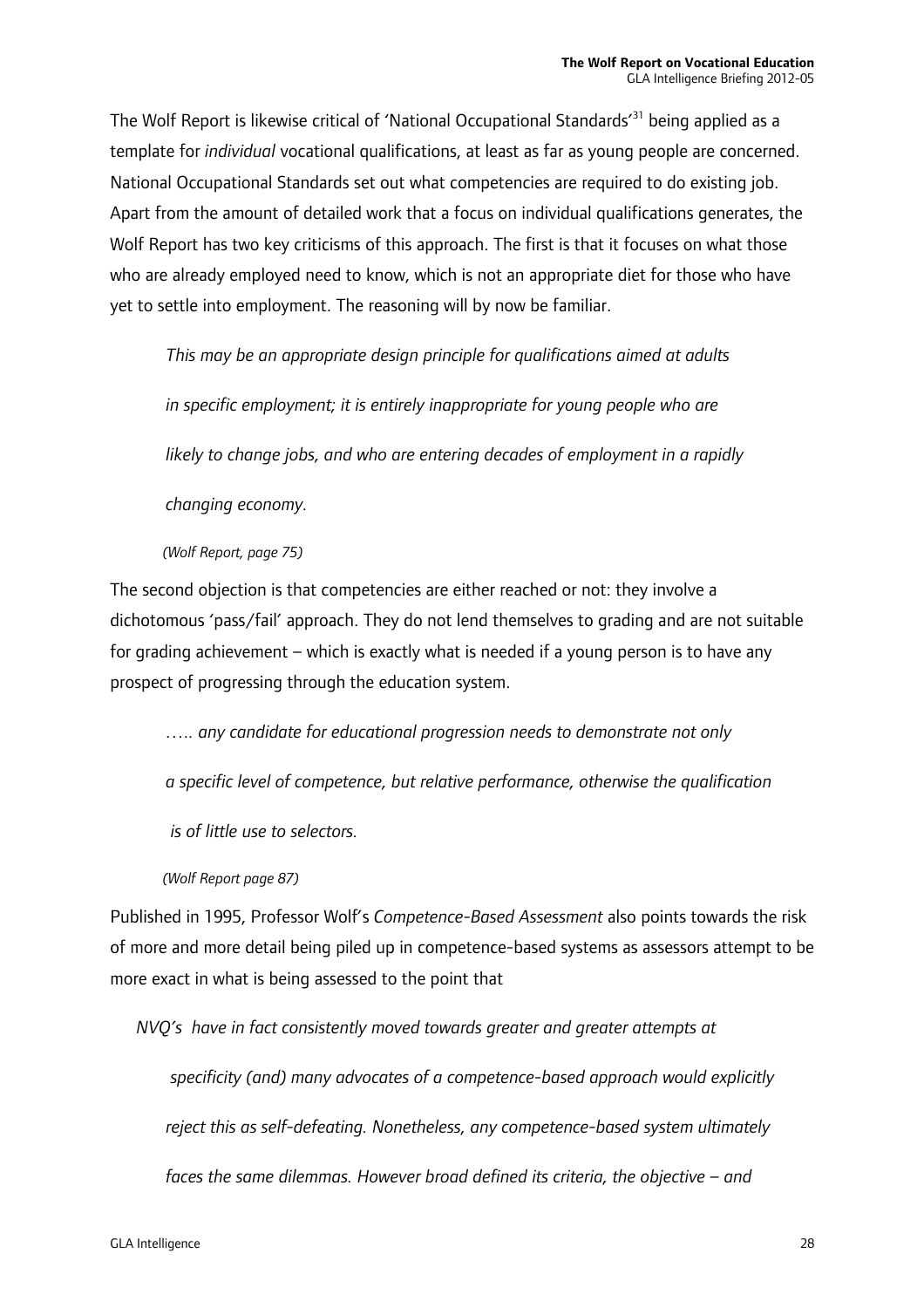*the claim – is that these are clearly defined in such a way that the assessor can* 

*describe a candidate as have achieved (or 'not yet achieved') them*. 32

In 2007 Professor Wolf expressed the potentially self-defeating nature of this approach in more colourful terms.

*"To assume that what can't be measured easily really isn't important is blindness.* 

 *To say that what can't be easily measured really doesn't exist is suicide."*<sup>33</sup>

Clearly, the view of the Wolf Report is that programs of vocational education must allow for more than a doomed attempt by those designing competency frameworks to specify to the *n*th degree: they must also allow for educational progression.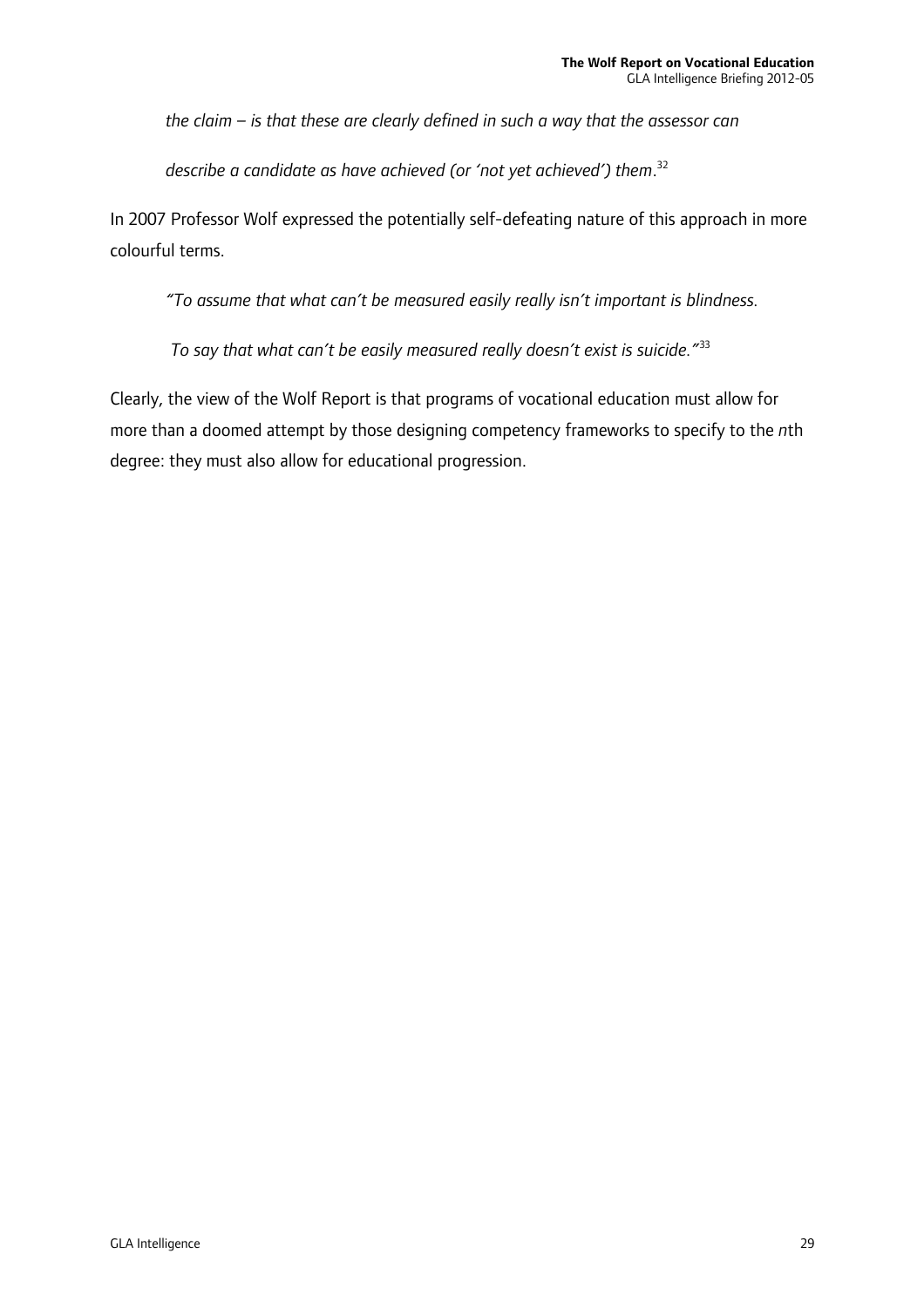### **Work experience and apprenticeships**

The importance of the benefits of work experience as a route to employment is stressed repeatedly in the Wolf Report (see pages 10, 14, 33, 114), with the following illustrates the point.

*though formal credentials are seen as increasingly important, they are not, in fact, all-determining. Work experiences still offer an alternative progression route, while many formal qualifications are not worth having at all*. *(Wolf Report page 10)* 

*Helping young people to obtain genuine work experience – and, therefore, what the CBI calls 'employability skills' – should be one of the highest priorities for 16-18 education policy in the next few years. It is far more important than even a few years ago, because of labour market trends; and is made critical by the impact on youth unemployment of the most recent recession.* 

*(Wolf Report page 130)* 

This does not imply that any and all work experience is of value, $34$  and the Wolf Report uses the views of one group of young people on a work experience exercise, where '*most view*(ed) *it as just doing a lot of digging*' to illustrate that point. To illustrate what does work, the Wolf Report refers to 'Working Rite', which matches young people with self-employed tradesmen for a  $6<sup>th</sup>$ month work placement and one-to-one mentoring.<sup>35</sup>

Apprenticeships form one route for learning, which involves but is not confined to work experience. In the  $20<sup>th</sup>$  century this was a route into skilled work in, for example, manufacturing industry. That is not so today (see The Wolf Report page 79). Their decline might be linked to the decline of manufacturing industry in England, but it might also be linked to willingness on central government's part to fund vocational training and with the private sector's willingness to accept that arrangement.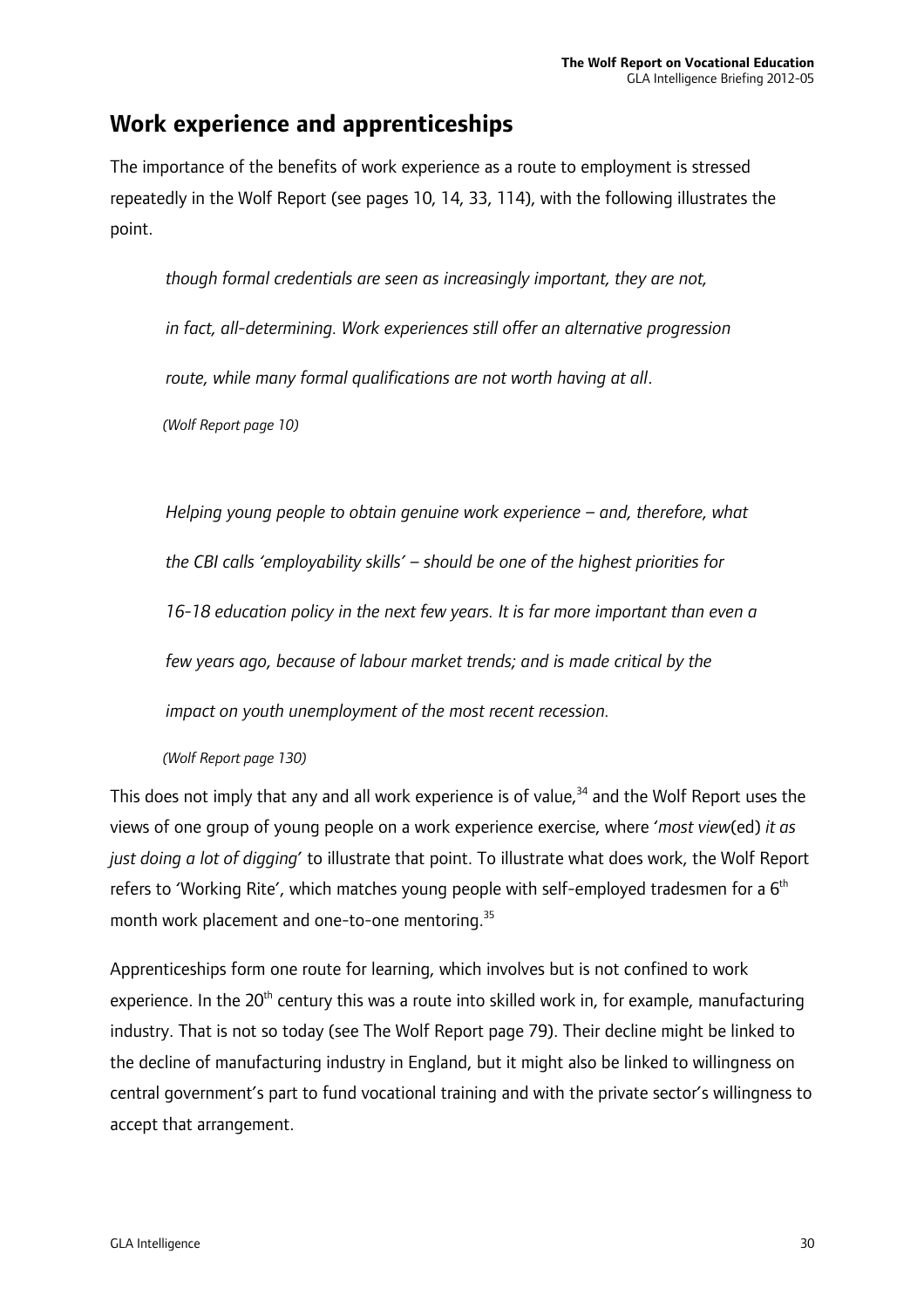Restoring apprenticeships might involve re-directing money from the teaching of cul-de-sac vocational courses to employers for approved apprenticeship schemes. In any event, as the Wolf Report puts it,

*If we want to increase apprenticeship openings for young people, we will have* 

*to pay for them.* 

*(Wolf Report page 122)* 

*Payments to employers for some of the cost of apprenticeship make sense to the degree that apprentices are genuinely engaged in broad learning. "Business as Usual' apprenticeships and apprenticeships with no off-the-job component are unheard of in countries with large high quality apprenticeship schemes (and employer subsidies), and should cease to be funded here in the case of 16-18 year olds. Adult apprenticeships are outside the scope of this Review, but the degree to which funding is simply displacing employers' own expenditures, rather than creating more genuine new apprenticeship places and training, could also usefully be examined.* 

*(Wolf Report page 123)* 

Funding employers to take on apprentices might increase their (employers') input to young people's learning, but Wolf has written critically elsewhere of the private sector's input to vocational education, and in particular input from the CBI into education more generally.<sup>35</sup>

The answer appears to be that central government should retain a general 'quality assurance' role.

*While decentralisation and flexibility are critical, central government retains a core responsibility to set broad policy and assure quality. It must ensure that our education system takes account of a changing world, of the demands made*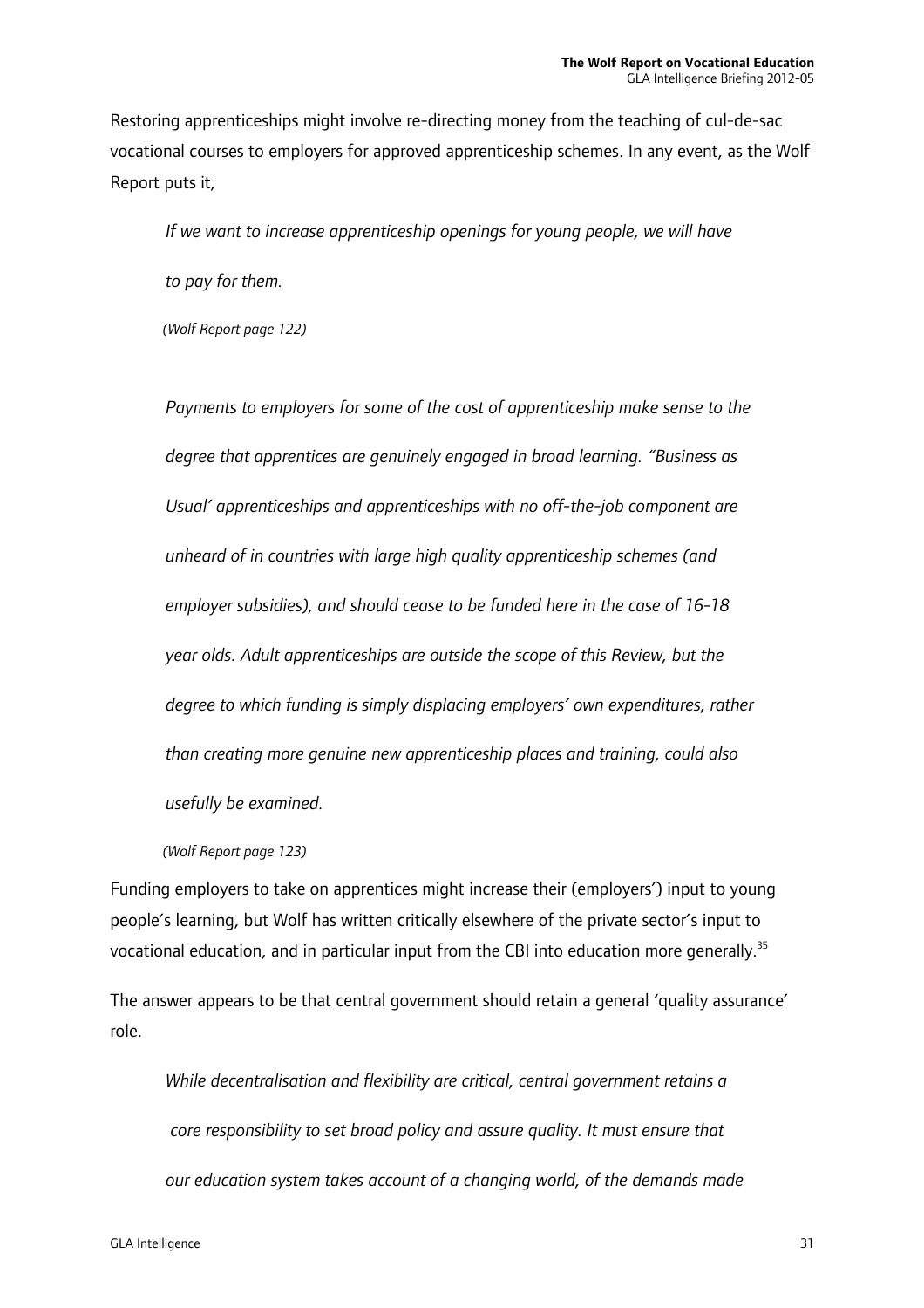*by the labour market, and the world economy, and of what this implies for young people's long-term progression, opportunity and success. It must also assure basic quality.* 

*(Wolf Report page 20)*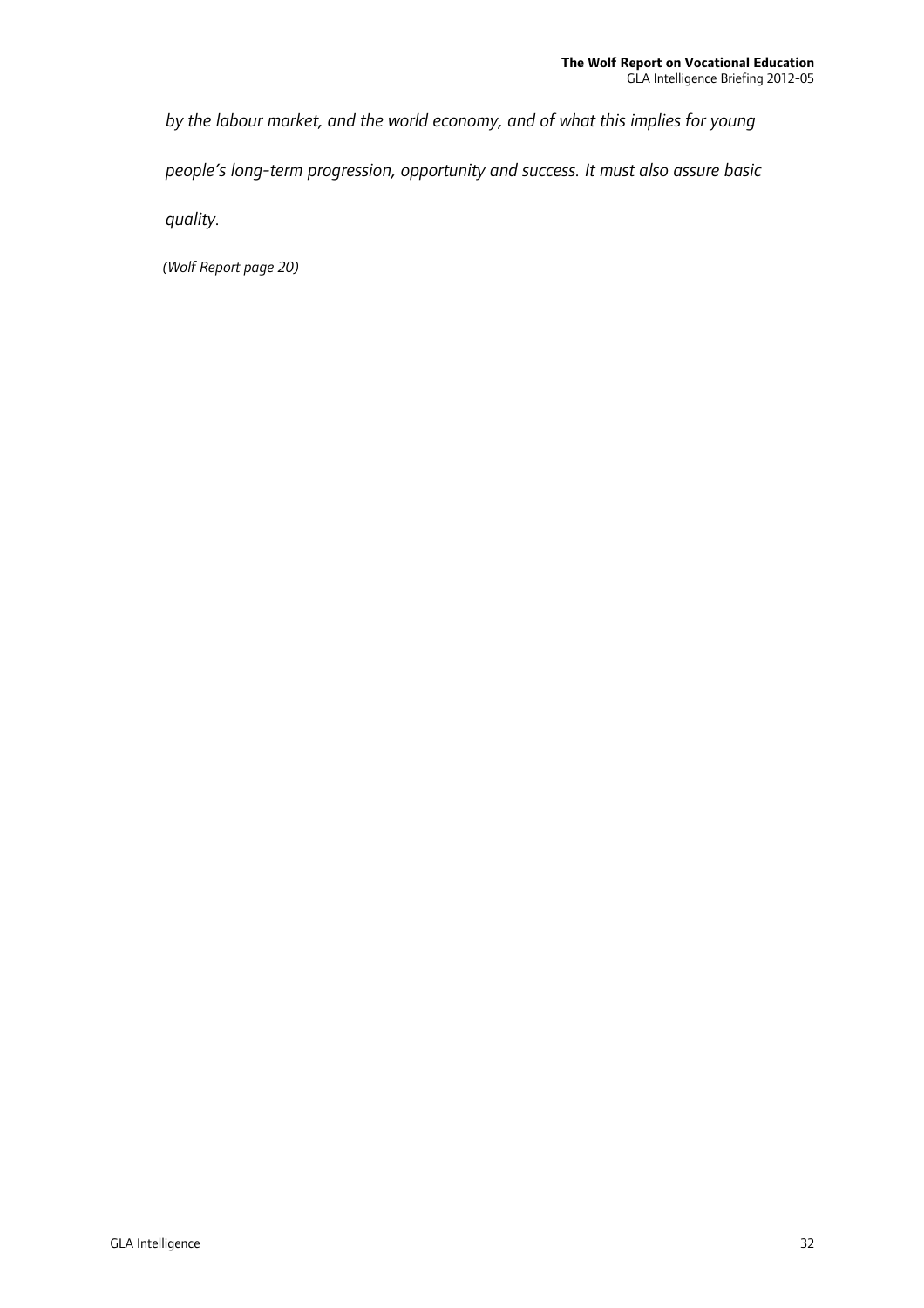### **Education vs. Training**

Professor Wolf was commissioned to review vocational education, with the main focus on provision for the 14 to 19 age group. The resulting Report opposes early specialisation in narrow occupational training, and stresses the value of a broad education for all pupils. In this the Report reflects the long-standing view that, in a rapidly changing world, the skills needed in the future will differ from those needed now. In that context young people need a broad education, and that broad education would include English and mathematics. Education in English and mathematics would continue into the post-compulsory years where needed, and both would be available through apprenticeship schemes.

Far from advocating a further expansion of vocational training as such, Professor Wolf has opposed the provision of education programmes that consist of a high proportion of easy to pass low level vocational courses that bring no economic or educational benefit for the pupils and students involved. Again, the Report is in favour of the large majority of pupils receiving a general education in the compulsory school years, and supports favour of an element of broad education in the immediate post-compulsory years and during apprenticeships.

Taking the Wolf Report in isolation, the conclusion *might* be that

- 1. narrow occupational training for school children, based on practice in currently existing jobs is self-defeating because the working world those young people will eventually move into will be very different from the one that exists now, and even where it is not young people will probably move into jobs other than the one/s they have been trained for.
- 2. That being so, it is best to hedge bets and concentrate on general education for the young, particularly where this ensures that young people become fluent in English and mathematics (as opposed to simple numeracy) and develop transferable skills and the capacity to cope with changing circumstances.

In other words, the conclusion *might* be that, for young people, general education is more effective than vocational training as an *instrumental* activity. On this view, the next step might be to identify and then focus on those subjects which can 'prove' that they convey the most transferable skills of value in the adult world of work - which would result in a narrowing of the curriculum the Wolf Report appears to oppose. And there are websites which justify individual subjects precisely in terms of the transferable skills they supposedly convey, as an internet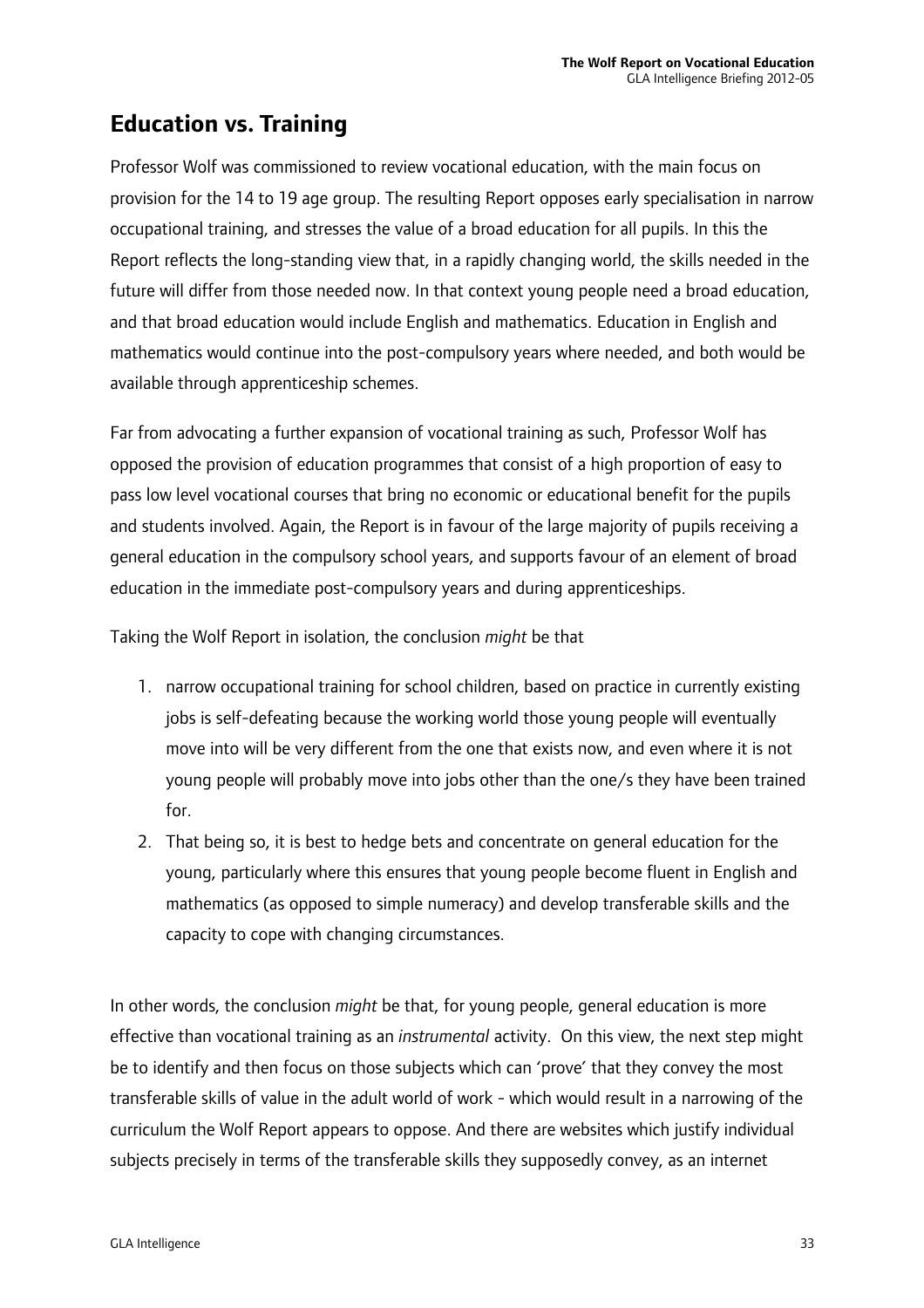search 'What general skills do young people learn from …….?' (where the subject name of choice is keyed in after 'learn from') will confirm. As one example, the following web site argues that learning Latin confers benefits in learning in other subjects http://ancienthistory.about.com/cs/whystudyclassics/a/whystudylatin.htm while the next

website sees music education as benefiting young people's capacity to learn, their selfperception and their achievement in reading and in mathematics.

http://munchkinsandmusic.blogspot.co.uk/2008/07/10-reasons-why-children-shouldlearn.html

However, a different line of reasoning emerges when the Wolf Report is *not* taken in isolation. Chapter 6 of Professor Wolf's *An Adult Approach to Further Education*, which is part-entitled *Psychic Income and the 'Good Society',* contains the following

*Most education White Papers ….. pay cursory homage to the idea that* 

*education is about more than developing skills for the workforce, but ministers' and policymakers' hearts are not really engaged ….. Yet the idea that the only purpose of being educated is to get richer, and that having got richer, we should then expand education simply in order to get richer still, is both modern and very odd …. Our ancestors would have taken it to be self-evident that education was about much more than the economy ….. The French take it for granted that any course of study ….. should contain a strong element of general education …. because a society should be educated, and so should all its citizens. ….. The Victorians – in far poorer times – funded museums, underwrote free lectures and promoted education for both men and women. They did so because they thought knowledge and education made people better and more fully human, not just better off. ….. a society that is better educated will also be a better place all round, for everyone in it.*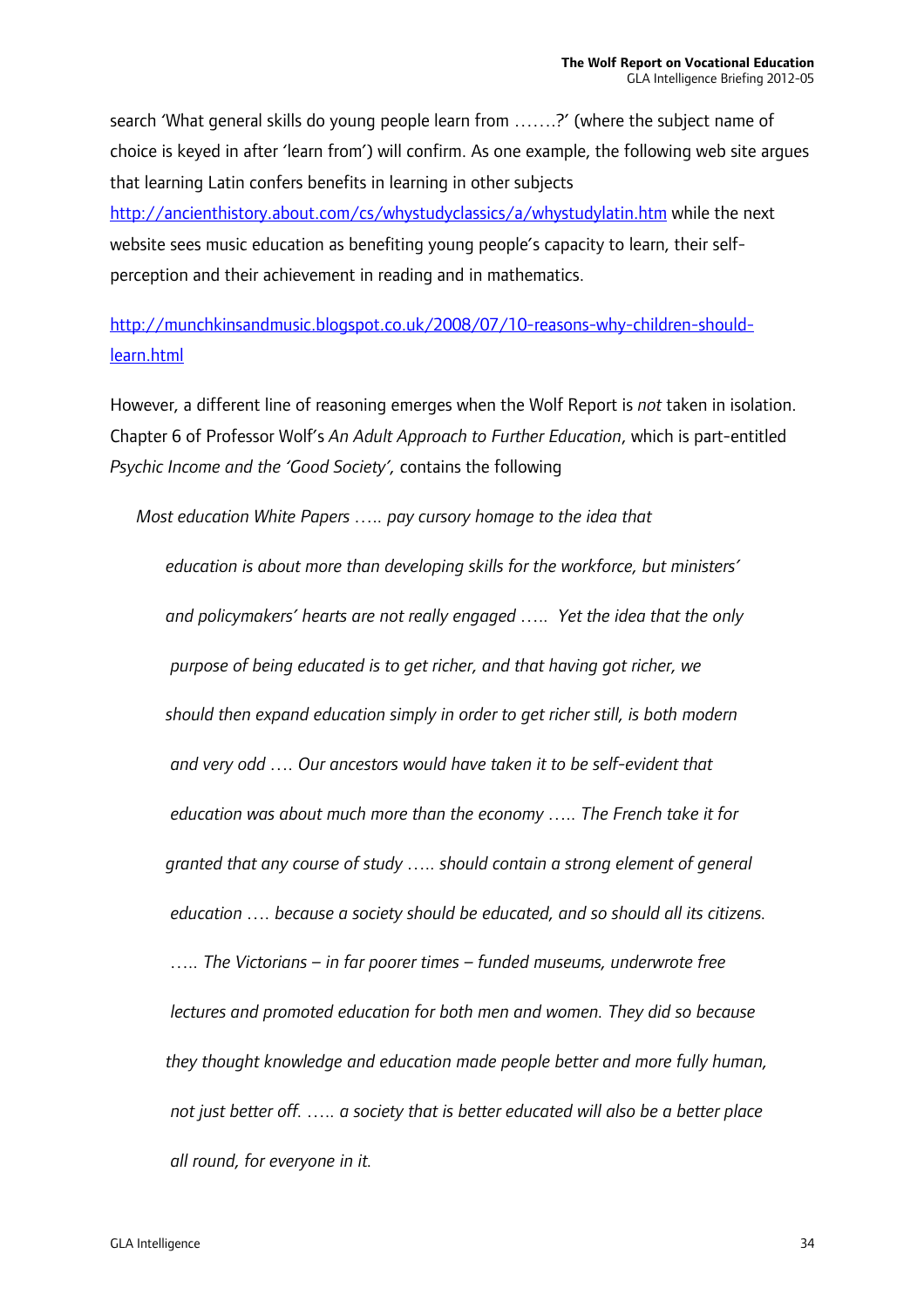#### *(An Adult Approach to Further Education extracts from pages 105 to 113)*

It is not likely that everyone will agree on which set of subjects/curriculum/pedagogy will enable general education to fulfil the role envisaged, *but that is not the point*. The point is that the emphasis on general education, in a report on vocational education, need not be read as requiring the former to develop as a more effective version of the latter. The message in the quote is straight forward: education is fundamentally about education. It remains to be seen whether policy makers and educationalists will read the Wolf Report in that way.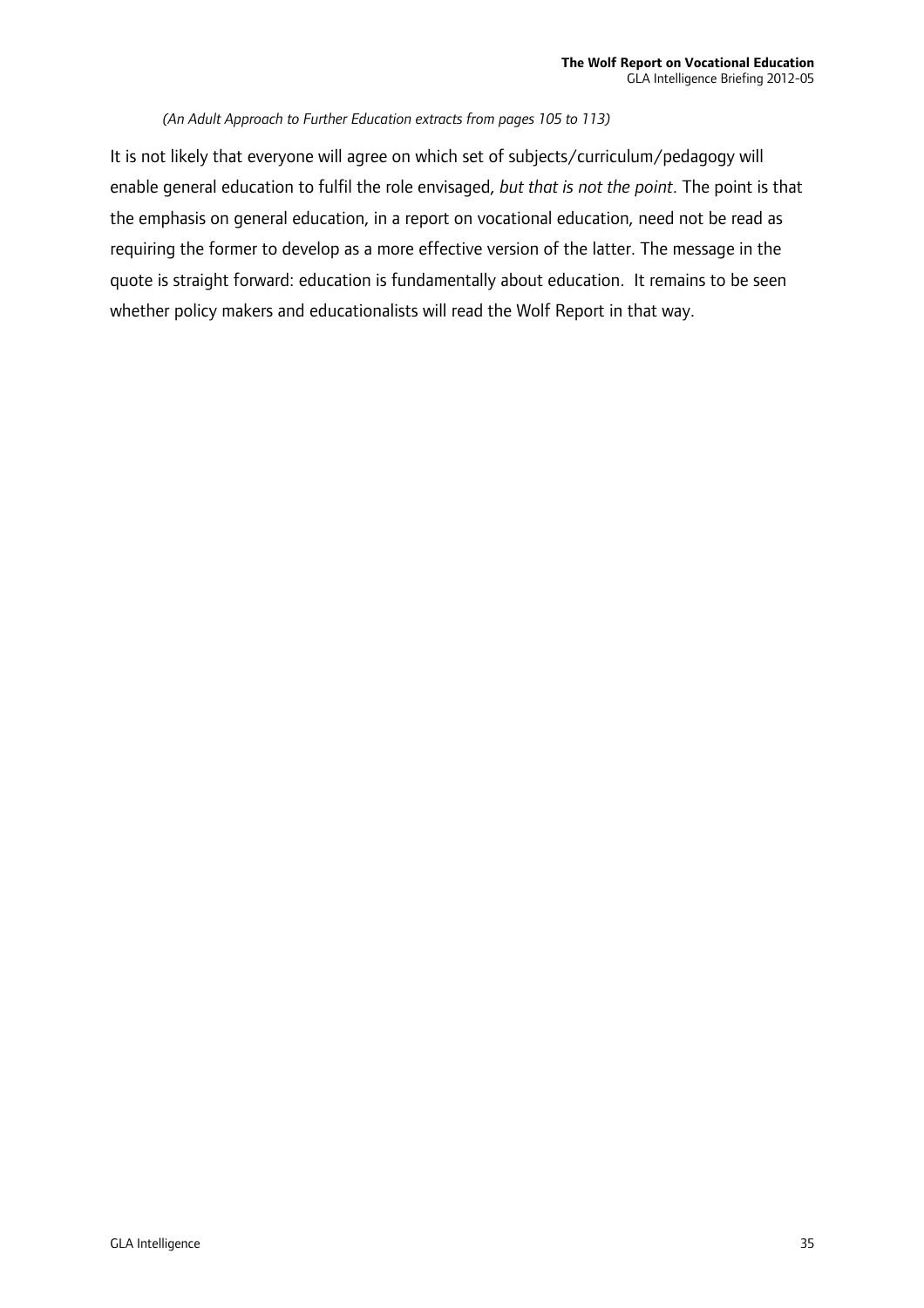### **Conclusion**

#### *(i) Evidence on the impact of high levels of attainment in English and in mathematics*

The Wolf Report is particularly critical of the perverse affects of policy, and of the impact of evidence-free received wisdom. It emphasises the value of education which allows progression to further education or to employment. Elsewhere Professor Wolf's emphasises the link between education and the Good society. The four themes: perverse effects; received wisdom; education and the Good society and; progression provide the framework for this conclusion.

The Wolf Report focuses many of its criticisms on the unintended, 'perverse', effects of policy, that have led to an increase in the provision of 'low value' or 'no value' courses of vocational education for children of compulsory school age. However, the Report also criticises educationalists' assumptions that vocational education is self-evidently best for those who have not flourished on more academic courses. The following three quotes from the wolf Report are included in page 14 of this *Briefing*.

*There of course remains a risk that some schools will, as has happened in the past, effectively write off some of their least academically successful students, and park them in vocational courses irrespective of whether these 'count'.* 

*(Wolf Report p.114)* 

*Claims are often made that vocational options motivate young people more and therefore lead to them achieving higher grades in their other subjects; and that such options also stop them from dropping out and 'becoming NEET'. Indeed, a good number of submissions to the Review treated it as self-evident that this was the case. This might suggest that a larger share of time should routinely be allocated to vocational options for some students. (Wolf Report p.108)*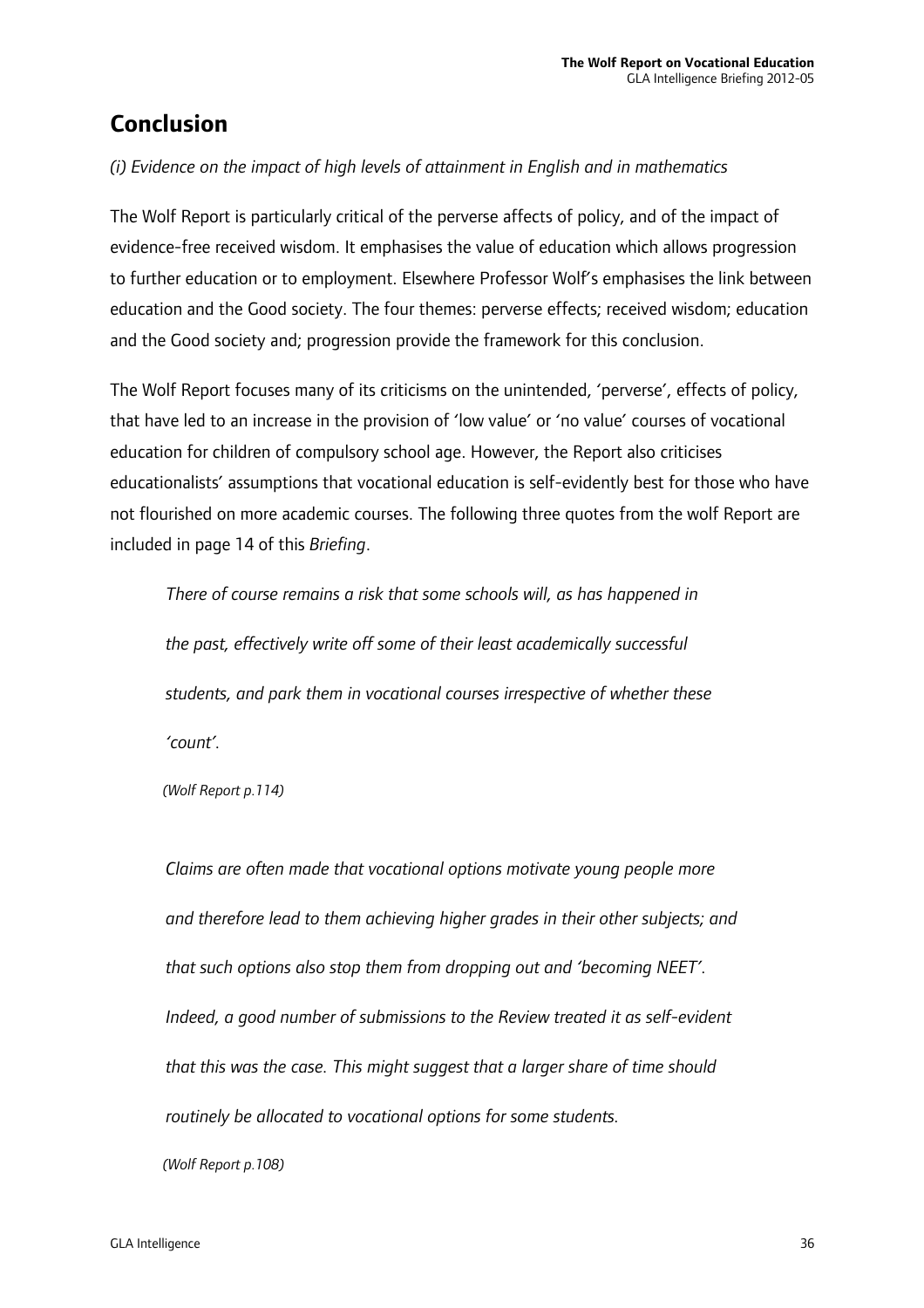The 'some students' referred to in the second quote are those who are in danger of dropping out and becoming NEET. These would be the less able students, who are not succeeding on more academic courses and who 'self-evidently' needed something different in order to flourish. The Wolf Report tests that 'self-evident' conclusion against the evidence, and finds it wanting.

*The cohort for which the most detailed information is available (LSYPE) was in year 11 in 2005/6. This was before the huge rise in VQ entries, so very few took anything other than GCSEs. Conversely, a good number report taking 'vocational' qualifications, meaning, for the most part, GCSEs with vocational titles (eg business studies) or vocational GCSEs. An analysis by CAYT for the Review looked at whether taking such qualifications made a difference to the later trajectories of disengaged students (identified by poor attitudes to school, aspiring to leave education, playing truant). They found no statistically significant effects.* 

#### *(Wolf Report p.110)*

There is, then, a readiness in the Wolf Report to challenge received wisdom about vocational education, and to test 'self-evident truths' against the evidence. The recommended alternative to contemporary received wisdom includes a focus on the achievement of good grades in English and mathematics either at the end of compulsory schooling, or as soon as possible afterwards.

The *Briefing* points out that there is evidence

- on the negative impact on employment of very low levels of literacy and numeracy, and
- of higher economic returns to Advanced level GCE mathematics
- and some evidence of possibly higher returns to GCSE mathematics.

However, published evidence has not been found during the preparation of this *Briefing* which confirms that good grades in both English and mathematics have an impact that good grades in other subjects do not. Additionally, the quote below from page 8 of the *Briefing* indicates that employers' approach to young people does not necessarily focus on the functional understanding young people need in their first job.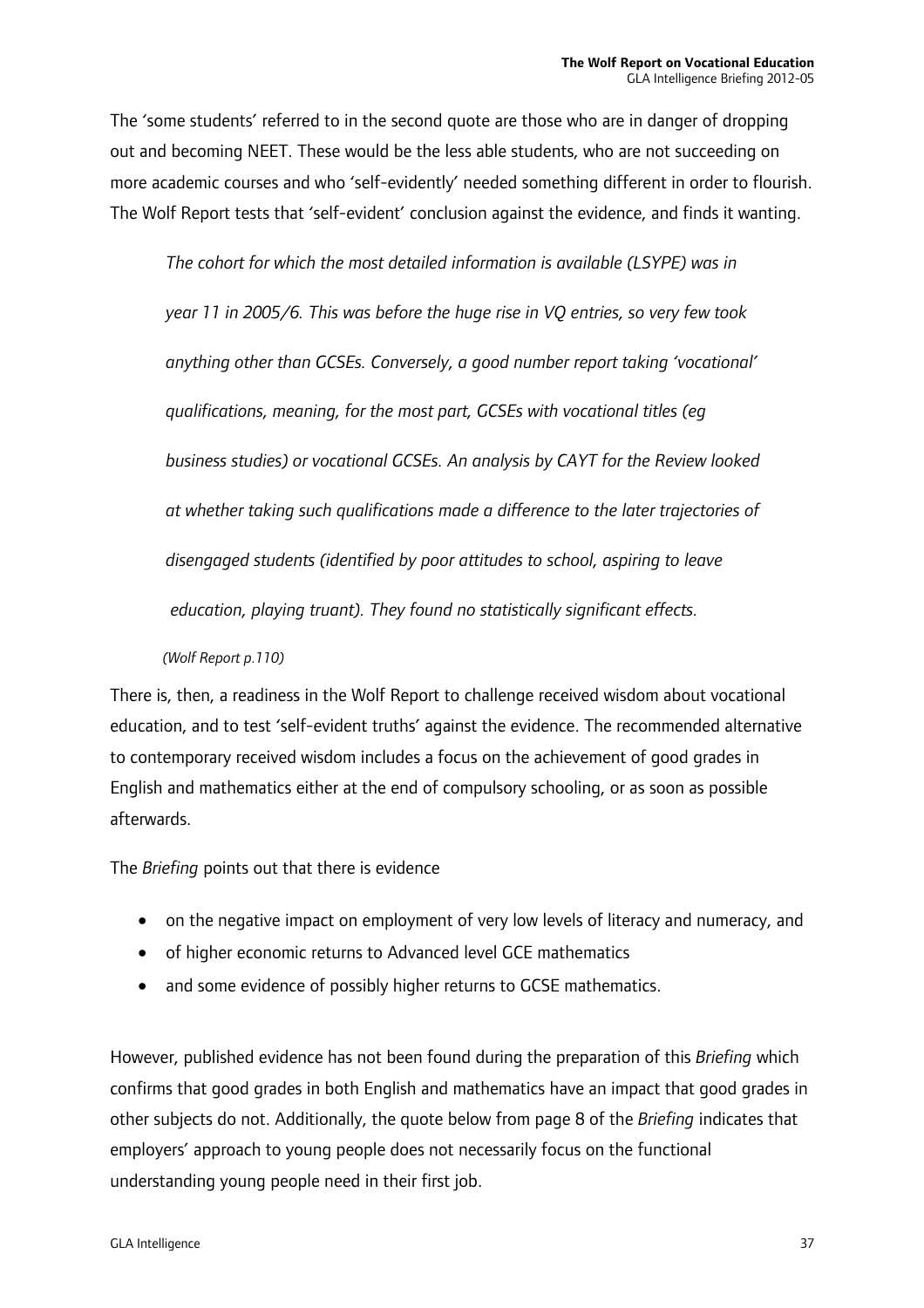*It seems to be the case that employers see those young people (16 or 17) who are looking for employment as likely to be low achieving, or below average in terms of personal qualities … This does not mean that these young people are, necessarily, without the skills needed to do the jobs they are applying for – but they are perceived as likely to be.* 

*(Wolf Report, page 30)* 

This is a straightforward case of received wisdom shaping the young school leaver's reality. The absence of published research on the relative combined impact of English and mathematics at the end of compulsory schooling risks the Wolf Report being perceived as adding its own set of received wisdom – and that perception would be at odds with the Report's use of evidencebased approaches. It is entirely possible, and indeed likely, that there is unpublished research which confirms that success in both English and mathematics has an impact on employment and/or education progression which success in other subjects does not have, but it would be advantageous if that research were published and available for public scrutiny. The quote also raises another possibility. If employers are simply avoiding those at the lower end of the attainment range, then some young people will always face difficulties in the job market regardless of their actual level of raw score attainment.

#### *(ii) Testing whether there is an improvement in educational progression*

A key theme in the Wolf Report (and in the terms of reference Professor Wolf was given) is that educational provision for young people should not direct them into 'low grade' vocational courses that have no value as entry requirements for more advanced courses or in the job market. Central government has given the Wolf Report a favourable response but, in line with the spirit of that Report, whether or not there is a change in individuals' *educational* progression over time needs to be tested against the evidence and, in large measure, the data to do that already exist.

Individual pupil records in the National Pupil Dataset can be linked to provide a 'longitudinal' 36 record over time – in principle for each child from the early days of primary schooling to the last days of secondary schooling. That longitudinal record would include Key Stages assessments and entries and achievement in many, though not all, public examinations. Pupil progress can be tracked accordingly. However, some pupils switch to further education (FE), where there are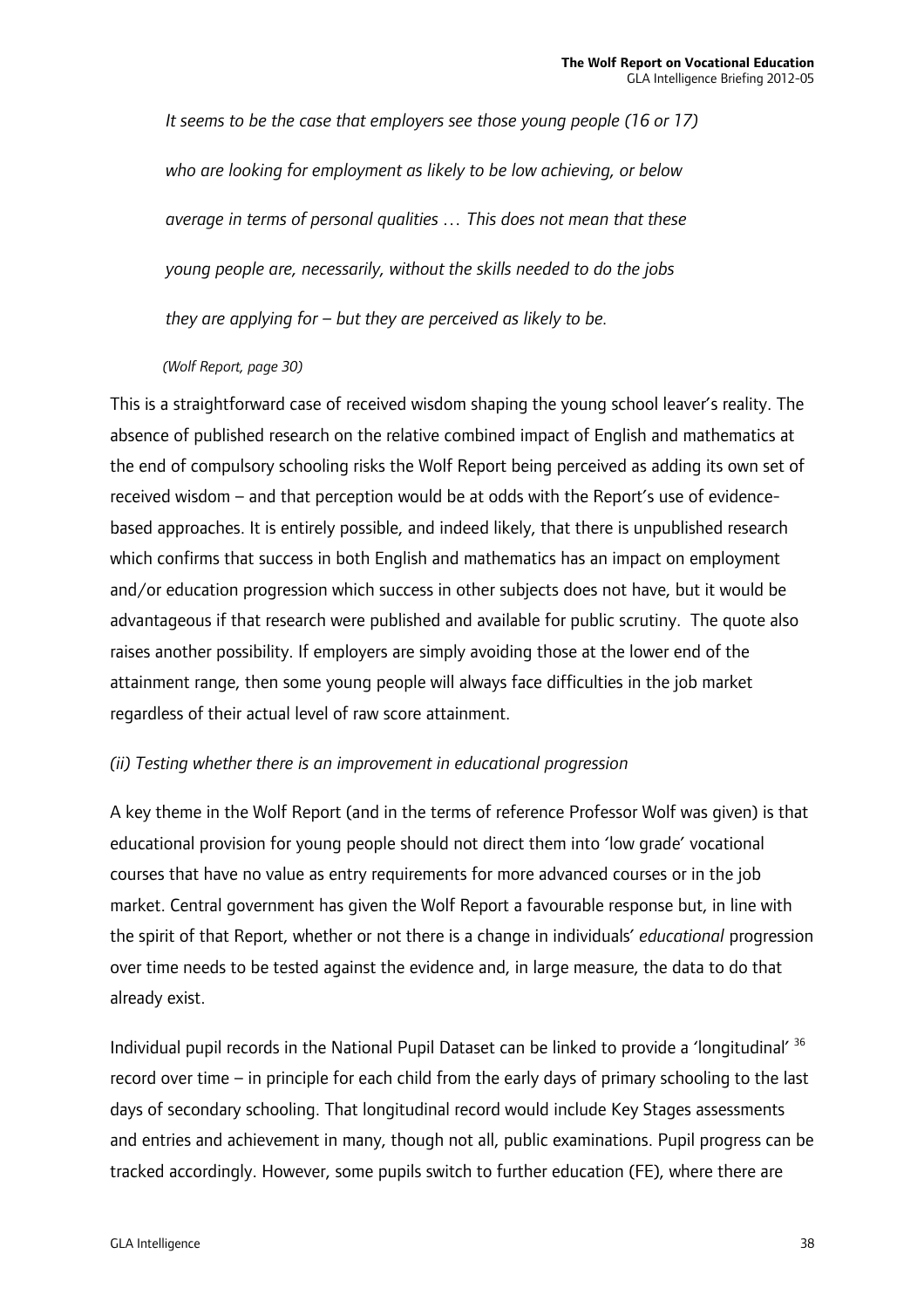also records on a student by student basis of courses taken, and these can also be linked for the same FE student from one year to the next. The question is whether an individual's record from school days can be linked to the FE record for the same individual.

At one level the technology exists which allow that to happen, though there would be costs in terms of computing capacity and these would not be small. More broadly, the records involved would be for individual young people, and there are issues of data confidentiality and provisions in law that would need to be taken into account. At present the law allows *individual researchers* to access pupil level data from the NPD in order to analyse pupil achievement, but there is no equivalent provision as far as access to FE individual student record is concerned, nor is there provision allowing pupil records to be linked to FE student records. Allowing researchers access to matched pupil and FE student records would require a change in the law, and that would involve a review *at a policy level* first. Hat is a mater for others to decide on, but it is what is needed if educational progression in schools and FE is to be monitored, understood and acted on $37$ 

### *(iii) Recognising the causes of low attainment in order to raise achievement. Children speaking languages other than or in addition to English and Children in Care*

Professor Wolf's work prior to the report on vocational education raises what might be called a 'big question' about the association between education and the Good Society, and it is clear from that work that this meant education for the Good Society for everyone, and not just for a small elite. It is unlikely that everyone will arrive at the same conclusion about how education for all pupils links with, or is part of the Good Society but, having raised that big question, Recommendation 7 on page 14 of the Wolf Report contains the following statement (in which 'LDD' refers to learning difficulties and/or disabilities).

*Programmes for the lowest attaining learners – including many with LDD as well as those highly disaffected with formal education – should concentrate on the core academic skills of English and Maths, and on work experience. Funding and performance measures should be amended to promote a focus on these core areas and on employment outcomes rather than on the accrual of qualifications.*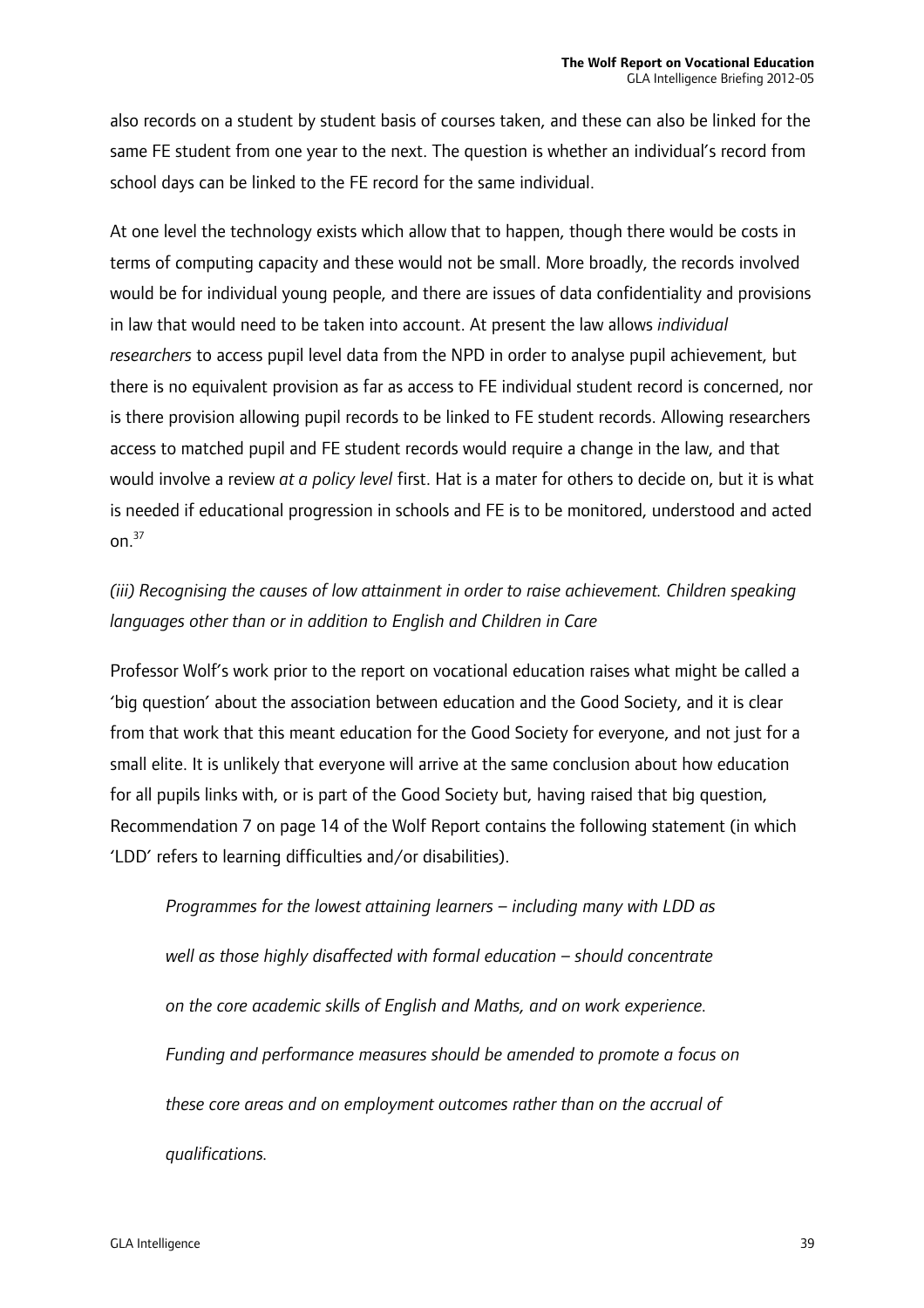Some may see a disjuncture between this recommendation and Professor Wolf's view of education as a means to, and part of, the Good Society. Others may decide that, realistically, this is the best that schools and FE colleges may be able to achieve for some pupils in the final years of compulsory schooling, and/or that it will at least provide a route into employment and away from social exclusion. On the other hand, the Wolf Report does acknowledge that its focus is on vocational education, that its remit does not cover all forms of low attainment, and that low attainment will in some respects will have nothing to do with vocational provision. The quote below was shown on page 21 and is worth repeating here.

*A detailed examination of educational programmes designed for the most* 

*low-achieving was beyond the remit of this Review. They are not necessarily or even predominantly vocational in any real sense of the word; and concrete recommendations here would also pre-empt the Department's ongoing review of SEN provision.* 

#### *(The Wolf Report page 113)*

The existing evidence on low attainment is more in line with the second of the two quotes above, in that it does not point to vocational education as an issue. Nor does the evidence support the view that the causes of low attainment will in all are even most instances be resolved by work experience in the last years of compulsory education. Two examples of groups which tend to have low levels of 'raw score attainment' are given, and others might be added including (as Professor Wolf notes) pupils with special educational, to illustrate the points that

- there are groups of pupils other than those with learning disabilities
- who are already known to have a high incidence of low attainment
- about whom more rather than less needs to be known
- and who require support tailored to their particular needs
- at the time when those needs become evident.

The two examples are pupils whose mother tongue is other than English, and Children in Care.

In the case pupils who pupils whose mother tongue is other than English, local authority research during the 1990's repeatedly confirmed that those who are fully fluent in English *tend* to have above average levels of educational attainment,<sup>38</sup> and those who have little fluency in English *tend,* unsurprisingly, to have low levels of 'raw score' attainment. The conclusion is that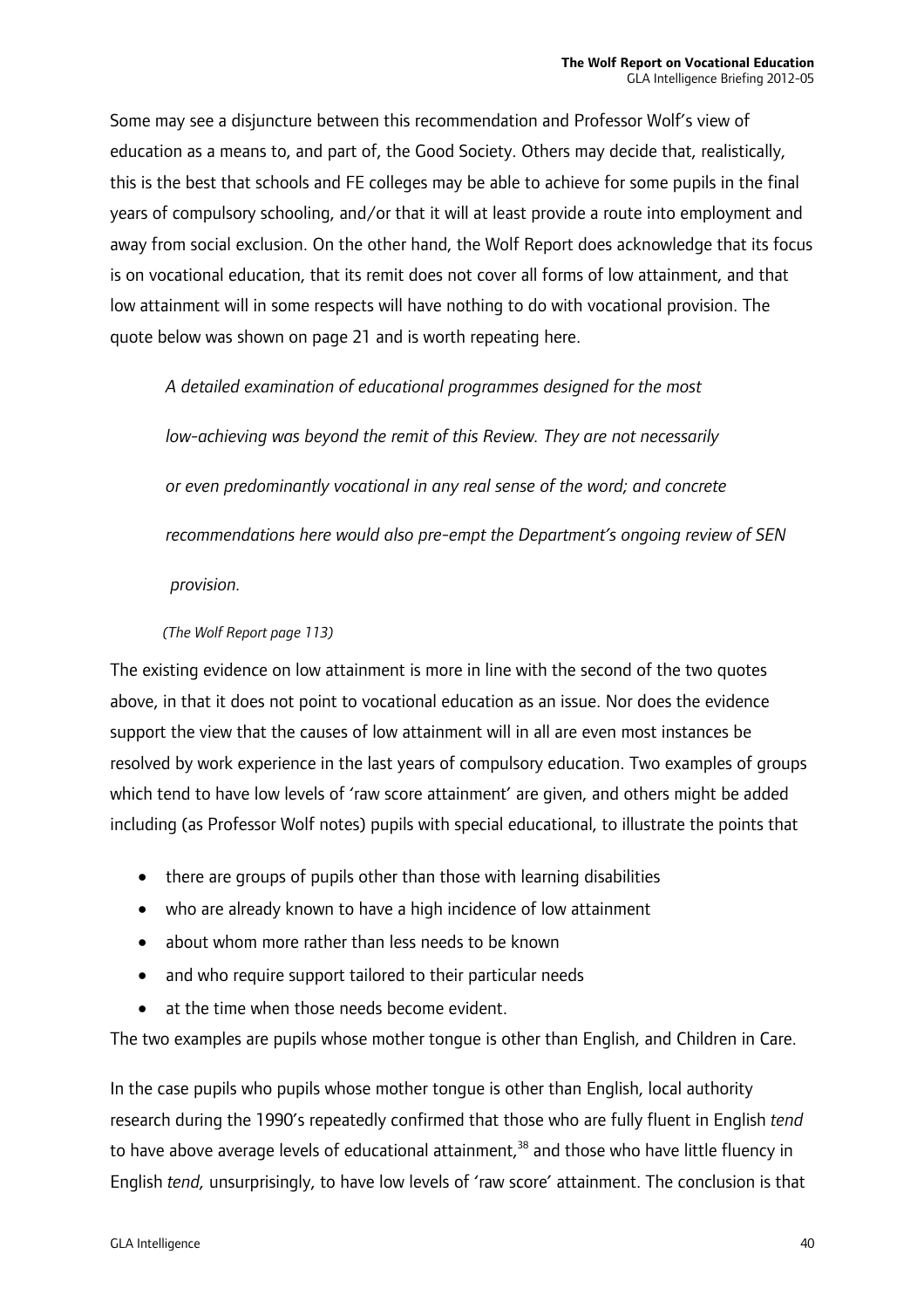there are advantages for attainment across the curriculum in supporting those pupils' English language acquisition, and in doing so at an early age. Information on pupil fluency in English is not collected in a common format in English schools and, in some local authority areas, is not collected at all. As a second best option, the analysis of pupil attainment in English in the primary school Foundation stage and Key stage assessments taking account of mother tongue will help shed light on where support is most needed.

Nonetheless local authority comparisons of public examination results, again from the 1990's, amongst pupils who were fully fluent in English confirmed there were differences in attainment depending on which specific language was the mother tongue. Fluency English is *not* the whole of the matter, and the implication in that research was that attainment would also be influenced (negatively) by social disadvantage. Further research in the same local authority also confirmed that social disadvantage did indeed have a negative impact on pupil progress in English language acquisition. $39$ 

More recent ESRC-funded pan-London research emphasises the point that the *existing* detailed record of mother tongue held in the National Pupil Database can add depth to our understanding of educational attainment in a way that sometimes very broad categories of ethnicity such as 'Other White' or 'Black African' do not. At its crudest, not all Black African speakers are low attainers. Pupils with Yoruba or Igbo as their mother tongue have above average rates of reaching nationally expected levels of attainment in public examinations.

 *The language we speak often says more about us than our broad ethnic group; it gives … clues about where people come from and their likely socio-economic* 

*position, religion and culture.40* 

It will also be the case that information gathered in different years on the specific languages spoken by pupils will provide an insight into the changing composition of schools' intakes, and into newly emerging need. Supplementary datasets associated with what is to some extent a companion *Briefing* on *Educational Outcomes for Children in Care*41 also point to perhaps unexpected low levels of attainment amongst some children speaking Dutch, Lithuanian, and Spanish, as well as to pupils speaking Lingala, a language spoken in politically and militarily unstable central Africa. That *Briefing on* Children in Care points to another group of pupils who tend to have low levels of educational attainment, where there are gaps in the available evidence, but where there are distinctive needs which are unlikely to be met through work experience in the later years of compulsory education.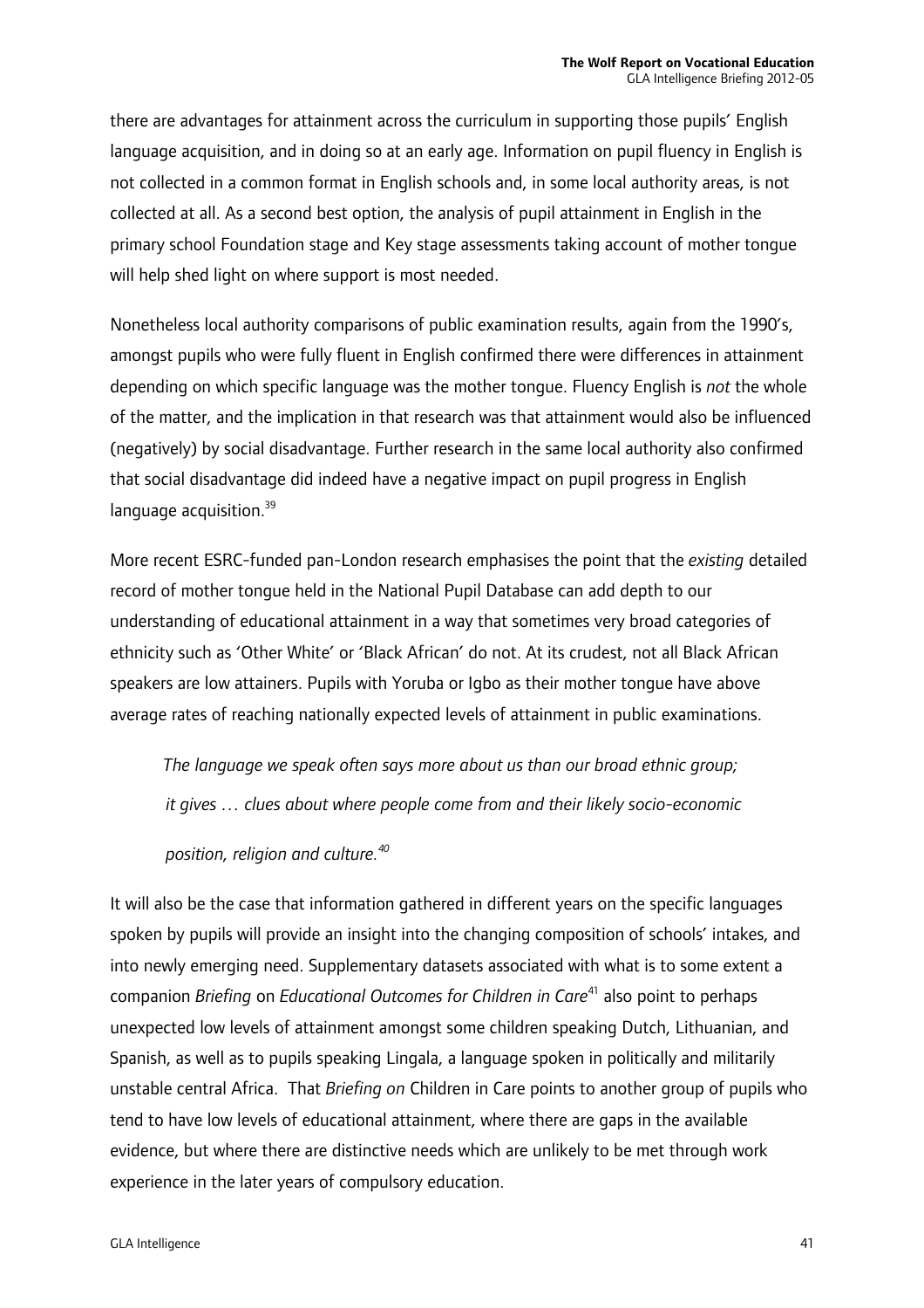Abuse or neglect in the home is the single major reason why children are taken into care in England, and academic achievement amongst this group tends to be low, and worst amongst those at the end of compulsory schooling. Children in Care are more likely than other pupils to

- have special educational needs
- have a record of Behaviour, emotional and social difficulty
- have been admitted to their present schooling during the course of, rather than at the beginning of, the school year
- attend a mainstream school outside the local authority area in which they live
- travel further to school
- be absent from school and
- be permanently excluded from school
- and to be known to the police.

Children in Care clearly need education support which takes into account the circumstances in which they were taken into care, and *from the outset.* As far as provision is concerned, the limited information currently available is consistent with Children in Care experiencing disrupted schooling, with possible gaps in their experience of education in mainstream schools. There is a case in principle for extending educational opportunities for young people who are, or have been in care. Whether that case exists in practice can be answered by reviewing the longitudinal pupil record to give a more precise indicator of the extent of gaps in the record for Children in Care as well as to establish how complete their record of attainment is.

Information on pupils in alternative education, for example young people on roll in Pupil Referral Units, is not included in the National Pupil Dataset<sup>42</sup> and as, Figure 2 shows, their numbers are not small. The raw score attainment of those pupils is remarkably low.<sup>43</sup>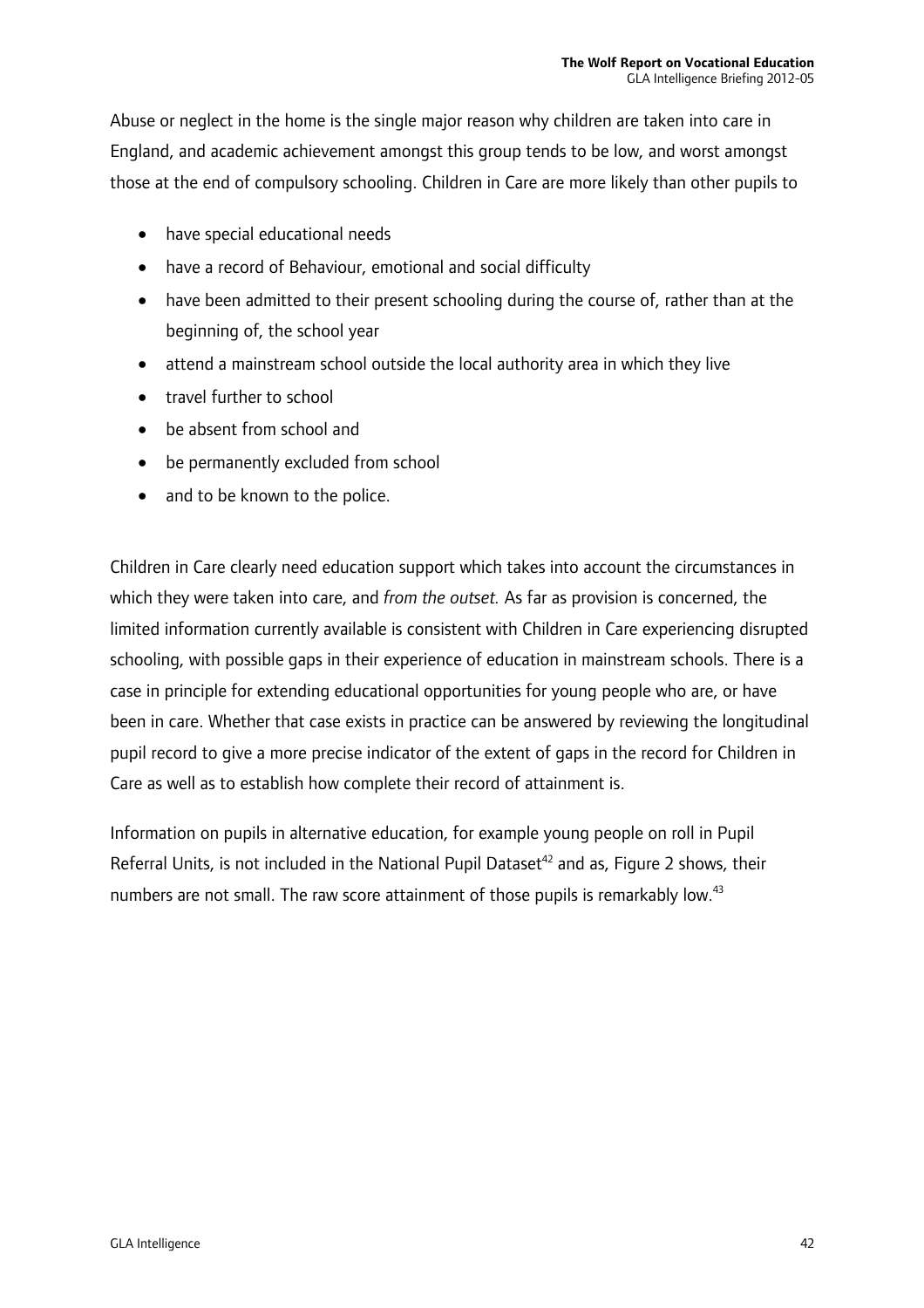

**Figure 2. Numbers receiving alternative provision in January 2011 by age group.** 

 *Source Department for Education, Schools Pupils and their Characteristics, January* 

 *2011 Statistical First Release 12 2011 (DfE SFR 12 2011)* 

 *Note: age is as it would have been at the start of the school year.* 

We might also note that the Wolf Report focuses on existing educational provision in maintained schools and further education institutions. There is nothing in the Wolf Report which says that its conclusions do *not* apply to young people in alternative education, or to those encountering disrupted provision. However, there is a risk that a 'perverse' interpretation of the Wolf Report will focus entirely on provision by schools and colleges. The simplest way of reducing that risk is to see the issue as one of appropriate educational provision for all young people. The additional risk in not doing that is that, instead of being 'parked' in vocational training, more young people will end up 'parked, off the radar' in alternative provision.

As the quote from the Wolf Report shown on page 21 (and again on page 33) of this *Briefing* confirms, Professor Wolf is very clearly aware that there are issues, such as SEN, which have a bearing on attainment and which are not to do with the provision of vocational education. Additionally, and in all fairness, it is worth remembering that the terms of reference for the Wolf Report focus on provision for 14 to 19 year olds, rather than on provision for all young people from primary school age onwards. The point is that those terms of reference would not justify either the neglect of issues that may be evident in the primary school years, or the assumption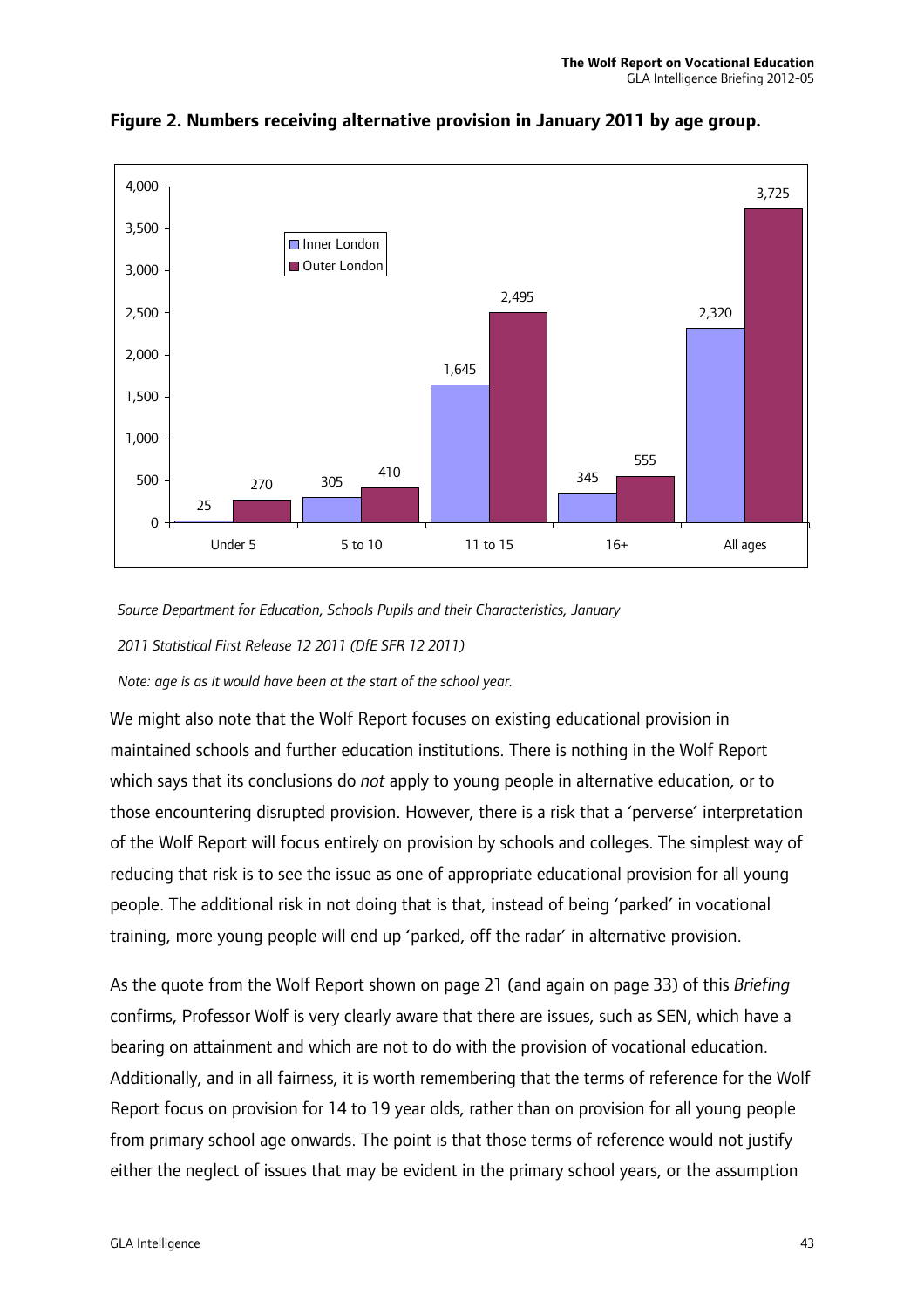that they can be ameliorated or resolved by teachers and lecturers working in comparative isolation and focussing on English, mathematics and work experience in the last two years of compulsory schooling.

#### *(iv) adult vocational education*

That list illustrates the point that low levels of educational attainment arise in different circumstances and require different responses. The examples given also confirm that what happens early in a child's life, whether in the acquisition of a mother tongue or abuse, can have a long-lasting effect,<sup>44</sup> and cannot simply be set aside. For some the cost and the scale of the possible future research indicated above may appear daunting but it is, at least in principle, 'deliverable'.

Dealing with the other end of the age range, central government's 2011 report *New Challenge, New Chances. Further Education and Skills System Reform Plan: Building a World Class Skills System* envisages reform for those aged 19 and above. 45 Page 4 includes the following

*This strategy sets out how we will ensure that they* (prospective students)

*and their employers are empowered to shape the FE and skills system.*

Chapter four of Wolf's book *Does Education Matter* is entitled *Does Business know best?*<sup>45</sup> and it opens with two quotes from government White Papers.

*Our training system must be founded on standards … identified by employers* 

#### *Conservative White Paper 1988*

*[We will] encourage better links between education and business* 

#### *Labour White Paper, 2001*

In that chapter, Professor Wolf points out that there is more than one employer point of view, and draws a sharp distinction between the centralist, prescriptive planning and target-led approach of the Confederation of British Industry (CBI) on the one hand, and the more laissez faire approach of the Institute of Directors (IoD) on the other. Apart from the uncontentious point that there will be more than one 'employer view', a key issue is the length of time essentially managerialist approaches have been applied to further education. Someone born out the outset of this phase (with the creation of the Manpower Services Commission in 1973) would by now be in his or her forties or fifties, potentially with a working lifetime's experience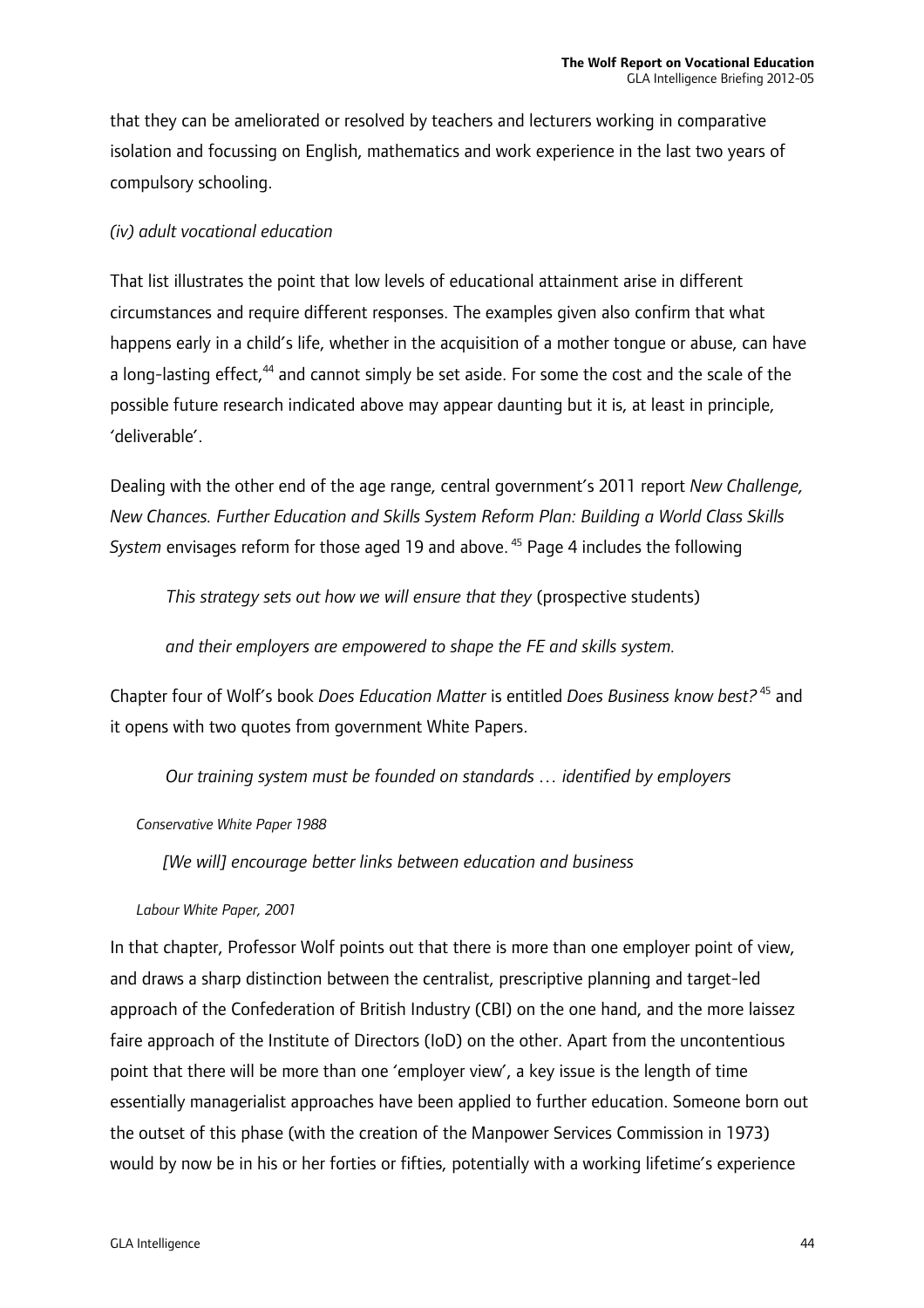of targets, competency frameworks and so on. If there is no sense of an alternative approach, such as that provided by Professor Wolf with her experience of university research, reforming FE may be a more challenging task than the possibly daunting but at least deliverable research programme referred to on the previous page. Those charged with reviewing further education might well do worse than start by reading the work by Professor Wolf cited in this *Briefing*.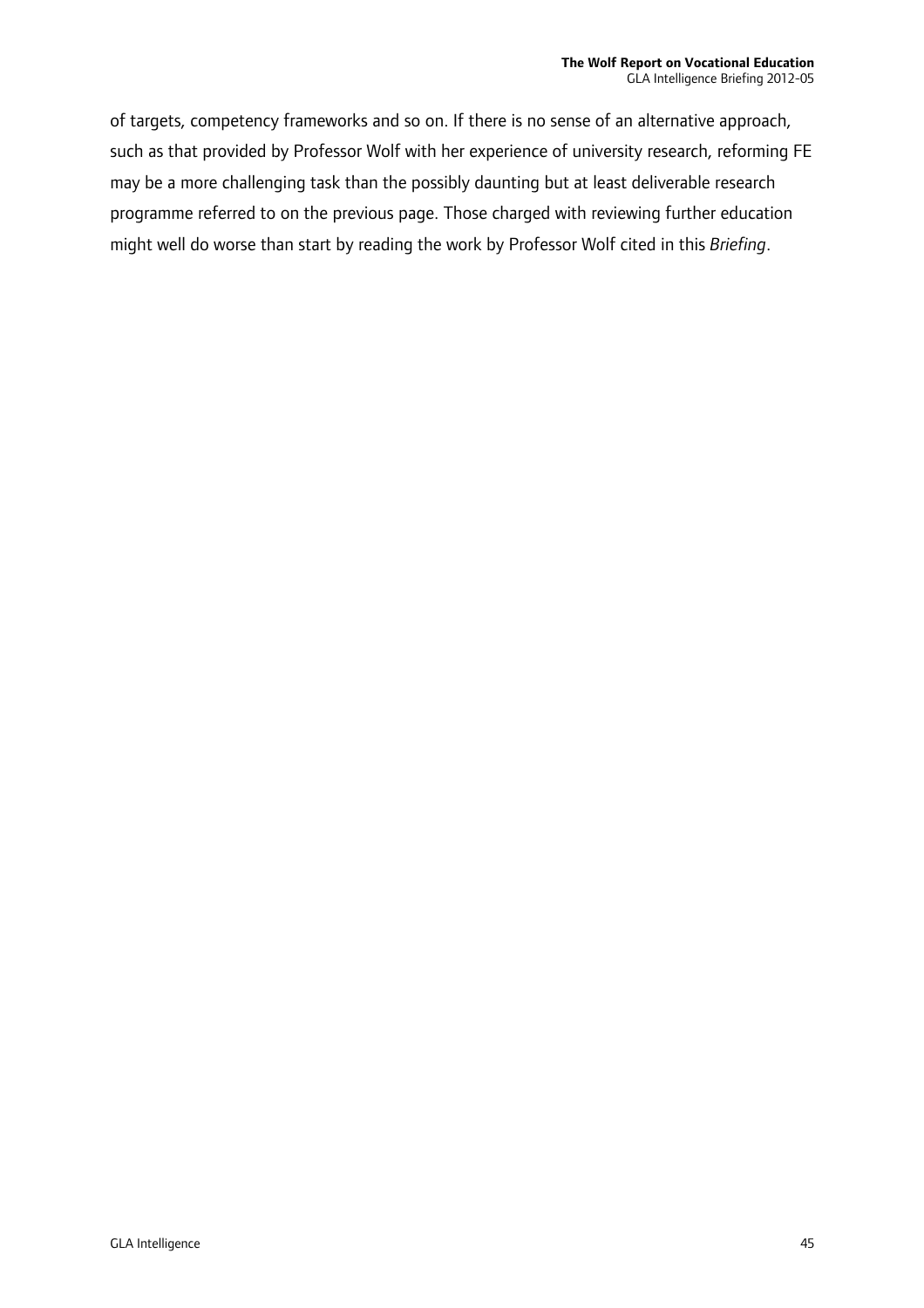### **Notes and references**

1. The Wolf Report is available at the time of writing at

https://www.education.gov.uk/publications/standard/publicationDetail/Page1/DFE-00031- 2011

2. See Alison Wolf *Does Education Matter. Myths about education and economic growth*  Penguin 2002.

3. Details of the 2011 Annual Population Survey are available at the time of writing at http://www.nomisweb.co.uk/articles/554.aspx It is a sample survey, with the sample size ranging between approximately 500 to 800 in individual London boroughs. As a sample survey, it does not support estimates below borough level, and figures are not given for wards or other sub-borough areas.

Details of the 2010 occupational classification used in the APS is similarly available at http://www.ons.gov.uk/ons/guide-method/classifications/current-standardclassifications/soc2010/soc2010-volume-2-the-structure-and-index/index.html

4. For evidence of the collapse in the youth labour market see, for example, Damon Clarke, Gavan Conlon and Fernando Galindo-Rueda *Post-compulsory Education and Qualification Attainment* Figure 5.7 p.83 in Stephen Machin and Anna Vignoles (Eds) *Whats the Good of Education* Princeton University Press 2005

On the other side of the coin, the percentage of 16 year olds remaining in education increased from marginally more than 40 per cent in 1979-80 to over 78 per cent in 1998-99. See Alison Wolf *Does Education Matter. Myths about Education and economic growth* Penguin 2002 Figure 3.5 page 2002

For a view of the change in the proportion of pupils in different age groups leaving school at different points in time see George Smith, Schools Tables 5.10 to 5.12 p.195 in A.H. Halsey with Josephine Webb (Eds) *Twentieth-Century British Social Trends* MacMillan Press 2000

5. The statement appears on the DfE web page

https://www.education.gov.uk/publications/standard/publicationDetail/Page1/DFE-00038- 2011

6. For example, see extracts from the Crowther Report, reprinted in A.H. Halsey, Jean Floud, and C. Arnold Anderson *Education, Economy and Society* Glencoe Free Press, 1961, pages 24 to 30.

7. A range of publications dealing with basic skills written or co-authored by John Bynner is available at the time of writing at

http://www.cls.ioe.ac.uk/Publications.aspx?sitesectionid=93&sitesectiontitle=Reports&page=1 These include

Carol Ekinsmyth and John Bynner *The Basic Skills of Young Adults* The Adult Literacy and Basic Skills Unit, 1994

John Bynner and Samantha Parsons *It doesn't get any better Basic Skills Agency* 1997.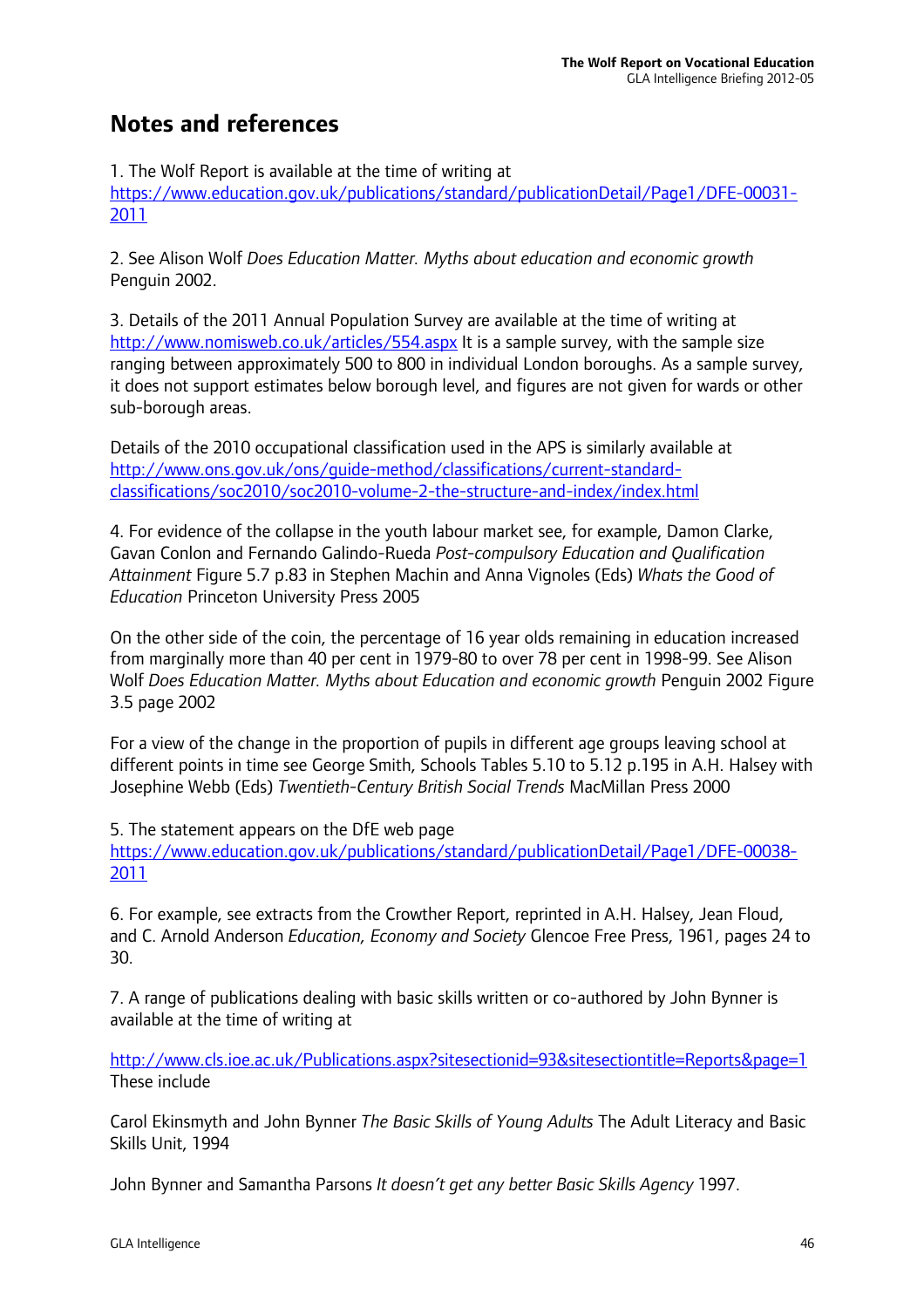Samantah Parsons and John Bynner *Influences on Adult Basic Skills*. Basic Skils Agency 1998.

Also see Katerina Ananiadou, Andrew Jenkins and Alison Wolf *The benefits to employers of raising workforce basic skills levels: a review of the literature* National Research and Development Centre for adult literacy and numeracy, 2003, page 12. Available at the time of writing at http://www.nrdc.org.uk/publications\_details.asp?ID=42#

8. Clare Tickly and Alison Wolf *The Maths We Need Now: Demands, deficits and remedies* Bedford Way Papers, The Institute of Education, University of London, 2000, page 11.

The Cockroft Report *Mathematics Counts, the Report of the Committee of Inquiry into the Teaching of Mathematics in Schools is* available at the time of writing at http://www.educationengland.org.uk/documents/cockcroft/

9. Clare Tickly and Alison Wolf *The Maths We Need Now: Demands, deficits and remedies* page 14.

10. John Bynner and Samantha Parsons *The Impact of Poor Numeracy on Employment and Career Progression* in Clare Tickly and Alison Wolf *The Maths We Need Now* pages 26 to 51.

11. John Bynner and Samantha Parson *The Impact of Poor Numeracy* pages 41 to 43.

12. Alison Wolf *An Adult Approach to Further Education* Institute of Economic Affairs, 2009, page 45.

13. *Why Do Employers Use Selection Tests? Evidence from British Workplaces*  Andrew Jenkins, Alison Wolf, June 2002 Paper No' CEEDP0027

14. *The Growth of Psychometric Testing for Selection Why Has Test Use Increased, Will Growth Continue, and What Does This Mean for Education?* Andrew Jenkins, Alison Wolf, June 2002 Paper No' CEEDP0029

15. Andrew Jenkins and Alison Wolf *Employers' Selection Decisions: The Role of Qualifications and Tests* in Stephen Machin and Anna Vignoles (Eds) *What's the Good of Education?* Princeton University Press, 2005, pages 155.

16. Lorna Unwin, Alison Fuller, Jill Turbin, Michael Young *What Determines The Impact Of Vocational Qualifications? A Literature Review* Department for Education and Skills, Research Report RR522, 2004, page 65

17. For one overview of research on the economics of education see

Stephen Machin and Anna Vignoles (Eds) *What's the Good of Education? The Economics of Education in the UK* Princeton University Press 2005

A range of analyses from the Centre for the Economics of Education (CEE) dealing with the returns to education are available at http://cee.lse.ac.uk/pubs/default.asp See

Lorraine Dearden, Steven McIntosh, Michal Myck, Anna Vignoles *The Returns to Academic and Vocational Qualifications in Britain* November 2000 Paper No' CEEDP0004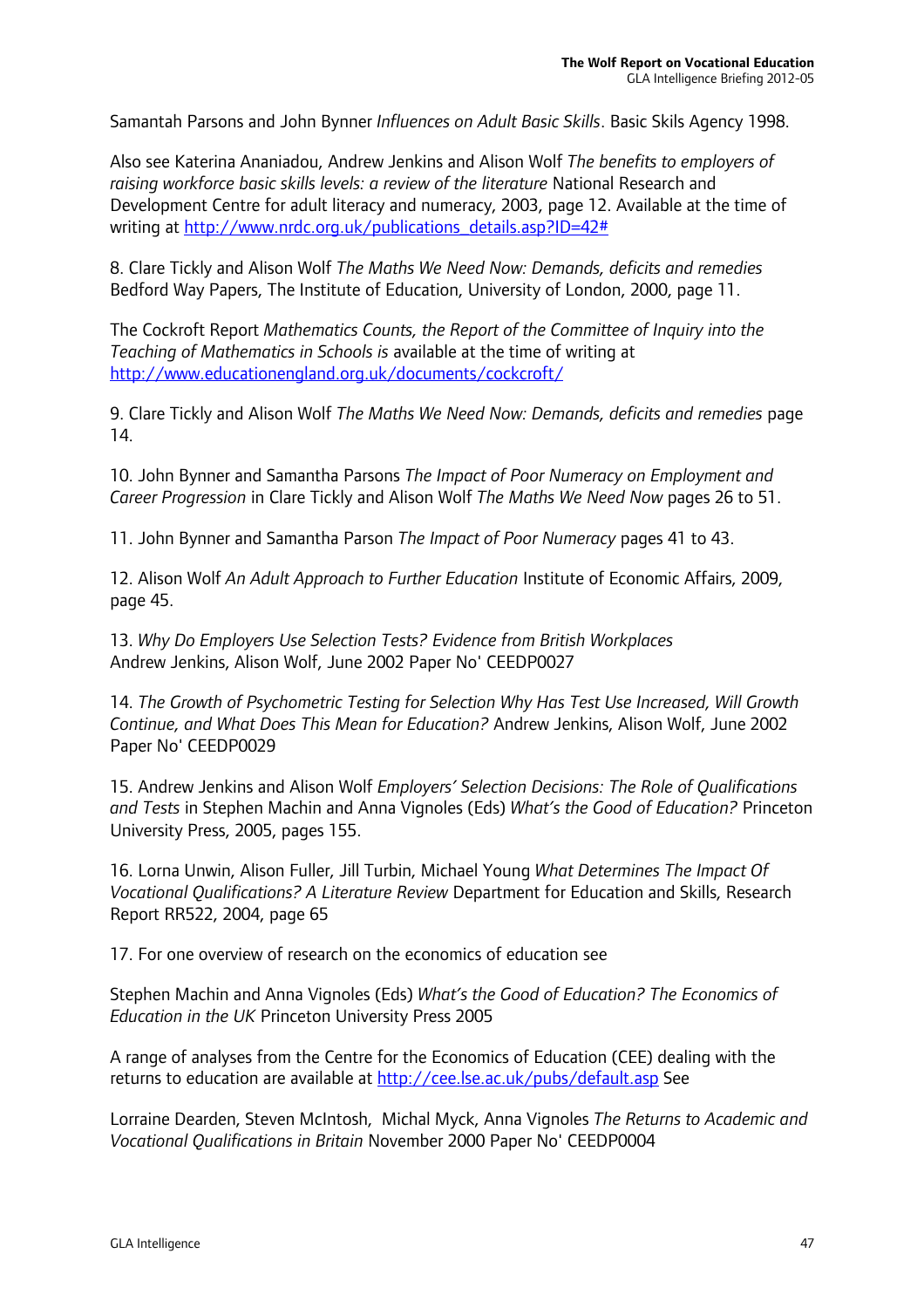Barbara Sianesi, John Van Reenen *The Returns to Education: A Review of the Macro-Economic Literature* November 2000 Paper No' CEEDP0006

Colm Harmon, Hessel Oosterbeek *The Returns to Education: A Review of Evidence, Issues and Deficiencies in the Literature* December 2000. Paper No' CEEDP0005

Gavan Conlon *The differential in earnings premia between academically and vocationally trained males in the United Kingdom* June 2001 Paper No' CEEDP0011

Gavan Conlon *The incidence and outcomes associated with the late attainment of qualifications in the United Kingdom* July 2001 Paper No' CEEDP0013

Lorraine Dearden and Barbara Sianesi, *Estimating the Returns to Education: Models, Methods and Results* October 2001 Paper No' CEEDP0016

Fernando Galindo-Rueda, Andrew Jenkins, Anna Vignoles, Alison Wolf *The Determinants and Effects of Lifelong Learning* April 2002 Paper No' CEEDP0019

Dorothe Bonjour, Lynn Cherkas, Jonathan Haskel, Denise Hawkes and Tim Spector *Returns to Education: Evidence from UK Twins* April 2002 Paper No' CEEDP0022

Steven McIntosh *Further Analysis of the Returns to Academic and Vocational Qualifications* January 2004 Paper No' CEEDP0035

L. Feinstein, Fernando Galindo-Rueda and Anna Vignoles, *The Labour Market Impact of Adult Education and Training: A cohort analysis* January 2004 Paper No' CEEDP0036

Lorraine Dearden, Leslie McGranahan, Leslie McGranahan and Barbara Sianesi *Returns to Education for the 'Marginal Learner': Evidence from the BCS70* December 2004 Paper No' CEEDP0045

Lorraine Dearden, Leslie McGranahan and Barbara Sianesi, *An In-Depth Analysis of the Returns to National Vocational Qualifications Obtained at level 2* December 2004 Paper No' CEEDP0046

Richard Blundell, Lorraine Dearden and Barbara Sianesi *Evaluating the Impact of Education on Earnings in the UK: Models, Methods and Results from the NCDS* December 2004 Paper No' CEEDP0047

Jörn-Steffen Pischke and Till vo*n Wachter, Zero Returns to Compulsory Schooling in Germany: Evidence and Interpretation* January 2006 Paper No' CEEDP0054

Oscar Marcenaro Gutierrez, Anna Vignoles and Augustin de Coulon *The Value of Basic Skills in the British Labour Market* May 2007Paper No' CEEDP0077

Charley Greenwood, Andrew Jenkins, Anna Vignoles *The Returns to Qualifications in England: Updating the Evidence Base on Level 2 and Level 3 Vocational Qualifications* 

September 2007 Paper No' CEEDP0089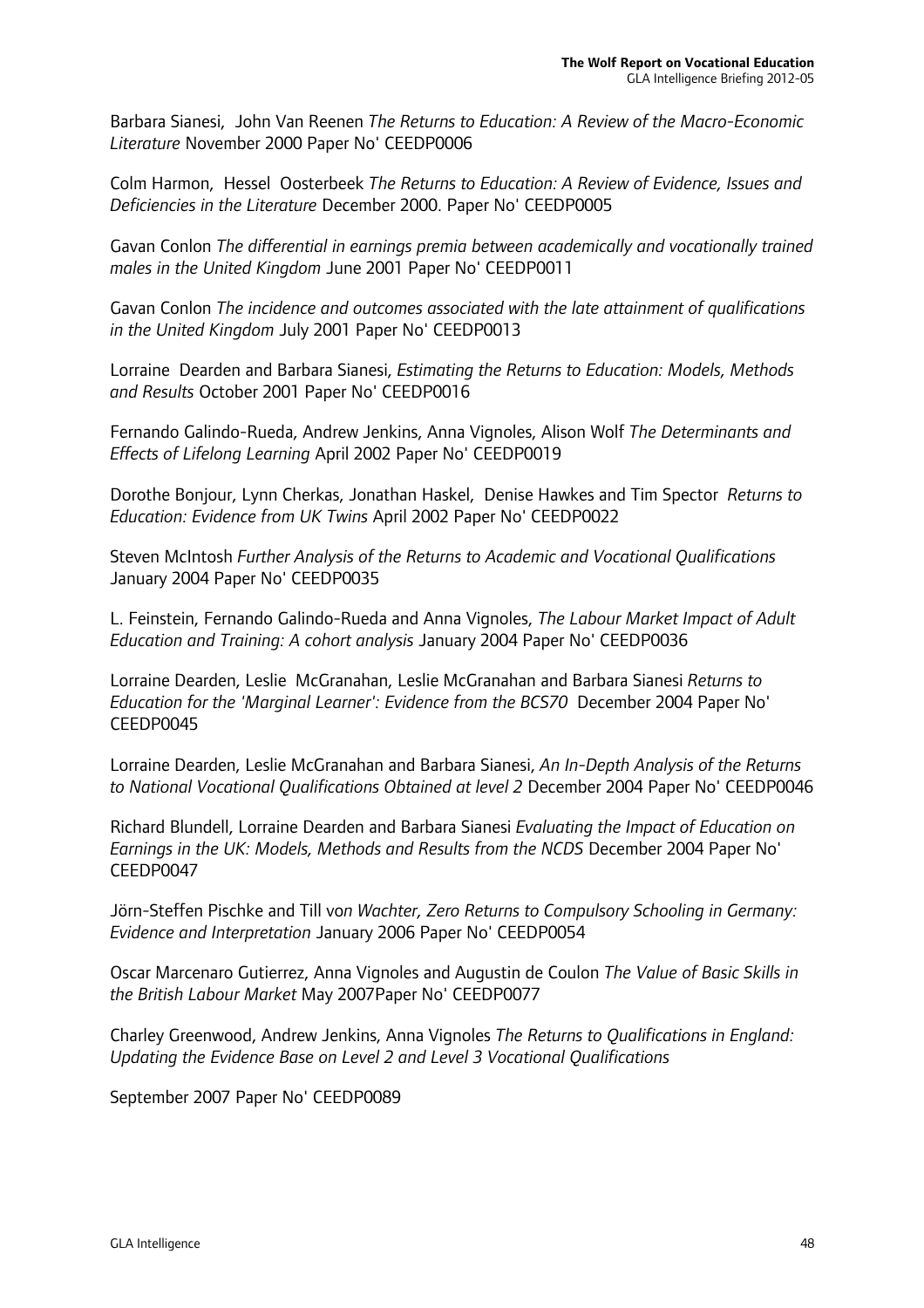Anna Vignoles and Augustin de Coulon *An Analysis of the Benefit of NVQ2 Qualifications Acquired at Age 26-34* October 2008 Paper No' CEEDP0106

18. Barbara Sianesi *Returns to Education: A Non-Technical Summary of CEE Work and Policy Discussion* Institute of Fiscal Studies and Centre for the Economics of Education 2003, pages 2 to 3.

19. Lorna Unwin, Alison Fuller, Jill Turbin, Michael Young *What Determines The Impact Of Vocational Qualifications? A Literature Review* Department for Education and Skills, Research Report RR522, 2004. That review noted, on page 79, interest at a national level in 2001 in provision to improve attainment in both English and mathematics.

20. P.J. Dolton and Anna Vignoles *The Return on Post-Compulsory School Mathematics Study*  Economica, volume 69, 2002, pages 113 to 141. The quote is from page 114.

21. P.J. Dolton and Anna Vignoles *The Return on Post-Compulsory School Mathematics Study*  Economica, volume 69, 2002, also page 114.

22. Patricia Rice *Wages and the Education and Employment Choices of Young People: Empirical analysis for Great Britain Discussion Papers in Economics and Econometrics* Number 0612, School of Social Sciences, University of Southampton, 2006, pages 12, 17, and 20 to 22.

23. Lorraine Dearden, Steven McIntosh, Michal Myck, Anna Vignoles *The Returns to Academic and Vocational Qualifications in Britain*November 2000 Paper No' CEEDP0004 Also see the other papers cited in reference 11 above.

24. Charley Greenwood, Andrew Jenkins, Anna Vignoles *The Returns to Qualifications in England: Updating the Evidence Base on Level 2 and Level 3 Vocational Qualifications* 

September 2007 Paper No' CEEDP0089, page 9.

25. Local authority web tables 11 and 15 associated with Department for Education (DfE) *GCSE and Equivalent Results in England, 2009/10 (Revised)* Statistical First Release 01 2011 (SFR 01 2011)

26. House of Lords, Select Committee on Economic Affairs, Minutes of Evidence. Memorandum by Professor Lorna Unwin and Professor Alison Fuller, Section 4. 2007. Available at the time of writing at

http://www.publications.parliament.uk/pa/ld200607/ldselect/ldeconaf/138/7013002.htm

27. Alison Wolf *An Adult Approach to Further Education* page 45.

28. David Ewens *Ethnicity and attainment in schools. An analysis of the 2002 and 2003 London Pupil Datasets* GLA DMAG *Briefing* 2005/31, page 47.

29. Robert Cassen and Geeta Kingdon Tackling low educational attainment Joseph Rowntree Foundation, 2007, pages 64 to 76.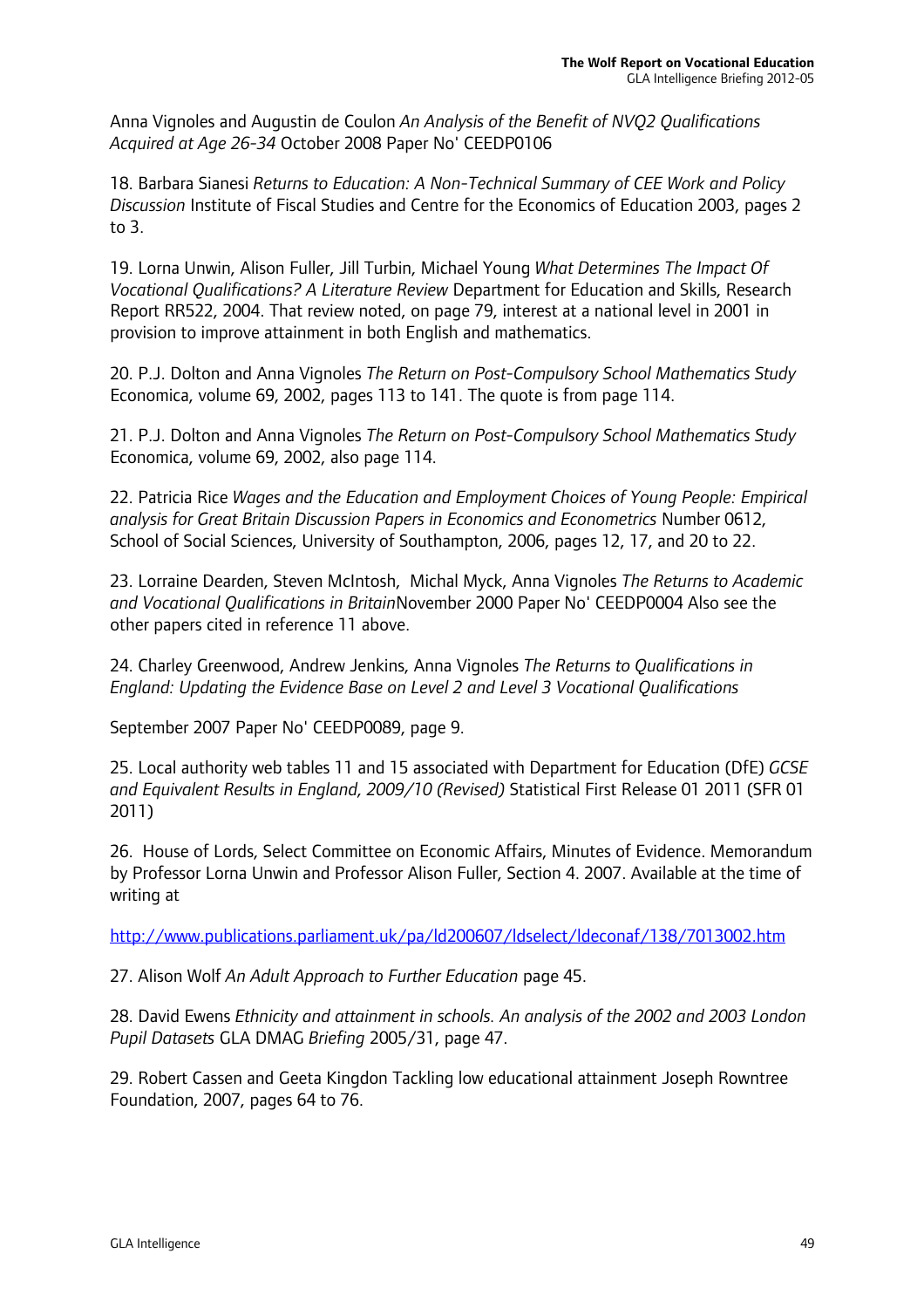30. Alison Wolf *An Adult Approach to Further Education* Institute of Economic Affairs, 2009, pages 36 to 38.

31. Information on a number of National Occupational Standards is available at http://www.ukstandards.co.uk/nos-search/Pages/SearchResults.aspx?k=All%20NOS

The list is not exhaustive, but the website does provide examples of how detailed the scheme is.

32. Alison Wolf *Competence-Based Assessment* Open University Press, 1995, page 60.

33. Alison Wolf quoting the McNamara fallacy in *Diminished Returns. How Raising the Leaving Age to 18 Will Harm Young People and the Economy* Policy Exchange, 2007, page 5.

Wikipedia provides the following quote to illustrate the McNamara fallacy:

"*The first step is to measure whatever can be easily measured. This is OK as far as it goes. The second step is to disregard that which can't be easily measured or to give it an arbitrary quantitative value. This is artificial and misleading. The third step is to presume that what can't be measured easily really isn't important. This is blindness. The fourth step is to say that what can't be easily measured really doesn't exist. This is suicide."* 

Daniel Yankelovich "Corporate Priorities: A continuing study of the new demands on business." (1972)

34. For a precursor of much of the discussion in the Wolf Report see Alison Wolf *Does Education Matter?* Pages 56 to 97.

35. See the Wolf Report page 131. At the time of writing, the Working Rite website can be accessed at http://www.workingrite.co.uk/aims.htm

36. 41. *Cross-sectional* information is a 'snapshot' providing information for a single point in time, and school performance tables from the 1980s and early 1990's were examples of that type of information. *Longitudinal* data involves information for the same individual/s at different points in time, and this is essential in analyses of young people's educational progress.

By way of (admittedly simplified) illustration, cross-sectional information in school performance tables might show a year-on-year improvement in raw score educational attainment in an area after local educational reform or following local economic regeneration projects. Longitudinal information will show whether pupils originally living in the area have stayed and achieved an improvement in raw score results, or whether they have moved elsewhere with the 'better' results being achieved by 'incomers' who would have been expected to reach those higher levels of attainment anyway.

Organisation with expertise in longitudinal data include the Centre for Longitudinal Studies at the Institute of Education, University of London at http://www.cls.ioe.ac.uk/ and the think tank Longview at http://www.longviewuk.com/

37. Individual pupil and student records are, by their nature, confidential, and that confidentiality is bolstered by provisions in law with the Data Protection Act 1998 being one well-known example. Statutory Instrument 1563 2009 includes a list of agencies which can receive information from the NPD, and also specifically permits the release of records for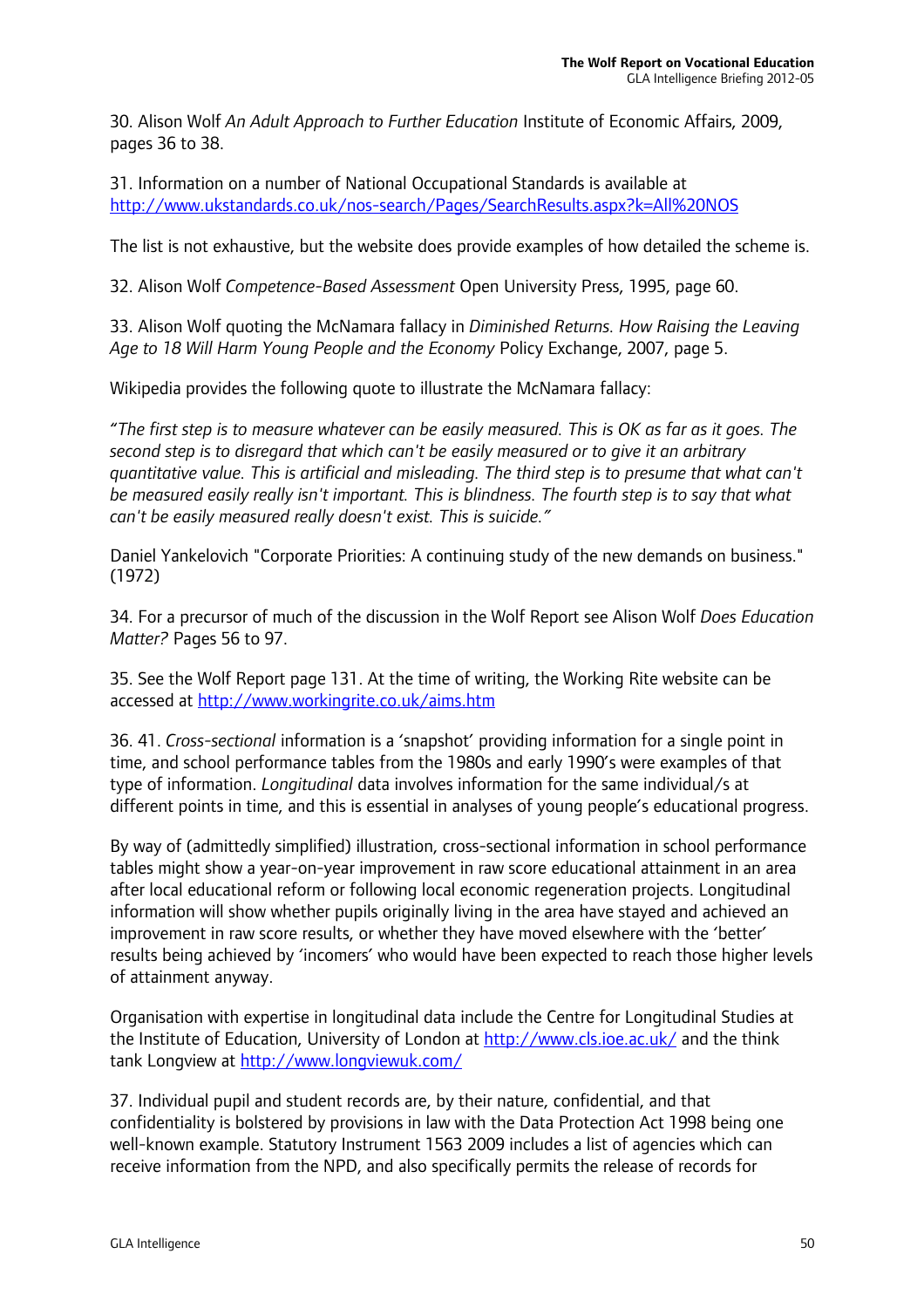research into pupil achievement where that actually requires individual pupil records. Section 122 of The Apprenticeships, Skills and Learning Act, 2009 also provides for the release of ILR information for research, but only to a limited number of agencies. Education researchers in universities, research institutes – and at the GLA – do not have *direct* access to ILR information.

Arguably, there are grounds for reviewing the Apprenticeships Act, to determine whether its provisions can be brought into line with those provisions for research in SI 1563. I am grateful to the colleague at the Department for Education who, in private correspondence, pointed to the need for further provision to be made if researchers are to work with merged NPD and ILR datasets to achieve a more complete view of educational progression.

The NPD contains a wide range of information including each pupil's date of birth, sex, entitlement to free school meals, ethnicity, type of special educational need (SEN) and level of SEN support. It also includes information on key stage assessments and public examination results. Beginning in January 2002, the range of the information collected has expanded, with some information, for example on pupil attendance, now collected in each of the three school terms. Information for pupils on roll in Pupil Referral Units is not included in the NPD.

The term 'National Pupil Database' may mislead some. The NPD does not contain comparable information for pupils on roll in independent schools, or cover pupils attending Scottish, Welsh or Northern Irish maintained schools. Strictly speaking, the term 'Database' is correct. It refers to data held in multiple files in a data warehouse, and as such its structure will be familiar to those used to working with relational database software such as ORACLE. Researchers used to working with 'single flat files' in statistical software such as SPSS or Stata might prefer to think of the NPD as a series of *datasets*. For an introductory guide see David Ewens *The National and London Pupil Datasets. An introductory briefing for researchers and research users* GLA DMAG Briefing 2005/8. At the time of writing this is available at

http://www.bristol.ac.uk/cmpo/plug/publications/

The FE Individual Learner Record (ILR) record also includes a record of the 'learning provider' and location of learning, student home area, learning difficulty or disability, education programme type, and planned and actual dates of completion. Individual Learner Records are complex, and reflect information required from differently funded courses and the complexity of FE provision where courses may be short or long, with information gathered at several points over the course of the year. There is no 'starter guide' to the ILR datasets equivalent to DMAG Briefing 2005/8. However a brief summary of what the ILR is for is available at the time of writing at http://www.theia.org.uk/ilr/ and the specification of information collected is available at http://www.theia.org.uk/NR/rdonlyres/108B67A4-B90B-4367-8240- C6CF4BDAB9CC/0/singleILRSpecification2011\_12v4\_03Oct2011.pdf

38. Lesley Kendall and Lara Ainsworth *Examination results in context. Analysis of 1996 examination results* National Foundation for Educational Research and the Local Government Association1997. This is a report which used multilevel modelling to analyse the achievement in GCSE examinations of over 17,000 pupils on roll in 118 schools in 12 London boroughs. The project was organised by the local authority London Education Research Network, and the analysis and carried out at the NFER. It was preceded by similar exercises in 1994 and 1995. Page 14 contains the following

*Pupils for whom English was an additional language and who were fully fluent* 

 *In English outperformed those who had English as a first language, who in turn* 

 *Outperformed pupils who were not fully fluent in English.*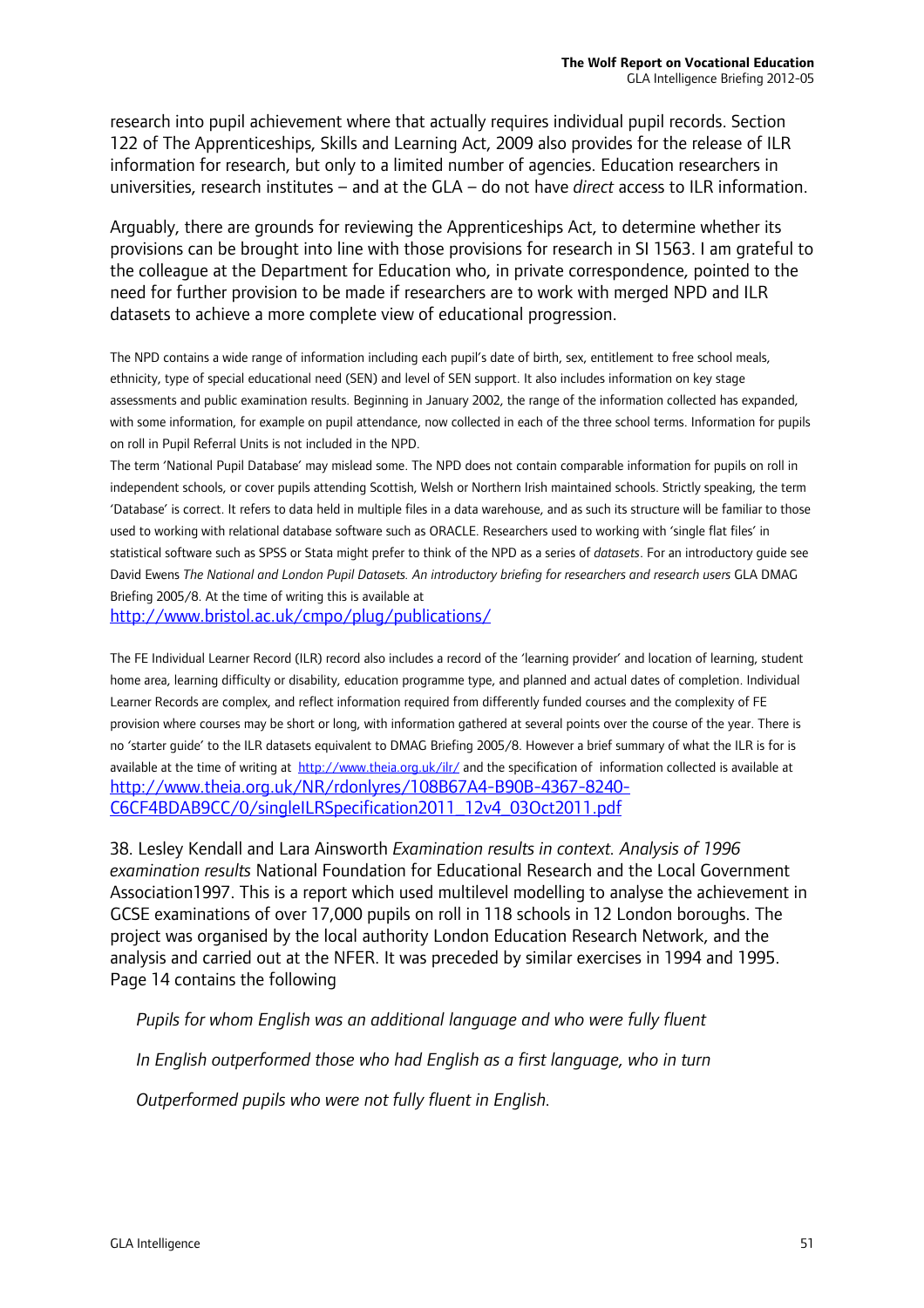For more recent local authority work on this topic see Feyisa Demie *English as an additional*  Language: An empirical study of stages of English proficiency and attainment Presented to the 2011 Annual Conference of the British Educational Research Association and currently available at

http://www.naldic.org.uk/Resources/NALDIC/Research%20and%20Information/Documents/ EALEmpirical2011.pdf

39. Also see Haringey Council *1996 KS1 & GCSE Results in Context* 1997 and Haringey Council *Linguistic Diversity and Language Progress in Haringey Primary and Secondary Schools* 1999, copies of which are available from David Ewens (david.ewens@london.gov.uk). The first of these shows that pupils in different language groups who are fully fluent in English nonetheless tend to have different levels of educational attainment, while the second highlights the relationship between social deprivation and more limited progress in English language acquisition. The second report explores the rates of progress made by pupils generally between different levels of fluency over time, and the same issue is dealt with in Feyisa Demie's later paper *English as an Additional Language: How long does it takes to acquire English Fluency?* (Journal of Language and Education, forthcoming). That is, both papers provide some insight into the social/educational context of English language acquisition.

40. The quote is from a press release for an ESRC-funded project which made use of pan-London data on languages spoken by pupils attending maintained (state) schools. The press release is available at http://www.esrc.ac.uk/news-and-events/pressreleases/20633/language-diversity-will-make-london-a-true-global-player.aspx

The National Pupil Database (NPD) has contained a record of each pupil's mother tongue, which was first collected, albeit on a voluntary basis, in 2007. It is now the single most comprehensive annually updated record of languages spoken in England.

This comparatively recent research project, stressed the value of language data in exploring variations in educational attainment within what can otherwise be very broad classifications of ethnicity such as 'Black African'. It also set the context for a wider analysis of mother tongue and educational attainment by mapping languages spoken in London and giving their provenance (see John Eversley, Dina Mehmedbegović, Antony Sanderson, Teresa Tinsley, Michelle von Ahn and Richard D. Wiggins *Language Capital. Mapping the languages of London's schoolchildren* CILT, The National Centre for Languages, 2010).

41. See David Ewens Education Outcomes for Children in Care (forthcoming, GLA)

42. For a preliminary analysis of the categories of young people who 'go missing' from the NPD record, and of the schools they attend, see David Ewens *Social Selection, Social Sorting and Education -2: 'Missing' children* GLA DMAG Briefing 2008-27, and available at the time of writing from http://www.bristol.ac.uk/cmpo/plug/publications/

43. Remarkably little is know about the achievement of pupils placed in alternative provision, but what little is known points to very low levels of low attainment indeed. See web tables P1 to P6 associated with DfE Statistical Release 01 2011 GCSE and Equivalent Results in England, 2009/10 (Revised) available at the time of writing at

http://www.education.gov.uk/rsgateway/DB/SFR/s000985/index.shtml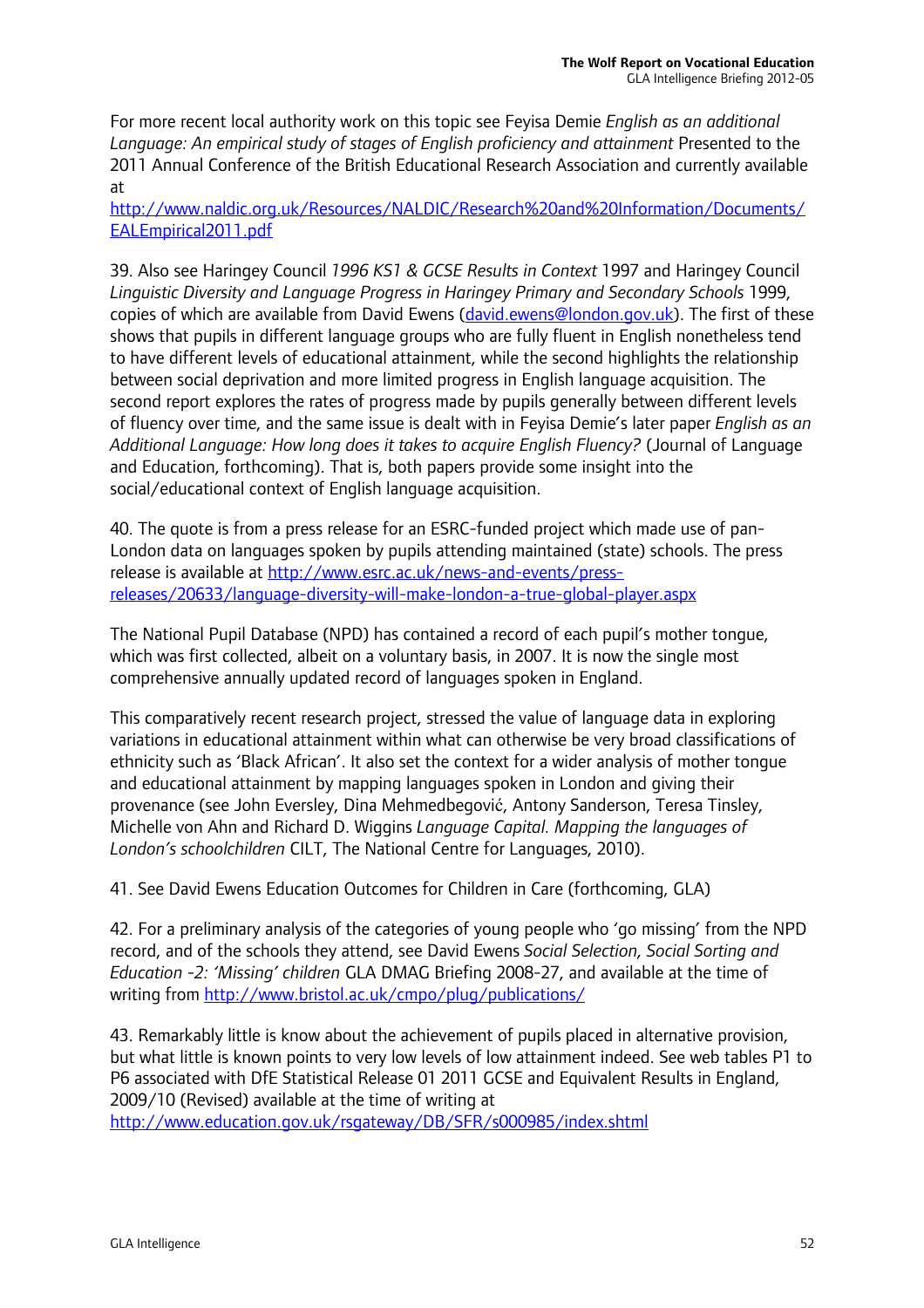44. The Sure Start programme and the Effective Provision of Pre-school Education (EPPE) project, were both predicated on this reality. For one account of the Sure Start project see Naomi Eisenstadt *Providing a Sure Start. How Government Discovered Early Childhood* Policy Press 2011. A range of documents associated with the national evaluation of Sure Start is available at

http://education.gov.uk/childrenandyoungpeople/earlylearningandchildcare/evidence/b00694 49/publications-from-the-national-evaluation-of-sure-start.

A child's pre-school home learning environment will have an impact on his or her readiness for school. The measures of the home learning environment used in the EPP study are give in Edward Melhuish, Kathy Silva, Pam Sammons, Iram Siraj-Blatchford and Brenda Taggart, EPPE Technical Paper 7. *Social/behavioural and Cognitive Development at 3-4 years in relation to family background March 2001* Institute of Education University of London and the Department for Education and Skills 2001 page 9. Further information about the EPPE project is available at http://eppe.ioe.ac.uk/eppe/eppeintro.htm

In London children begin the first year of full-time year at age 4 in primary school Reception Classes. A 'Foundation Stage Profile' is used to gather information on the children's readiness for school.

45. See *New Challenges, New Chances: Further Education and Skills System Reform Plan*  Department for Business, Innovation and Skills, 2011 and available at the time of writing at

http://www.bis.gov.uk/assets/biscore/further-education-skills/docs/f/11-1380-furthereducation-skills-system-reform-plan

46. For example see Alison Wolf *Does Education Matter?* Chapter 5 *Does Business Know Best?*  pages 98 to 130.